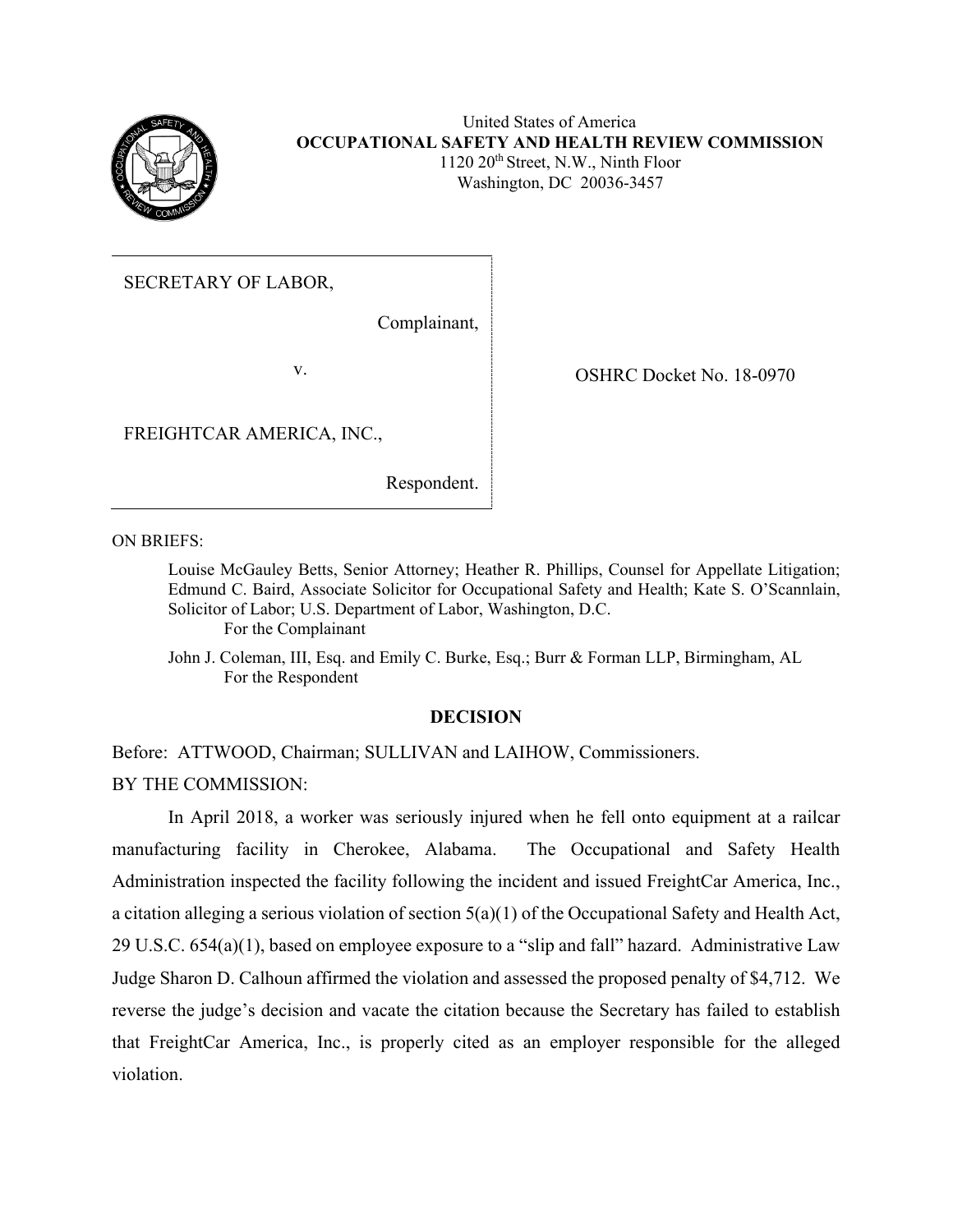#### **BACKGROUND**

Two accidents occurring six weeks apart at the Cherokee railcar manufacturing facility resulted in OSHA issuing two citations under different OSHA inspection numbers to FreightCar America, Inc. Respondent contested both citations and the cases were docketed separately by the Commission (Docket Nos. 18-0772 and 18-0970). Judge Calhoun was assigned to adjudicate both cases, which have not been consolidated, and she held a separate hearing in each case. She also accepted the parties' stipulation that "the evidence admitted at the hearing in . . . Docket No. 18- 0772 pertaining to the issue of whether FreightCar America, Inc.[,] is the properly cited employer may be considered in . . . Docket No. 18-0970."

Before the judge in both cases, the parties disagreed on which corporate entity employed the workers at the Cherokee facility. The Secretary identified the employer as FreightCar America, Inc., whereas Respondent argued that the workers are employed by FreightCar Alabama, LLC, a subsidiary of FreightCar America, Inc. The judge found in both cases that FreightCar America, Inc., was the employer of the workers at the facility. Our review of this issue, however, is limited to whether FreightCar America, Inc., has been properly cited as an employer in Docket No. 18-  $0970.<sup>1</sup>$  $0970.<sup>1</sup>$  $0970.<sup>1</sup>$ 

### **DISCUSSION**

The Secretary argued to the judge that application of the common law agency doctrine set forth in *Nationwide Mut. Ins. Co. v. Darden*, 503 U.S. 318 (1992), shows that an employment relationship exists between FreightCar America, Inc., and the workers at the Cherokee facility. The judge agreed that such an employment relationship exists, but rather than applying the *Darden* common law doctrine to reach this conclusion, she applied the "economic realities" test articulated by the Commission in *Loomis Cabinet Co.*, 15 BNA OSHC 1635, 1637 (No. 88-2012, 1992), *aff'd*, 20 F.3d 938 (9th Cir. 1994). The judge relied on this test because, in her view, the factors set forth in *Darden* "are not particularly apposite to this proceeding." In addressing this question on review, the parties were also asked to discuss whether the single employer test should be applied in resolving this issue. *Loretto-Oswego Residential Health Care Facility*, 23 BNA OSHC 1356, 1359 (No. 02-1174, 2011) (consolidated) (explaining Commission's single employer test), *aff'd*, 692

<span id="page-1-0"></span> $<sup>1</sup>$  In Docket No. 18-0772, the judge vacated the citation on its merits and her decision in that case</sup> subsequently became a final order of the Commission.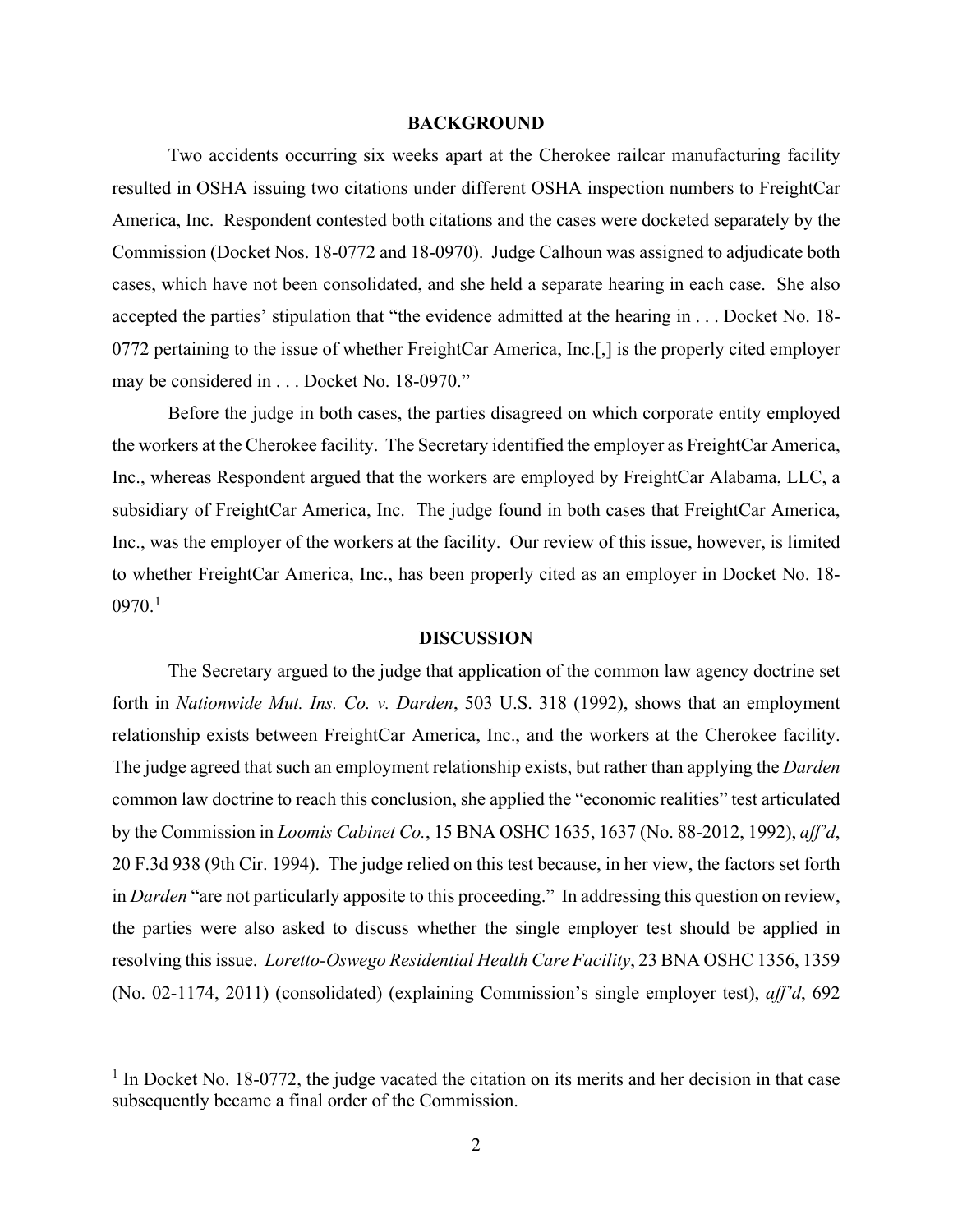F.3d 65 (2d Cir. 2012). We therefore analyze whether an employment relationship existed between FreightCar America, Inc., and the Cherokee workers, as well as whether FreightCar Alabama, LLC, and FreightCar America, Inc., functioned as a single employer under the OSH Act.<sup>[2](#page-2-0)</sup>

# *Employment Relationship*

Since the Supreme Court issued *Darden*, 503 U.S. 318, in 1992, the Commission has consistently applied the common law agency doctrine set forth in that decision to employment relationship questions arising under the OSH Act instead of the economic realities test that the judge applied here. *See, e.g., All Star Realty Co.*, 24 BNA OSHC 1356, 1358-59 (No. 12-1597, 2014) (applying *Darden* factors); *Lake Cty. Sewer Co.*, 22 BNA OSHC 1522, 1523-24 (No. 07- 1786, 2009) (same); *see Timothy Victory,* 18 BNA OSHC 1023, 1026 (No. 93-3359, 1997) (recognizing that, in light of *Darden*, Commission had found that term "employee" should be interpreted consistent with common law principles, and finding that "the Secretary was mistaken in relying on [*S&S Diving Co.*, 8 BNA OSHC 2041, 2042 (No. 77-4234, 1980), which applied the economic realities test] and other Commission decisions before [*Vergona Crane Co.*, 15 BNA OSHC 1782, 1783 (No. 88-1745, 1992)] as to the operative test of an employment relationship"). The Commission relies on this doctrine because the OSH Act's definition of "employee" is "unhelpfully circular."[3](#page-2-1) *Don Davis*, 19 BNA OSHC 1477, 1479-80 (No. 96-1378, 2001); *see Darden*, 503 U.S. at 323 ("adopt<sup>[ing]</sup> a common-law test for determining who qualifies as an 'employee' under [Employee Retirement Income Security Act of 1974]" because statute's "nominal definition of 'employee' . . . is completely circular and explains nothing"). Under such circumstances, the Supreme Court has found that Congress intended "the term 'employee' . . . to describe the conventional master-servant relationship as understood by common-law agency doctrine." *Don Davis*, 19 BNA OSHC at 1480 (quoting *Darden*, 503 U.S. at 322-23); *see Vergona Crane Co.*, 15 BNA OSHC at 1784 (noting that Supreme Court held in *Darden* that "the term 'employee' in a federal statute should be interpreted under common law principles, unless the particular statute specifically indicates otherwise"). Thus, consistent with our precedent, we apply

<span id="page-2-0"></span> $2$  We do not reach the other issues that were raised in the briefing notice, which include whether the citation provided notice to Respondent of the recognized hazard at issue, whether a promulgated standard preempts the alleged general duty clause violation, and whether Respondent had knowledge of the hazardous condition.

<span id="page-2-1"></span><sup>&</sup>lt;sup>3</sup> The OSH Act defines "employee" as "an employee of an employer who is employed in a business of his employer which affects commerce." 29 U.S.C. § 652(6).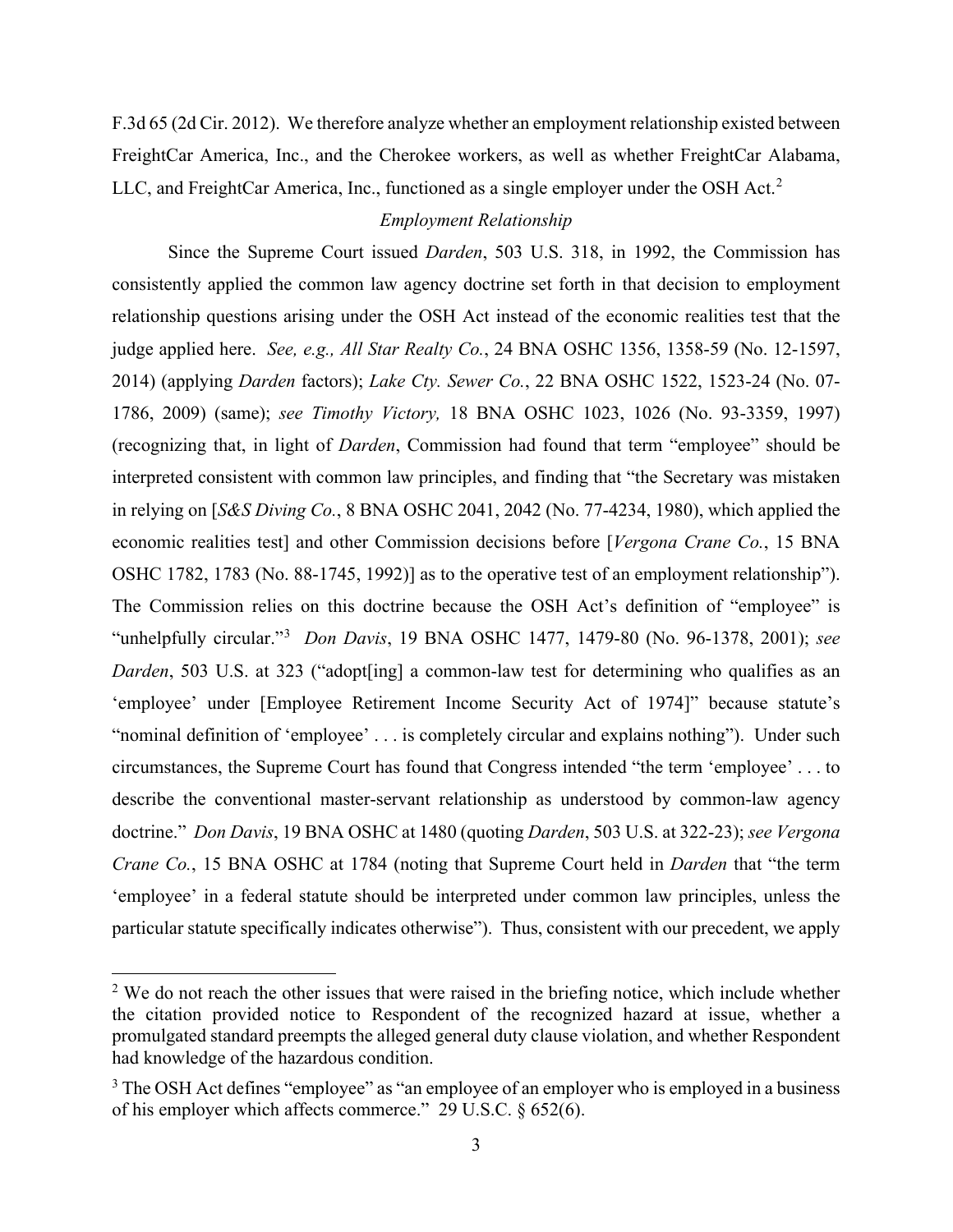that doctrine here to determine whether FreightCar America, Inc., is the employer of the workers at the Cherokee facility.

The common law agency doctrine set forth in *Darden* "focuses on 'the hiring party's right to control the manner and means by which the product is accomplished.' " *All Star Realty Co.*, 24 BNA OSHC at 1358 (citing *Darden*, 503 U.S. at 323). The Supreme Court recognized the following factors as "relevant to this inquiry":

the skill required; the source of the instrumentalities and tools; the location of the work; the duration of the relationship between the parties; whether the hiring party has the right to assign additional projects to the hired party; the extent of the hired party's discretion over when and how long to work; the method of payment; the hired party's role in hiring and paying assistants; whether the work is part of the regular business of the hiring party; whether the hiring party is in business; the provision of employee benefits; and the tax treatment of the hired party.

*Darden*, 503 U.S. at 323-24*.* In the context of the OSH Act, the Commission has held that the control exercised over a worker is the "principal guidepost." *S. Scrap Materials Co.,* 23 BNA OSHC 1596, 1612 (No. 94-3393, 2011); *Froedtert Mem'l Lutheran Hosp., Inc.*, 20 BNA OSHC 1500, 1506 (No. 97-1839, 2004) (quoting *Clackamas Gastroenterology Assocs., P.C. v. Wells*, 538 U.S. 440, 448 (2003)).

Applying the *Darden* factors here, we conclude the Secretary has failed to establish that the workers at the Cherokee facility are employees of FreightCar America, Inc. The W-2 forms and pay/earnings statements in evidence for workers at the facility, including those in managerial roles such as "production supervisor" and "HR manager," identify FreightCar Alabama, LLC, as the employer.<sup>[4](#page-3-0)</sup> These forms specify the pay, retirement, and health benefits that workers received, as well as the amounts of state and federal taxes withheld. *See Darden*, 503 U.S. at 323-24 (listing as factors "the method of payment; . . . the provision of employee benefits; and the tax treatment of the hired party"). In addition, a document titled, "United States of America[,] National Labor Relations Board[,] Stipulated Election Agreement," lists the workers' employer as "FreightCar Alabama, LLC, a subsidiary of FreightCar America, Inc.," and provides the address of the

<span id="page-3-0"></span><sup>&</sup>lt;sup>4</sup> The judge found that these pay/earning statements are "processed through the corporate headquarters of FreightCar America, Inc.<sup>[1]</sup> in Chicago." But it is undisputed that the corporate headquarters for FreightCar Alabama, LLC, is located at the same address. Given that "FreightCar Alabama"—and not FreightCar America, Inc.—is the company identified on each of these statements, we find that the record does not support the judge's finding.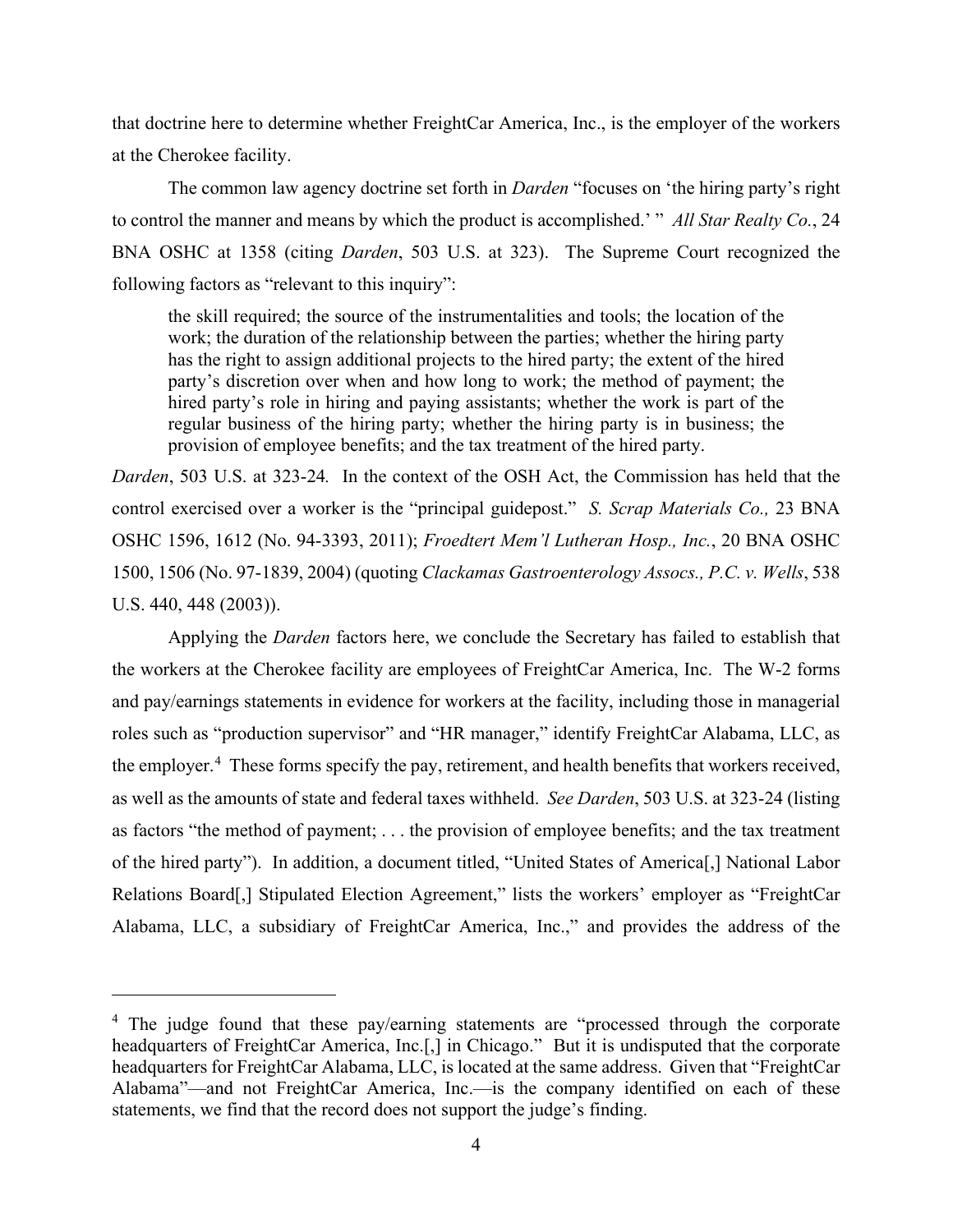"Employer's ... Cherokee, Alabama facility" as the location of the election.<sup>[5](#page-4-0)</sup> *Id.* (listing "the location of the work" as a factor). Finally, as to the railcars manufactured at the facility (the "product"), the OSHA compliance officer who inspected the facility acknowledged that he did not know whether FreightCar America, Inc., gets "customers, decides what railcars to build, [or] decides how they are going to be built," and we have found no evidence that FreightCar America, Inc., rather than FreightCar Alabama, LLC, is responsible for these product-related activities. *All Star Realty Co.*, 24 BNA OSHC at 1358 (noting that common-law agency doctrine "focuses on 'the hiring party's right to control the manner and means by which the product is accomplished' " (citing *Darden*, 503 U.S. at 323)).

To support her conclusion that FreightCar America, Inc., exercises authority over the Cherokee facility's workers, the judge relied on visual references to "FreightCar America" that appear throughout the facility, including on various documents such as the facility's log of visitors and its parking permits. But many of these references appear to be to the brand name "FreightCar America" rather than the corporate entity, and to the extent that the corporation is identified in certain documents, their content is silent regarding what authority—if any—FreightCar America, Inc., exercises over the facility and its workers. Specifically, the name "FreightCar America" appears on a sign outside the Cherokee facility and on the workers' uniforms, and also as a header or heading (in most cases, without the "Inc.") on a "Product Assembly Document" and several safety program documents, as well as on the visitors' log and parking permits. In addition, "FreightCar America"—both with and without the "Inc."—is identified as the "establishment name" on several of the facility's OSHA 300 forms, though the forms from 2016 identify the establishment name, interchangeably, as "FreightCar America – Shoals" and "FreightCar Alabama, LLC." Finally, the facility's agreement with the temporary employment agency that supplied the worker whose injury resulted in the inspection here lists the contracting party as "FreightCar America – Shoals Facility," which as noted with respect to the 2016 OSHA 300 forms,

<span id="page-4-0"></span><sup>&</sup>lt;sup>5</sup> The judge found that this agreement was not probative because it is dated May 22, 2018, a month after the Secretary issued the citation in the other case not before us (Docket No. 18-0772). As to the case at issue on review, the agreement was signed about a month and a half following the accident, but OSHA did not issue the citation until two days after the agreement was signed. Moreover, the fact that "FreightCar Alabama, LLC," is identified as the employer in the agreement is consistent with the identification of the employer in the W-2 forms and pay/earning statements, some of which predate the accident in either case.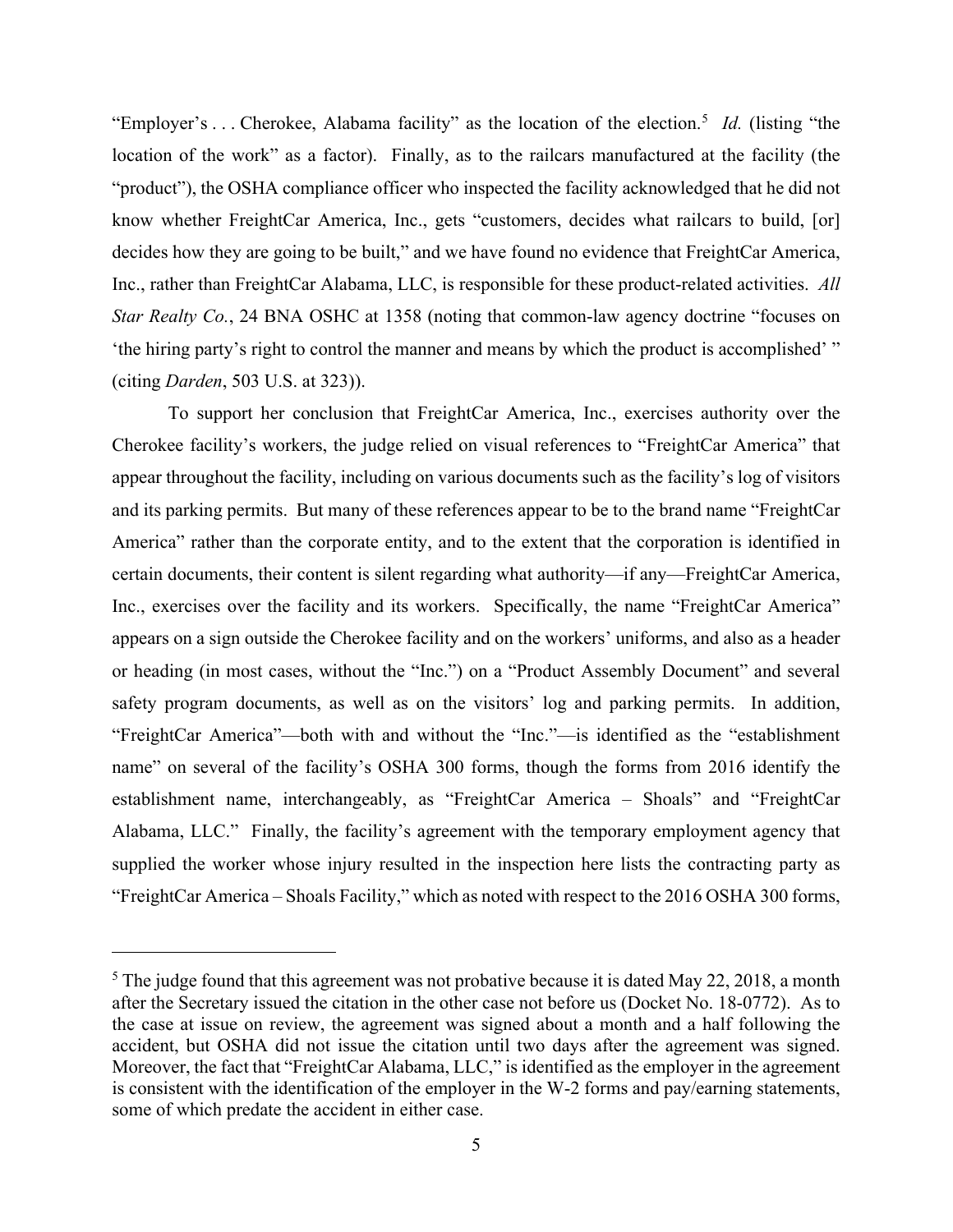is a name that on at least one occasion has been used interchangeably with "FreightCar Alabama, LLC."

Without additional evidence that directly addresses or explains the parent company's role at the Cherokee facility, we cannot conclude that these references to FreightCar America, either as a brand name or a corporate entity, prove that the company exercises sufficient control over the facility's workers to establish an employment relationship. Indeed, the W-2 forms and pay/earning statements, along with the stipulated election agreement, are the only documents that explicitly identify the "employer" of these workers, and they all name FreightCar Alabama, LLC, *not* FreightCar America, Inc. This documentary evidence also undermines the judge's reliance on the belief of some workers that their employer is FreightCar America, Inc. With no explanation in the record for *why* they held this belief, such statements, alone, do not show that FreightCar America, Inc., employed the workers.

Finally, we are troubled by the lack of evidence addressing many of the factors listed in *Darden*. And as discussed above, the factors that the evidence does address weigh in favor of a finding that the workers at the Cherokee facility are employed by FreightCar Alabama, LLC, not FreightCar America, Inc. A finding here that the Secretary carried his burden of proof under *Darden* would create an impermissibly low bar for establishing the test and strip it of its intended purpose. This is especially true when the Commission has previously enunciated that the control exercised by a cited company over the workers at issue is the "principal guidepost" under a *Darden* analysis. *S. Scrap Materials Co.,* 23 BNA OSHC at 1612*.* Little, if any, actual control exercised by FreightCar America Inc. over the workers at the Cherokee facility is demonstrated in the record before us. We therefore conclude that the preponderance of the evidence does not show that FreightCar America, Inc., is the employer of the Cherokee facility's workers. *All Star Realty Co.*, 24 BNA OSHC at 1358 ("[T]he Secretary has the burden of proving that a cited respondent is the employer of the affected workers at the site." (citing *Allstate Painting & Contracting Co.*, 21 BNA OSHC 1033, 1035 (No. 97-1631, 2005) (consolidated))).

# *Single Employer*

The judge opined in her decision that the employment relationship issue would have been better analyzed under the Commission's single employer test, which assesses whether two entities should be treated as a single employer for purposes of the OSH Act. *Loretto*, 23 BNA OSHC at 1358 ("Commission precedent hold[s] that 'related employers are regarded as a single entity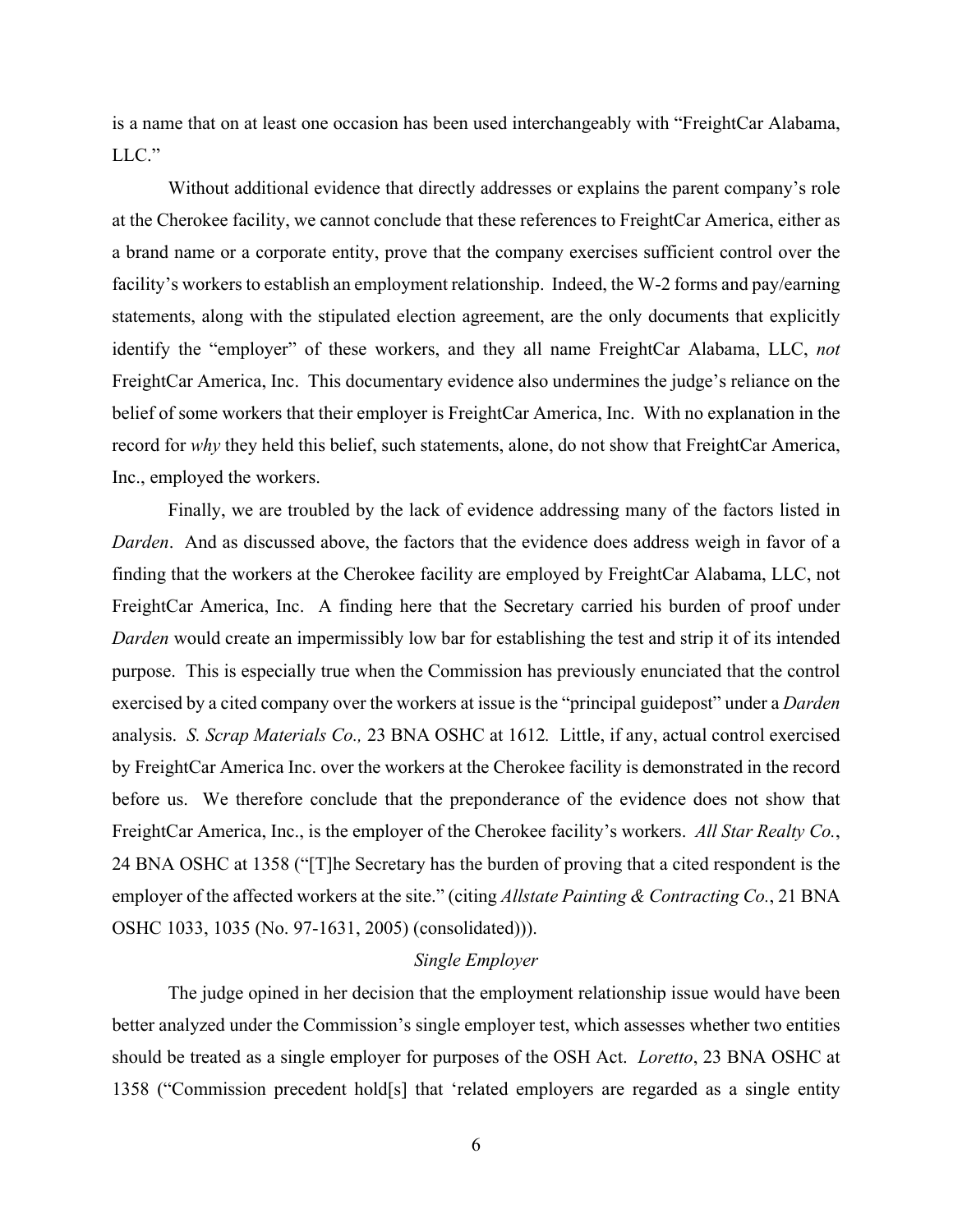where . . . they share a common worksite, have interrelated and integrated operations, and share a common president, management, supervision, or ownership.' " (citation omitted)). The judge did not base her decision on this theory of employer liability because neither party raised it as an issue, but she nonetheless noted that the record evidence shows the two companies are a single employer.<sup>[6](#page-6-0)</sup> In response to our briefing notice request that the parties address this question, the Secretary urges us to apply the single employer test to the inquiry at hand. But even under this test, the record evidence does not establish that FreightCar America, Inc., is a responsible employer in this case.

The Secretary bears the burden of establishing that the cited entity is part of a single employer relationship. *Loretto*, 23 BNA OSHC at 1358 n.4. The factors relevant to this inquiry include whether the two entities "share a common worksite, are interrelated and integrated with respect to operations and safety and health matters, and share a common president, management, supervision, or ownership." *S. Scrap Materials Co.*, 23 BNA OSHC at 1627. The record evidence showing that such a relationship exists here is thin. Although the Secretary established that the corporate headquarters for the two companies is at the same address in Chicago, Illinois, the record does not show that the companies "share" the worksite at issue—the Cherokee facility. There is also no evidence showing that the two companies share "a common president, management, supervision, or ownership." *Id.* In fact, nothing in the record identifies the occupants of these positions for FreightCar America, Inc.

As to interrelation and integration of the two companies "with respect to operations and safety and health matters," much of the record evidence lacks the necessary context. As discussed above, "FreightCar America" appears to be visually represented throughout the Cherokee facility as a brand name rather than a corporate entity. This is not unlike the branding practice among other affiliated enterprises, where there is a common brand name but independent commercial enterprises carry out the work—such examples include hospital systems, airlines, and hotel chains.

<span id="page-6-0"></span> $6$  Given that the employment relationship issue was before the judge, we note that she could have exercised her discretion to apply the most appropriate legal framework to resolve the issue. *See C.T. Taylor Co.*, 20 BNA OSHC 1083, 1086-88 & n.5 (No. 94-3241, 2003) (consolidated) (holding that, in raising sua sponte and applying single employer test, judge properly relied on longstanding Commission precedent; "[t]he judge here merely recognized that the facts pleaded and shown by the Secretary led to the legal conclusion that [the two companies] functioned as a 'single employer' under Commission precedent").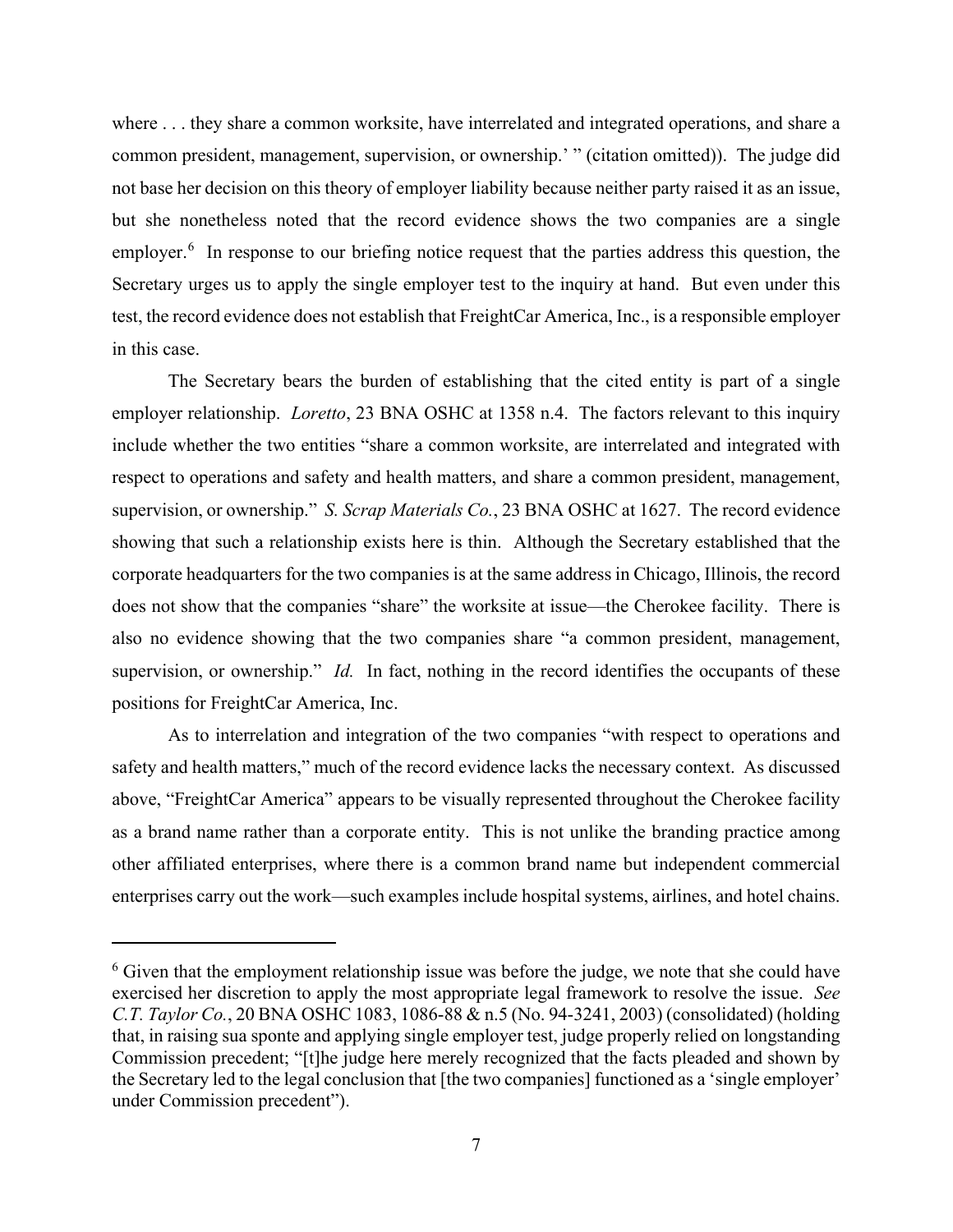Further, the evidence does not address the extent, if any, to which FreightCar America, Inc. is involved in operational and safety and health matters at the Cherokee facility. And the mere fact that employees at the facility believed at the time of the inspection that their employer was FreightCar America, Inc., is insufficient to establish the existence of a single employer relationship.<sup>[7](#page-7-0)</sup> See Loretto, 23 BNA OSHC at 1359-60 (finding single employer relationship was not established where entities "shared the same president, chief executive officer, and chief financial officer" and there was some evidence that companies interacted on safety and health matters, but companies did not share common worksite and record did not show companies "handled safety matters as one company"); *compare Vergona Crane Co.*, 15 BNA OSHC at 1783 (finding single employer relationship where two companies were owned by same family, had same president, and operated out of same office, and leases for crane at issue appeared to use names of companies interchangeably); *C.T. Taylor Co.*, 20 BNA OSHC 1083, 1087 (No. 94-3241, 2003) (consolidated) (finding single employer relationship where two companies were owned and controlled by same individual and operated out of same office, and one company, on behalf of other, essentially performed all administrative functions and, as to job at issue, controlled and directed employee work and maintained responsibility for employee safety).

In arguing that the two companies operate as a single employer, the Secretary focuses on a Cherokee facility safety manager's "dual role as a corporate safety director for FreightCar America and onsite safety director." We find, however, that the record evidence is insufficient to establish that this safety manager was either employed by FreightCar America, Inc., or acted as a corporate director for the company. During hearing testimony, a business card was read into evidence that

<span id="page-7-0"></span> $<sup>7</sup>$  The compliance officer testified that following the accident in the other case not before us, one</sup> of the two safety managers at the Cherokee facility informed the "duty officer" at OSHA during a phone call that the establishment at issue was "FreightCar America, Inc." The compliance officer also testified that he subsequently asked this safety manager which corporate entity should be cited by OSHA and the safety manager identified FreightCar America, Inc. We note that at both hearings, the safety manager did not admit to providing this information, but for the reasons discussed by the judge, which include a compelling assessment of the safety manager's credibility, we think it likely that the safety manager did, for whatever reason, inform OSHA on at least two occasions that FreightCar America, Inc., was the responsible entity. However, in the absence of additional supporting evidence explaining FreightCar America, Inc.'s role at the facility, the safety manager's unsubstantiated statement of personal belief in this regard is not enough to satisfy the Secretary's burden of establishing a single employer relationship between FreightCar America, Inc., and FreightCar Alabama, LLC.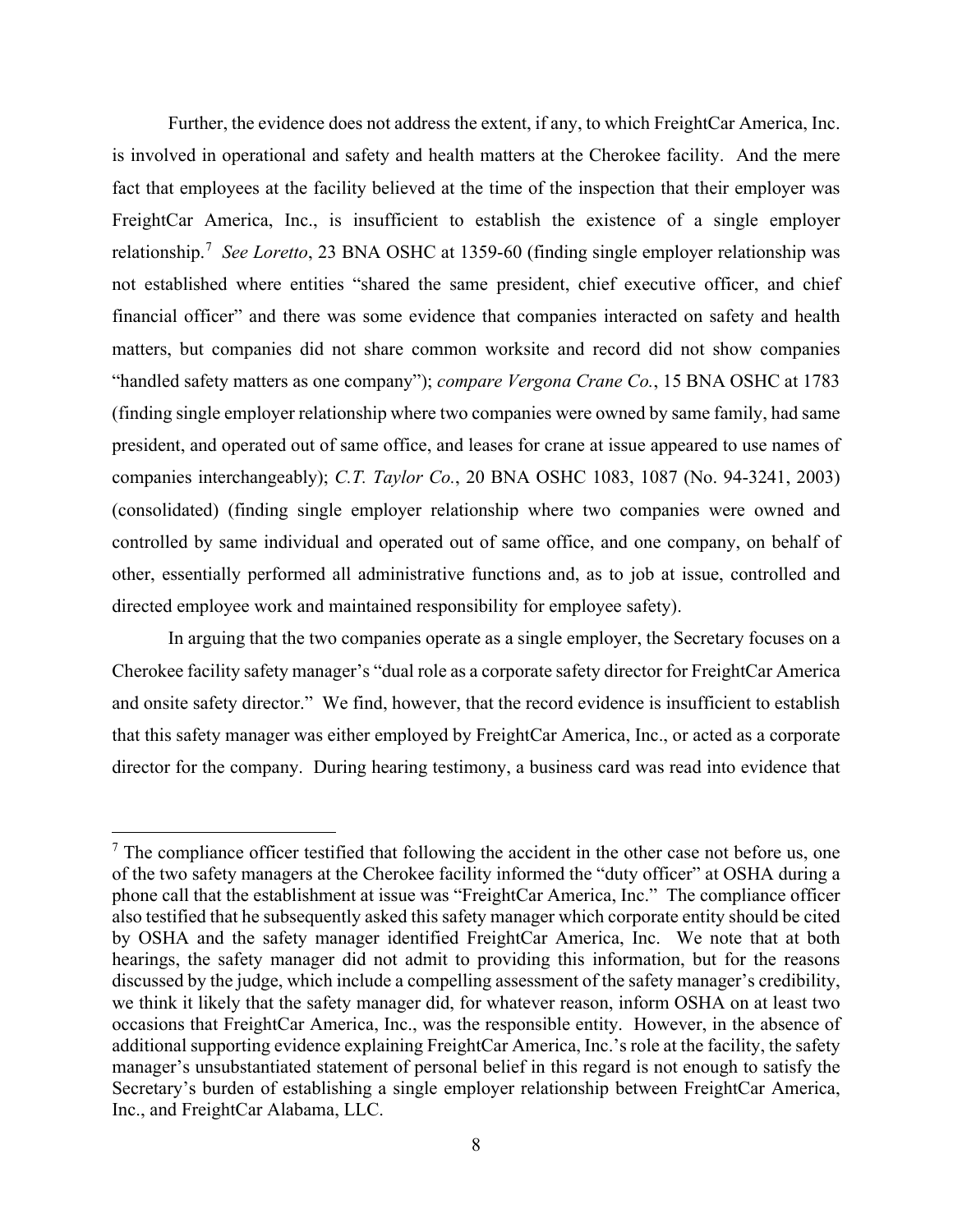listed FreightCar America, Inc., under the safety manager's name and duty title. The actual business card, however, was not admitted into evidence. Regardless of the business card's reference to FreightCar America, the safety manager claimed that he worked for FreightCar Alabama, LLC.

Other than the business card and the safety manager's testimony about it, there is no other evidence presented as to which company actually employed the safety manager. Indeed, at no point during either hearing did the Secretary's counsel attempt to elicit evidence concerning the identity of the safety manager's employer, including when the human resources manager authenticated and testified about the pay records of other individuals who worked at the Cherokee facility. Although the judge properly accorded the safety manager's testimony little weight based on her sound demeanor-based credibility determinations, she then simply presumed that the safety manager must be an employee of FreightCar America, Inc., even though the Secretary never submitted this manager's W-2 forms and pay/earning statements into the record. *See Nordam Grp.*, 19 BNA OSHC 1413, 1416 (No. 99-0954, 2001) ("The Commission will ordinarily accept a credibility finding when it is based on the judge's observation of a witness's demeanor and is clearly explained."), *aff'd*, 37 F. App'x 959 (10th Cir. 2002) (unpublished). Absent such documentation, which would be the most definitive evidence of his employer's identity, the judge's inference lacks sufficient support.<sup>[8](#page-8-0)</sup>

<span id="page-8-0"></span><sup>&</sup>lt;sup>8</sup> Commissioner Sullivan notes that the burden of proof is not to be taken lightly as due process requires the party bearing the burden to meet the necessary threshold in order to prove its case. Scott Turow described this role of carrying the burden best when he said, "[t]he prosecutor, who is supposed to carry the burden of proof, really is an author. He's got different voices through different witnesses. He has to present a compelling narrative and there's got to be a moral to his story." Robert McCrum, *'To Hell with Perry Mason'*, THE GUARDIAN, Nov. 24, 2002, http://www.theguardian.com/books/2002/nov/24/crime.saulbellow. In order to be effective authors, successful litigators have found a number of ways to ensure they have the necessary evidence to prove their cases. Whether it be a formal proof analysis or a thorough knowledge of the law developed over years of practice leading to a realization of what evidence is lacking in his or her case, a means of understanding the holes in one's case is necessary. Those holes in one's case may be closed through the use of the Commission's procedural rules regarding discovery, motions to compel, and sanctions. *See generally* 29 C.F.R. § 2200.52. It is incumbent on the parties to engage in discovery in order to build their cases. If information is sought from an opposing party and that party fails to respond appropriately, then the party seeking the information must file a motion to compel or will suffer the consequences of its inaction.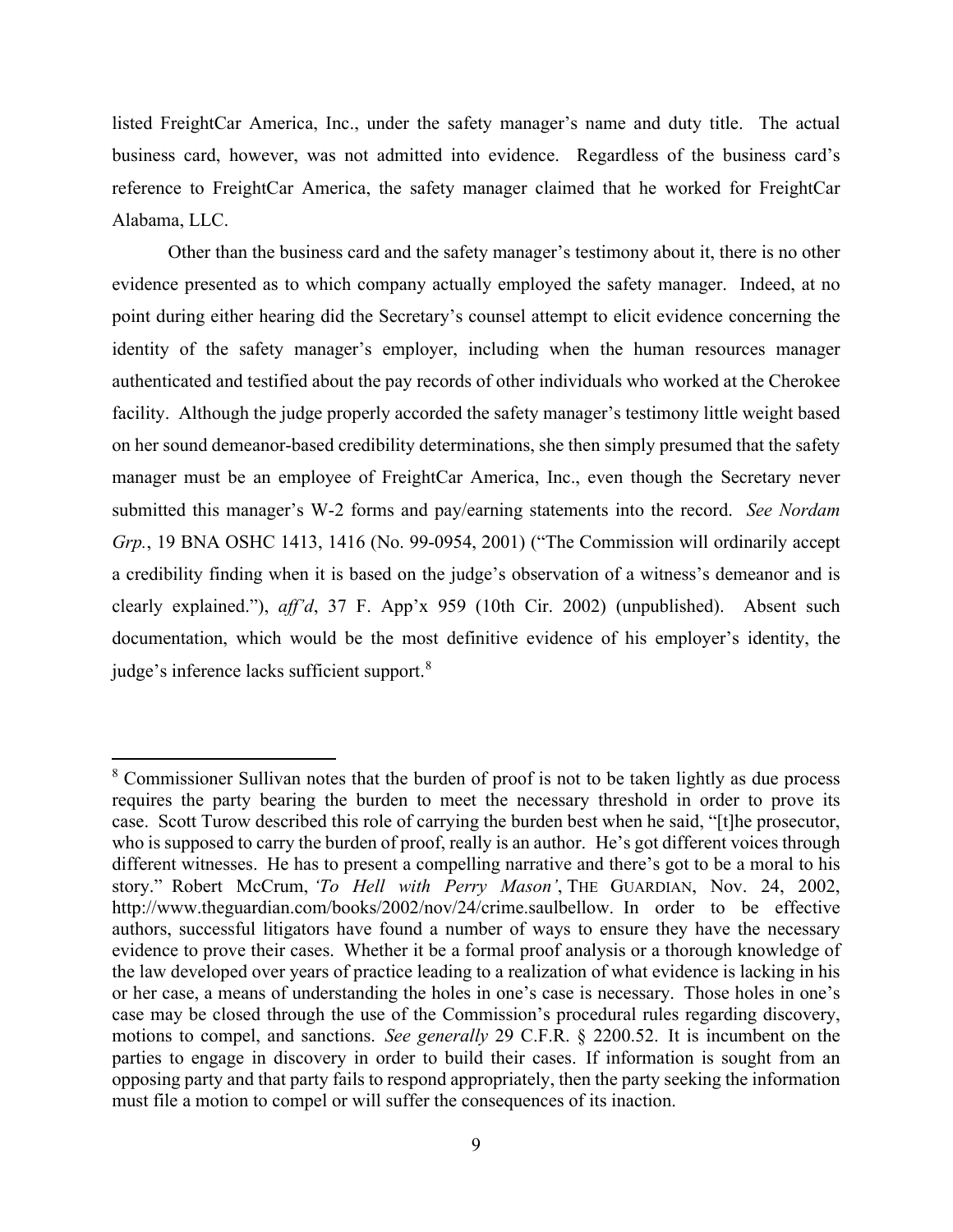Nor are we persuaded to find otherwise based on the compliance officer's testimony that this safety manager said he was employed by FreightCar America, Inc. Considering the factors enunciated in *Darden*, 503 U.S. at 323-24, this fact alone does not establish that FreightCar America, Inc., is his employer, particularly when considered with a second safety manager's pay statement that identifies his employer as "FreightCar Alabama."<sup>[9](#page-9-0)</sup> Indeed, there is no evidence in the record showing that FreightCar America, Inc., exercised control over either safety manager or their work at the Cherokee facility. The Secretary points out that the safety manager who testified at the hearing confirmed that he had "some responsibilities" at other facilities associated with FreightCar America, but since no further inquiry was conducted, it is unclear what his role was at these facilities or whether he was even acting on behalf of FreightCar America, Inc., rather than FreightCar Alabama, LLC, in meeting those responsibilities. With the limited information before us, there remains a significant amount of confusion as to the nature of the relationship between FreightCar America, Inc. and FreightCar Alabama, LLC, and as such, we decline to infer what the exact nature of their relationship is. Therefore, we conclude that the record does not establish an employment relationship between the Cherokee facility's safety managers and FreightCar America, Inc.

As to whether either safety manager acted as a corporate director for FreightCar America, Inc., the Secretary directs us to the manager's testimony that his business card includes "FreightCar" America, Inc." under his title, "Corporate Director of Environmental Health and Safety." Putting aside that the business card, like the safety manager's pay records, was never submitted into evidence, his testimony—which was otherwise discredited—is insufficient to establish that he *in fact* functions as a corporate director for FreightCar America, Inc. Moreover, there is no testimony or documentary evidence *from FreightCar America, Inc.*, confirming that either safety manager was a corporate director. Thus, we also conclude that the record does not establish that these safety managers were corporate directors for FreightCar America, Inc.

Simply put, the record evidence concerning FreightCar America, Inc.'s role at the Cherokee facility falls short.We therefore conclude that the Secretary has failed to establish that

<span id="page-9-0"></span><sup>9</sup> The pay records in evidence include a pay statement for a managerial employee who held *the same position* at the Cherokee facility as the safety manager who testified at the hearing. This pay statement identifies "FreightCar Alabama" as the other safety manager's employer.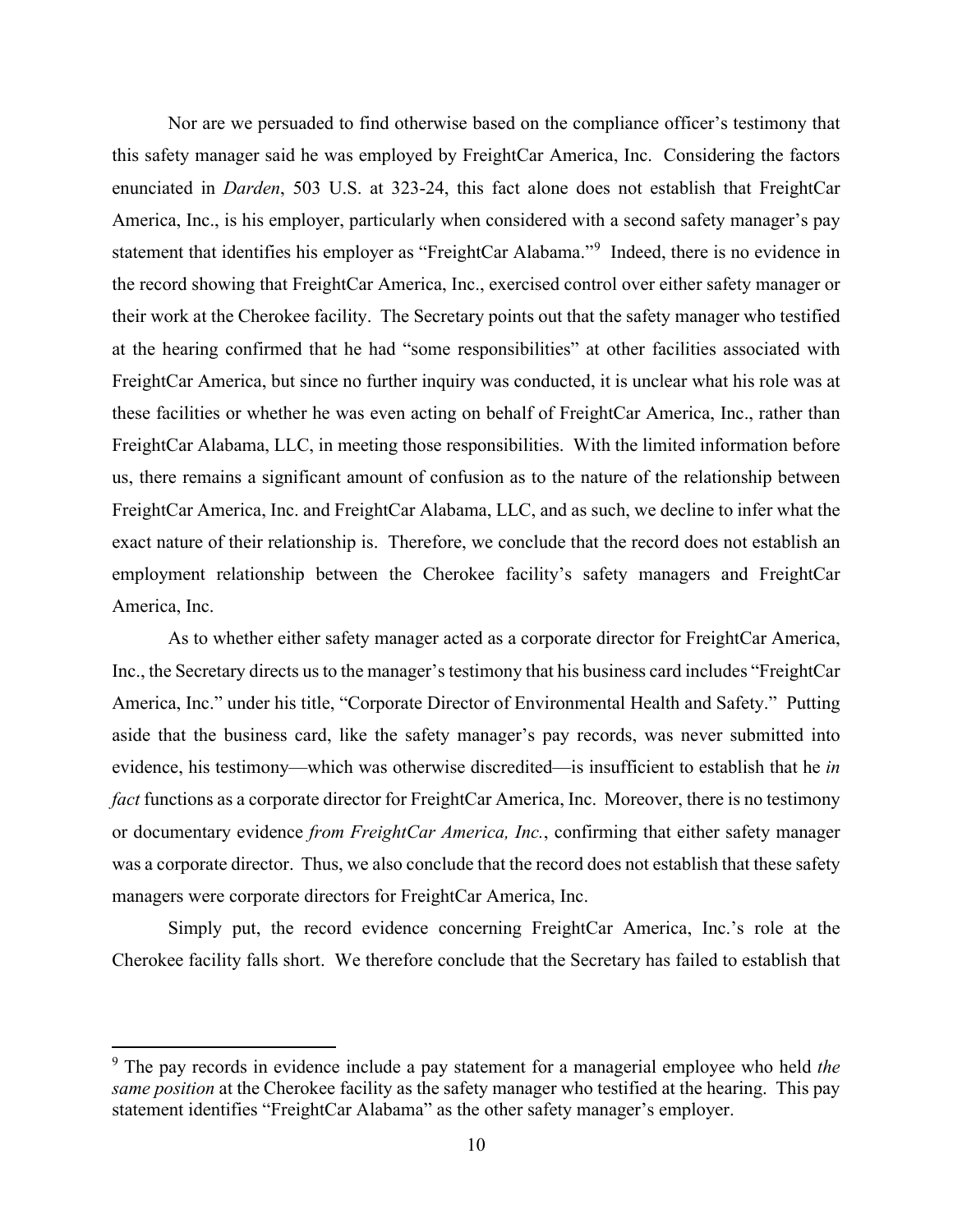FreightCar America, Inc., is an employer responsible for the violation alleged in Serious Citation 1, Item 1.

Accordingly, we reverse the judge and vacate the citation.

SO ORDERED.

/s/

 Cynthia L. Attwood Chairman

 $\sqrt{s/2}$ 

James J. Sullivan, Jr. Commissioner

 $\sqrt{s/2}$ 

 $\frac{f(S)}{\text{Amanda Wood Laihow}}$ <br>Commissioner

Dated: March 3, 2021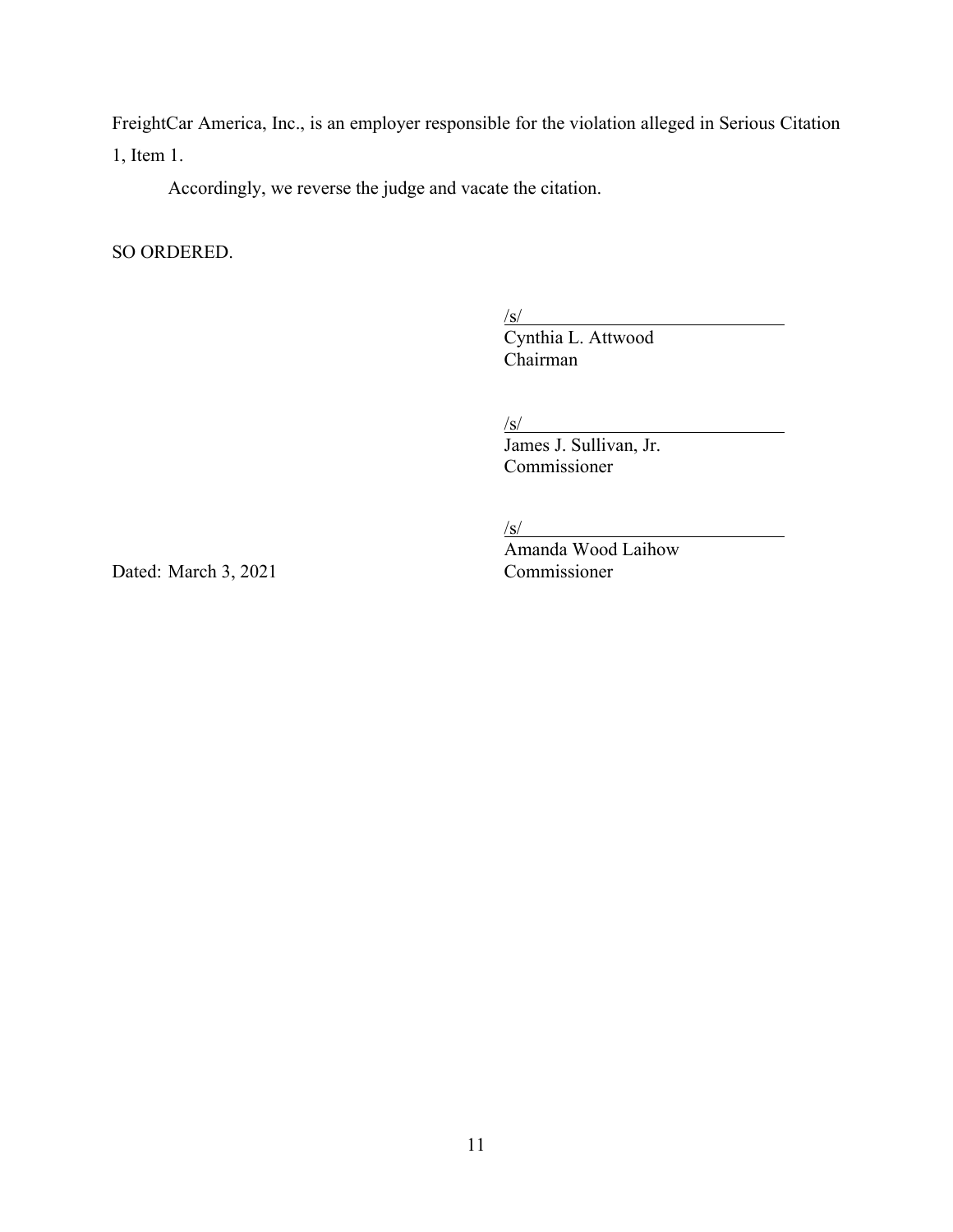

United States of America **OCCUPATIONAL SAFETY AND HEALTH REVIEW COMMISSION** 1120 20th Street, N.W.,  $9<sup>th</sup>$  Floor Washington, DC 20036-3457

Secretary of Labor,

Complainant

v. OSHRC Docket No.: **18-0970**

FreightCar America, Inc.,

Respondent.

Appearances:

Emily O. Roberts, Esq. Office of the Solicitor, U.S. Department of Labor, Nashville, Tennessee For Complainant

John J. Coleman, III, Esq. and Emily C. Burke, Esq. Burr & Forman, Birmingham, Alabama For Respondent

BEFORE: Administrative Law Judge Sharon D. Calhoun

# **DECISION AND ORDER**

On April 2, 2018, a worker at a railcar manufacturing facility in Cherokee, Alabama, was injured when he slipped and fell while walking across a roller bed platform. On April 10, 2018, Compliance Safety and Health Officer (CSHO) Javier Rodriguez of the Occupational Safety and Health Administration opened an inspection at the facility. After completing his inspection, Rodriguez recommended the Secretary cite FreightCar America, Inc., the corporate entity Rodriguez believed to be the owner and operator of the facility (and the employer of the injured worker), for a violation of  $\S$  5(a)(1), the general duty clause, of the Occupational Safety and Health Act of 1970 (Act), 29 U.S.C. § 654(a)(1).

On May 24, 2018, the Secretary issued a one-item Citation and Notification of Penalty to FreightCar America, Inc. (Respondent) alleging a serious violation of the general duty clause for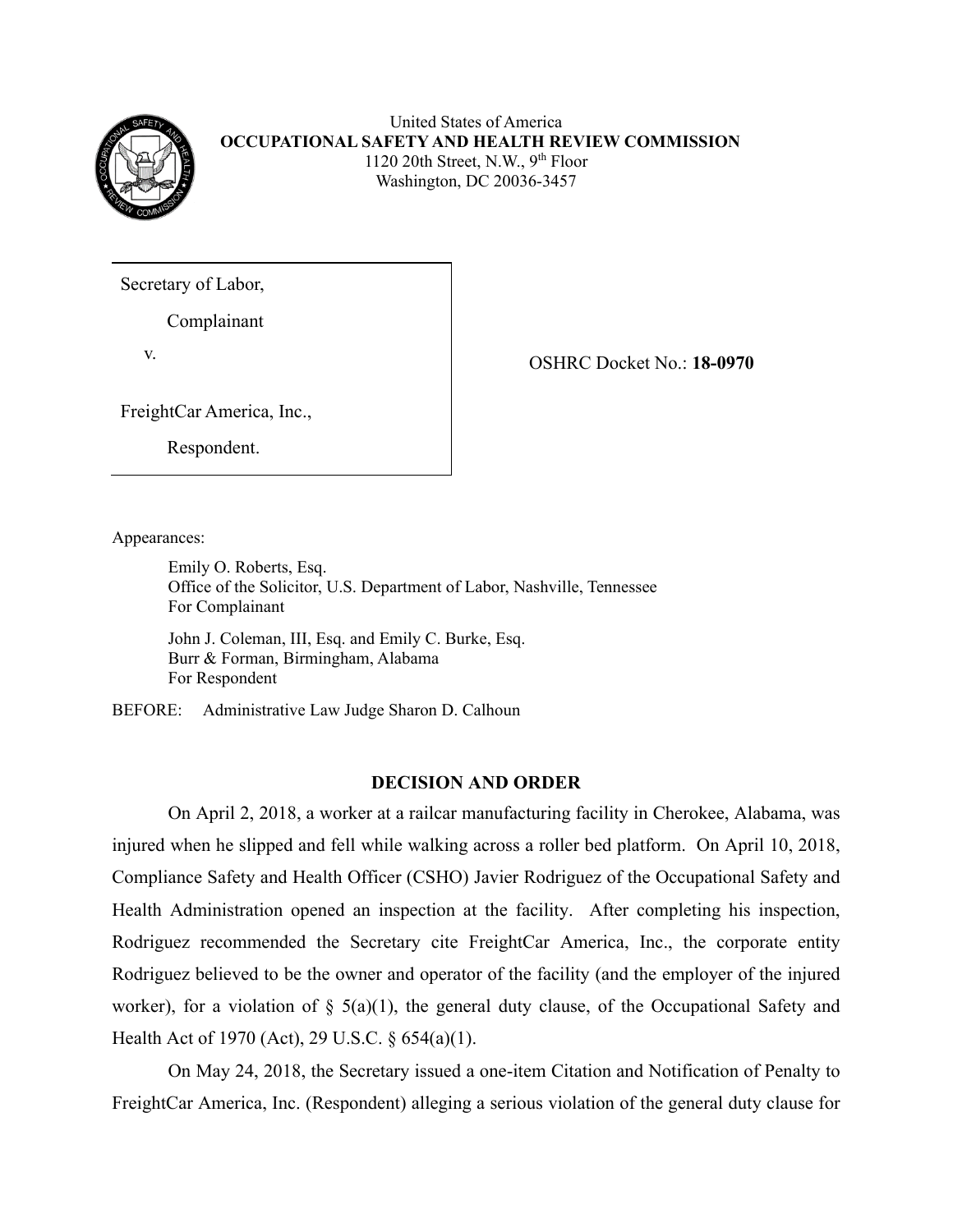exposing employees to slip and fall hazards when welding atop the roller bed platform. The Secretary proposes a penalty of \$4,712 for Item 1.

Respondent contends the Secretary failed to establish a violation of the general duty clause but also vigorously argues the Secretary cited the wrong employer—Respondent claims FreightCar Alabama, LLC, not FreightCar America, Inc., owns and operates the facility and urges the Court to vacate the Citation because it is not the employer of the affected employees.

For the reasons that follow, the Court finds the Secretary properly cited Respondent FreightCar America, Inc. as the employer of the affected employees at the cited facility. The Court also finds the Secretary established the cited violation. Accordingly, the Court **AFFIRMS** Item 1 of the Citation and assesses a penalty of \$4,712.

# **JURISDICTION AND COVERAGE**

 Respondent timely contested the Citation on June 14, 2018. The parties stipulate the Commission has jurisdiction over this action and Respondent is a covered employer under the Act (*Joint Prehearing Statement*, p. 4; Tr. 13). Based on the stipulations and the record evidence, the Court finds the Commission has jurisdiction over this proceeding under  $\S$  10(c) of the Act and Respondent is a covered employer under  $\S 3(5)$  of the Act.

### **STIPULATIONS**

The parties stipulated the following pertinent "Proposed Facts":

6. The employee [who slipped and fell] sustained injuries requiring hospitalization.

7. The roller bed platform is roughly 42" above the ground and 53' long by 12' wide.

8. Employees accessed the steel sheet atop the elevated covered roller bed to conduct welding work five times per day, for seven weeks.

9. The sheets of steel on which the injured employee worked rest on rollers mounted on vertical girders supported by protruding horizontal girders laid out in a cross brace "x" pattern.

10. The facility at 1200 Haley Drive, Cherokee, Alabama, 35616, manufactures rail cars.

11. Following the April 2, 2018, accident and inspection, the prescribed abatement was that the employees would no longer work on top of the platform, but perform all welding from below, and a work rule has adopted the abatement.

(*Joint Prehearing Statement*, pp. 4-5; Tr. 15-16)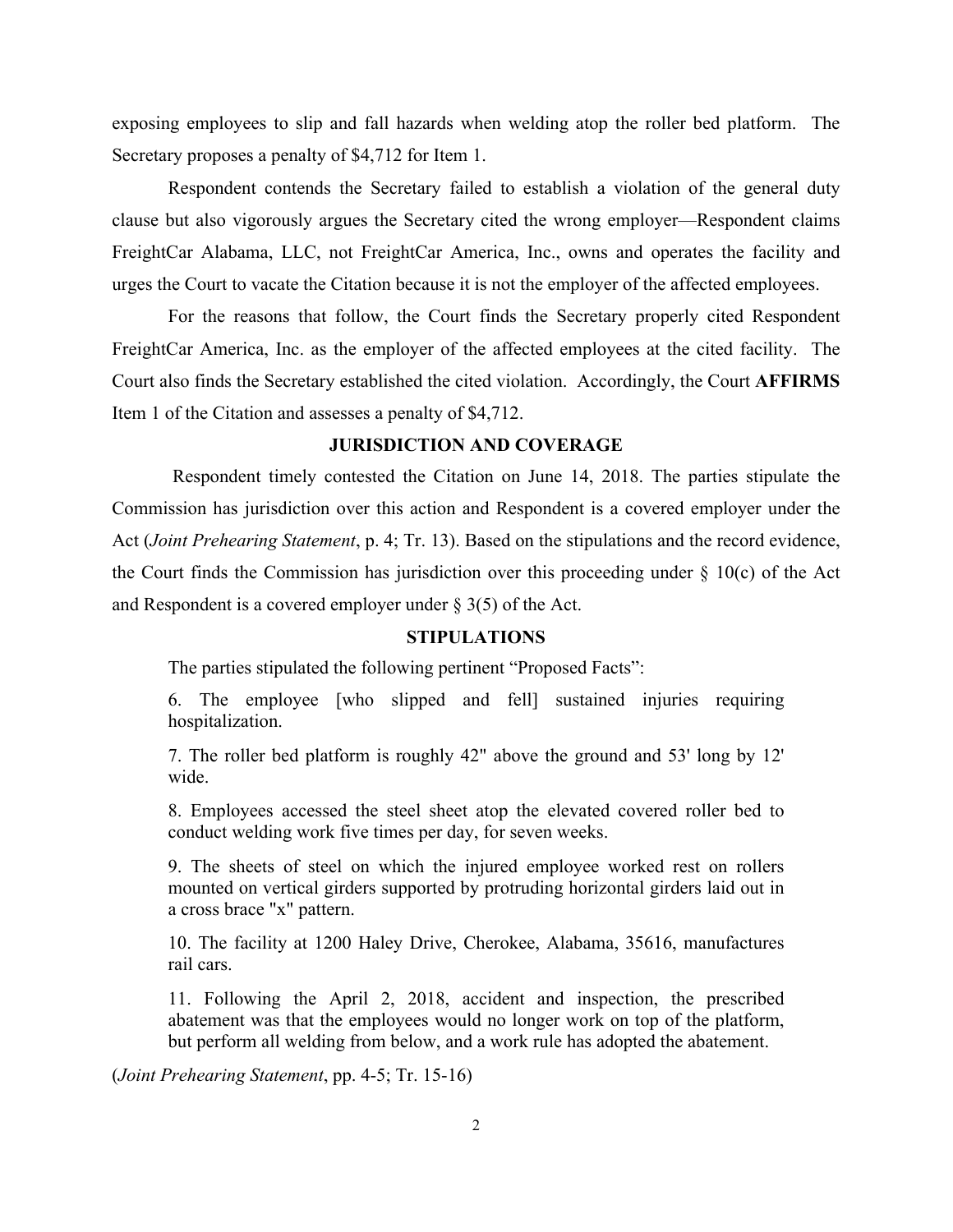### **BACKGROUND**

The cited railcar manufacturing facility is commonly referred to as the "Shoals facility" (it is near Muscle Shoals, Alabama) (Tr. [1](#page-13-0)5; No. 18-0772, Exh. CX-1).<sup>1</sup> The Shoals facility has several production lines with roller beds. At the roller bed at issue, large steel sheets are welded together by an automated butt welder, then moved along the roller bed to an area (the cut off station) where the welded sheet is clamped in place. Workers at the station cut metal tabs off the steel sheet with grinders (Tr. 156, 158-59, 187).<sup>[2](#page-13-1)</sup> A wooden three-step staircase is placed on either side of the roller bed. Before the April 2, 2018, accident, workers would perform the grinding work by climbing one of the staircases and stepping onto the metal sheet lying on top of the roller bed to cut off the tabs. They would then climb down the stairs to wait either for the rest of the steel sheet to move into place to cut off the remaining tabs or for the next steel sheet. The first time the steel sheet is clamped in place, workers cut off two tabs. After the steel sheet is moved forward and clamped again, workers cut off four tabs. The Former Employee estimated it takes less than two minutes to cut off four tabs (Exh. RX-10; Tr. 42, 46, 159, 170, 188).

Employee #1 was a temporary employee hired by Respondent from Lyons HR, a temporary staffing agency  $(Tr. 154)$ .<sup>[3](#page-13-2)</sup> He worked the second shift on the cut off station, and his

<span id="page-13-0"></span><sup>&</sup>lt;sup>1</sup> On April 23, 2018, the Secretary issued a Citation and Notification of Penalty to Respondent, alleging a serious violation of the general duty clause occurred at the Shoals facility on February 28, 2018, due to employee exposure to struck-by hazards. Respondent timely contest the Citation and argued it was not the employer of the exposed employees. That case (Docket No. 18-0772) was also assigned to the Court but the cases were not consolidated for hearing. The Court held a hearing in that case on February 8 and March 14, 2019, and a hearing in this case (Docket No. 18-0970) on March 14 and 15, 2019. On March 6, 2019, the parties submitted a joint stipulation:

The Complainant and Respondent in the above captioned matter stipulate that the evidence admitted at the hearing in OSHRC Docket No. 18-0772 pertaining to the issue of whether FreightCar America, Inc. is the properly cited employer may be considered in OSHRC Docket No. 18-0970; and the evidence admitted on that issue at the hearing in OSHRC Docket No. 18-0970 may be considered in OSHRC Docket No. 18-0772. The parties have agreed that the proof on this specific issue may be considered in both cases in the interest of judicial economy and ask that the Administrative Law Judge accept this joint stipulation.

<sup>(</sup>No. 18-0772, Exh. J-1) The Court accepted the joint stipulation and has considered evidence from the records in both cases regarding the issue of whether the Secretary properly cited Respondent as the employer of the affected employees. Citations to the transcript and exhibits in Docket No. 18-0772 will be preceded by "No. 18-0772." Citations without a designated docket number are from this proceeding, Docket No. 18-0970.

<span id="page-13-1"></span><sup>&</sup>lt;sup>2</sup> The butt welder is the large blue structure in the background of Exh. RX-10. The horizontal metal bars and rollers of the roller bed can be seen in the foreground (Tr. 169).

<span id="page-13-2"></span><sup>&</sup>lt;sup>3</sup> It is undisputed Lyons HR provided new employee orientation only, such as payroll and benefits information, and did not provide safety training to employees. Job-specific safety training was done by Respondent (Tr. 145).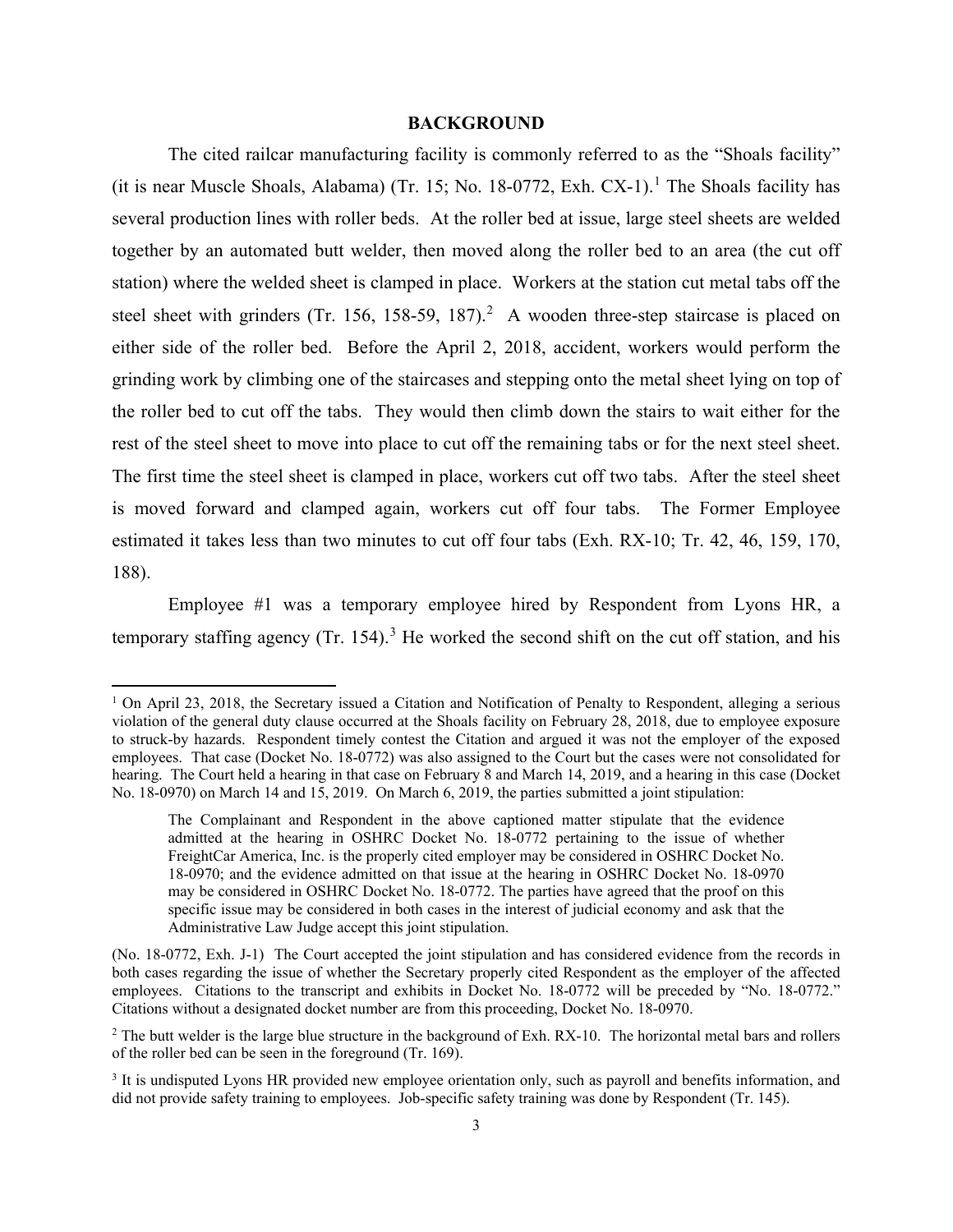supervisor was J.M. (Tr. 154, 189-90). On April 2, 2018, Employee #1 was standing on top of a steel sheet on the roller bed platform after he had finished cutting off its tabs. To get to the staircase he wanted to use, Employee #1 stepped off the metal sheet onto one of the horizontal bars (or "beams") of the roller bed and proceeded to step from one bar to the next.<sup>[4](#page-14-0)</sup> He lost his footing and fell forward onto the bars, injuring his face and abdomen (Exh. RX-11; Tr. 47, 167). He suffered a broken nose, facial lacerations, and a pancreatic contusion (Tr. 55-56, 165). He was hospitalized and missed "roughly a month" of work (Tr. 165-66). He returned to work for Respondent but in a different area of the facility (Tr. 156).

In response to Respondent's report of a work-related accident and hospitalization, CSHO Javier Rodriguez opened an inspection at the facility on April 10, 2018, taking photographs and measurements, interviewing employees, and requesting employer documents (Tr. 30-32). As a result of Rodriguez's inspection, the Secretary issued a Citation to FreightCar America, Inc. on May 24, 2018.

# **WAS RESPONDENT THE EMPLOYER OF THE AFFECTED EMPLOYEES?**

The Secretary cited "FreightCar America, Inc." as the employer of the affected employees. Respondent contends "FreightCar Alabama, LLC" is the correct employer, and so the Citation issued to FreightCar America, Inc. should be dismissed. It is the Secretary's burden to establish FreightCar America, Inc. is the properly cited employer in this proceeding.

Only an "employer" may be cited for a violation of the Act, *see* 29 U.S.C. § 658(a), and the Secretary has the burden of proving that a cited respondent is the employer of the affected workers at the site.

*Allstate Painting & Contracting Co*., Nos. 97-1631 & 97-1727, 2005 WL 682104, at \*2 (OSHRC March 15, 2005) (consolidated).

The Secretary believes this issue should be analyzed using the Supreme Court's *Darden* test, set out in *Nationwide Mutual Insurance Company v. Darden*, 503 U.S. 316, 323 (1992) (Looking to "the hiring party's right to control the manner and means by which the product [was] accomplished" to determine the employer/employee relationship). Respondent claims it is not the employer of the affected employees based on an almost 30-year old unreviewed ALJ decision that addresses the issue of limited liability. *Hills Department Stores, Inc.,* No. 89-1807, 1990

<span id="page-14-0"></span><sup>4</sup> The wooden staircases were movable. The Former Employer testified, "I slide my stairs wherever they needed to go." (Tr. 187) It appears likely from his testimony Employee #1was not aware he could move the staircases along the roller bed.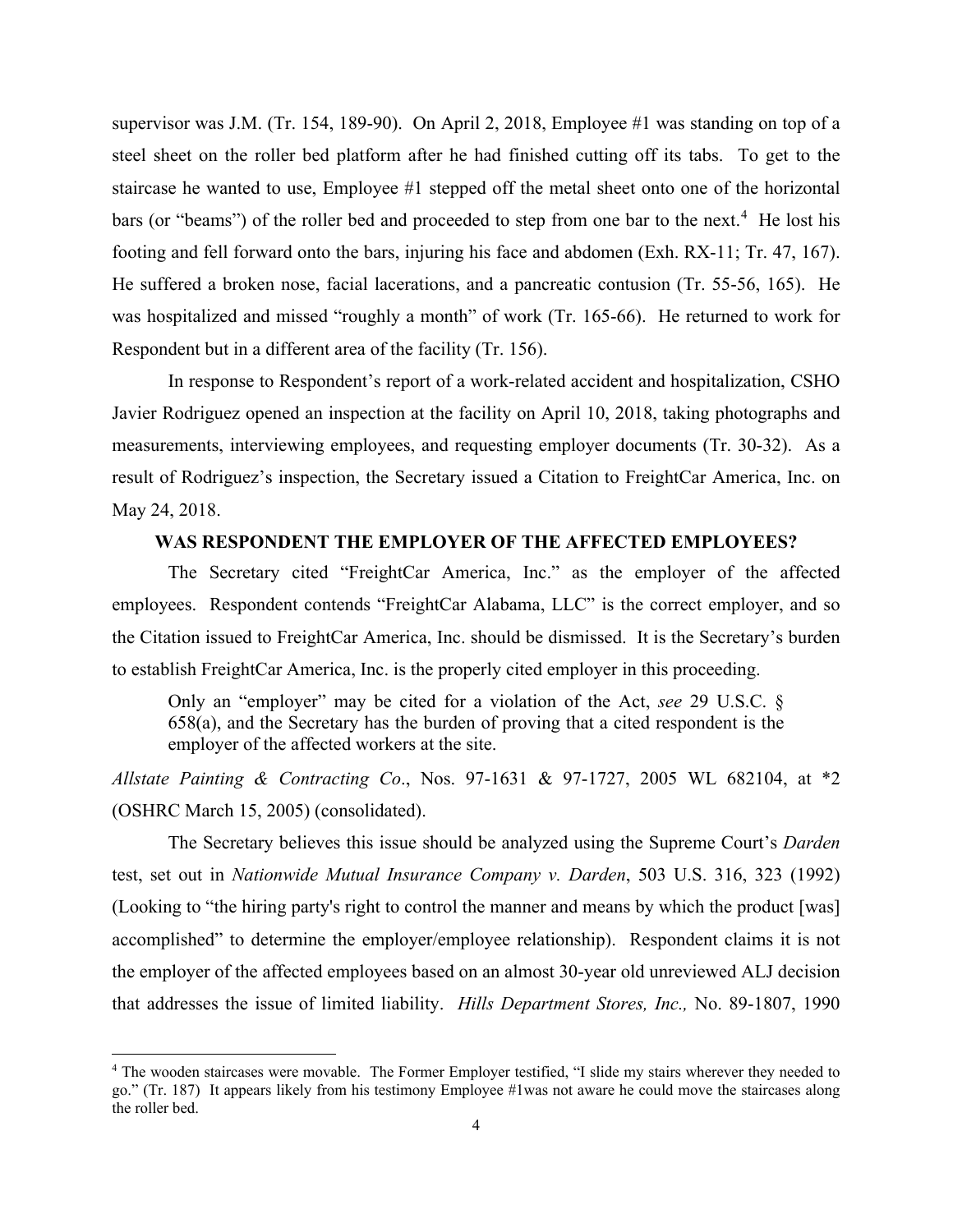WL 146495, at  $*2$  (OSHRC Sept. 12, 1990) ("Under the doctrine of limited liability, recourse is against the corporation itself, not against its parent company or shareholders. Generally, a parent is not liable for the acts of its subsidiary.").<sup>[5](#page-15-0)</sup>

 The Court finds the Secretary has established he properly cited Respondent FreightCar America, Inc. as the employer of the affected employees. The testimony of the witnesses and the documentary evidence demonstrate FreightCar America, Inc. exercised substantial control over the Shoals facility.

# *Testimony of CSHO Javier Rodriguez and Documentary Evidence*

In Docket No. 18-0772, CSHO Rodriguez testified that when an employer calls in to report an accident, OSHA's duty officer takes "all the information directly from the caller and input[s] that information into a system[.] . . . We take exactly what the employer tells us that happened. And then, when that is assigned to a compliance officer, the compliance officer is to do the investigation." (No. 18-0772, Tr. 95-96) On March 1, 2018, OSHA's duty officer received a telephone call from management official "Fred Parson," who identified the "Establishment Name" of the accident site at 1200 Haley Drive in Cherokee, Alabama, as "FreightCar America, Inc." (No. 18-0772, Exh. CX-8) As part of OSHA's standard procedure, Rodriguez conducted a business entity search on the Alabama Secretary of State's website (which he referred to as the "database") (No. 18-0772, Tr. 122-23). The Alabama Secretary of State's website has an entry for "FreightCar Alabama, LLC" with the following pertinent information:

Principal Address: Two North Riverside Plaza Ste. 1300, Chicago, IL 60606 Status: Exists

<span id="page-15-0"></span><sup>5</sup> The Court is of the opinion this issue would best be analyzed under the single employer test, as set out in *Southern Scrap Materials Co., Inc.,* No. 94-3393, 2011 WL 4634275, at \*34 (OSHRC Sept. 28, 2011) ("Under Commission precedent, the factors relevant to determining whether separate entities are regarded as a single employer include whether they share a common worksite, are interrelated and integrated with respect to operations and safety and health matters, and share a common president, management, supervision, or ownership."). Under that test, the Court would find FreightCar America, Inc. and FreightCar Alabama, LLC constitute a single employer—the entities share a common worksite (the Chicago headquarters) (No. 18-0772, Exhs. CX-1 & CX-2); Shoals facility management employees used the names of the two entities and their variations interchangeably, and pay statements for its employees are issued through the Chicago headquarters, among other interrelated operations (No. 18-0772, Exhs. CX-5, RX-13, RX-15; Exhs. RX-7, RX-8, RX-18); and the entities share at least a common corporate director of EHS, Fred Pearson, who is located at the Shoals facility but is responsible for FreightCar facilities in other cities (No. 18-0772, Tr. 369-70). Neither party argued or briefed the single employer test.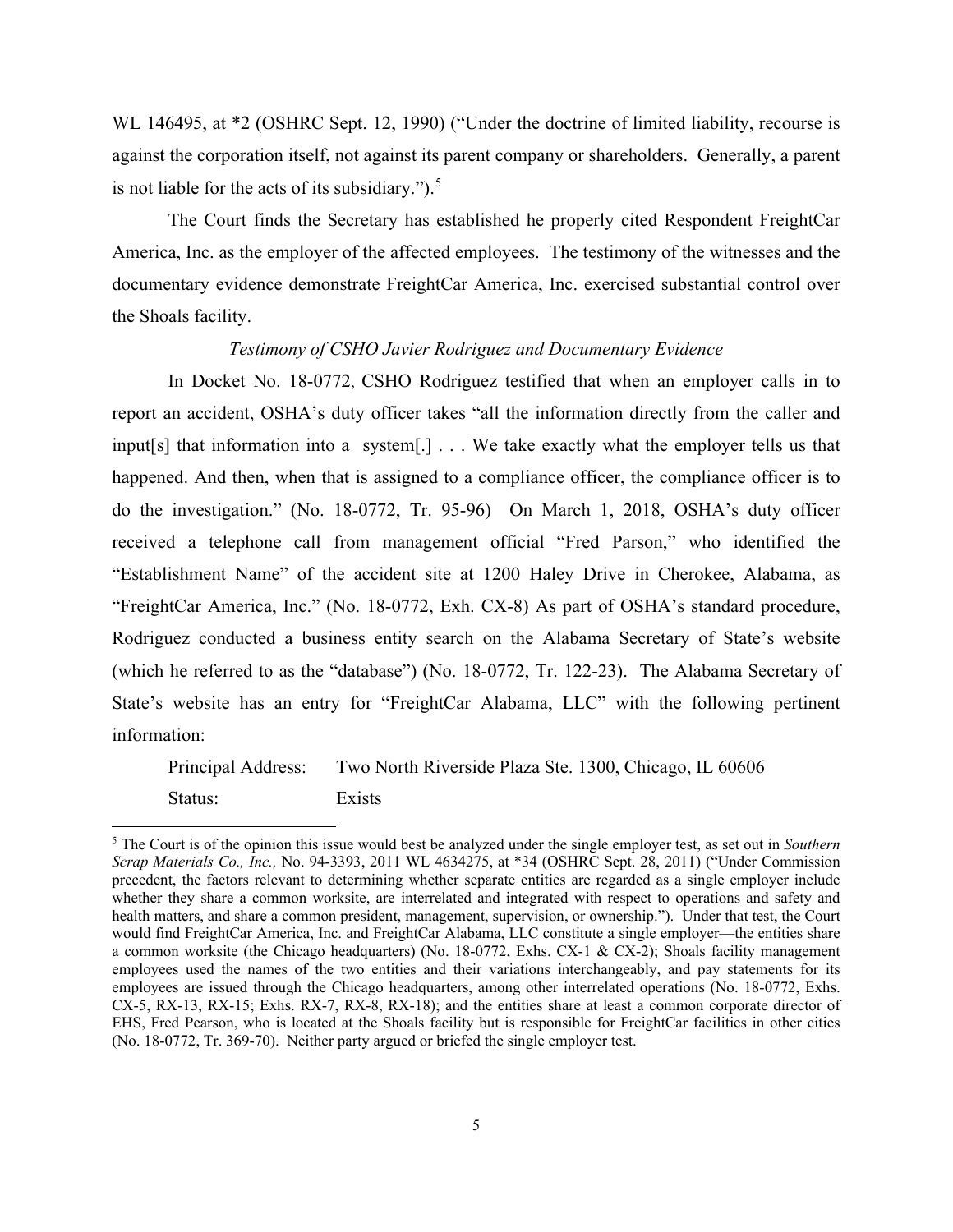Formation Date: 2-8-2013

Reporting Address: 1200 Haley Dr., Cherokee AL 35616-5369

(No. 18-0772, Exh. CX-2) In its *Corporate Disclosure Statement*, Respondent stated FreightCar Alabama, LLC is one of several of its "[a]ffiliates and/or subsidiaries."

 CSHO Rodriguez met with environmental health and safety (EHS) management employees Fred Pearson and Scott Tittle when he visited the Shoals facility on March 7 and 22 (No. 18-0772, Tr. 113, 118). He later called Pearson to clarify the correct employer name for the facility.

I asked [Pearson] about . . . the legal name of the company because . . . I went through the . . . database and I found the Alabama Secretary, I found "FreightCar Alabama, LLC," and I also found "FreightCar America, Inc." So I remember specifically asking, look, I'm confused, which one it is. Could you get with your - somebody in your legal department and just get back with me. He says, okay. And that's what happened. . . . I can't remember if I called him back the next day or - or two days after or he called me back and he said, look, as far as I know, it's "FreightCar America, Inc." So that's how it was entered.

(No. 18-0772, Tr. 121)

CSHO Rodriguez also looked at the website of FreightCar America, Inc. (No. 18-0772,

Tr. 125). Small print at the bottom of the website states, "All content is © 2018 FreightCar America, Inc." (No. 18-0772, Exh. CX-1) Under "Locations," the website lists four cities and a state with the designated functions of their facilities for FreightCar America, Inc.:

Chicago: Headquarters Muscle Shoals: Manufacturing Roanoke: Manufacturing Johnstown: Parts Nebraska: Parts

(*Id.*).

The address for the Chicago headquarters of FreightCar America, Inc. is 2 North Riverside Plaza, Suite 1300, Chicago Ill. 60606, which is the same address listed for FreightCar Alabama, LLC on Alabama's Secretary of State website. The text for the Muscle Shoals facility states, "Opened in 2008 and located in the Shoals region of Alabama, this state-of-the-art production facility was designed to build a wide variety of railcar types. FreightCar commenced operations in February 2013, subleasing 25% of the plant from Navistar. In February 2018,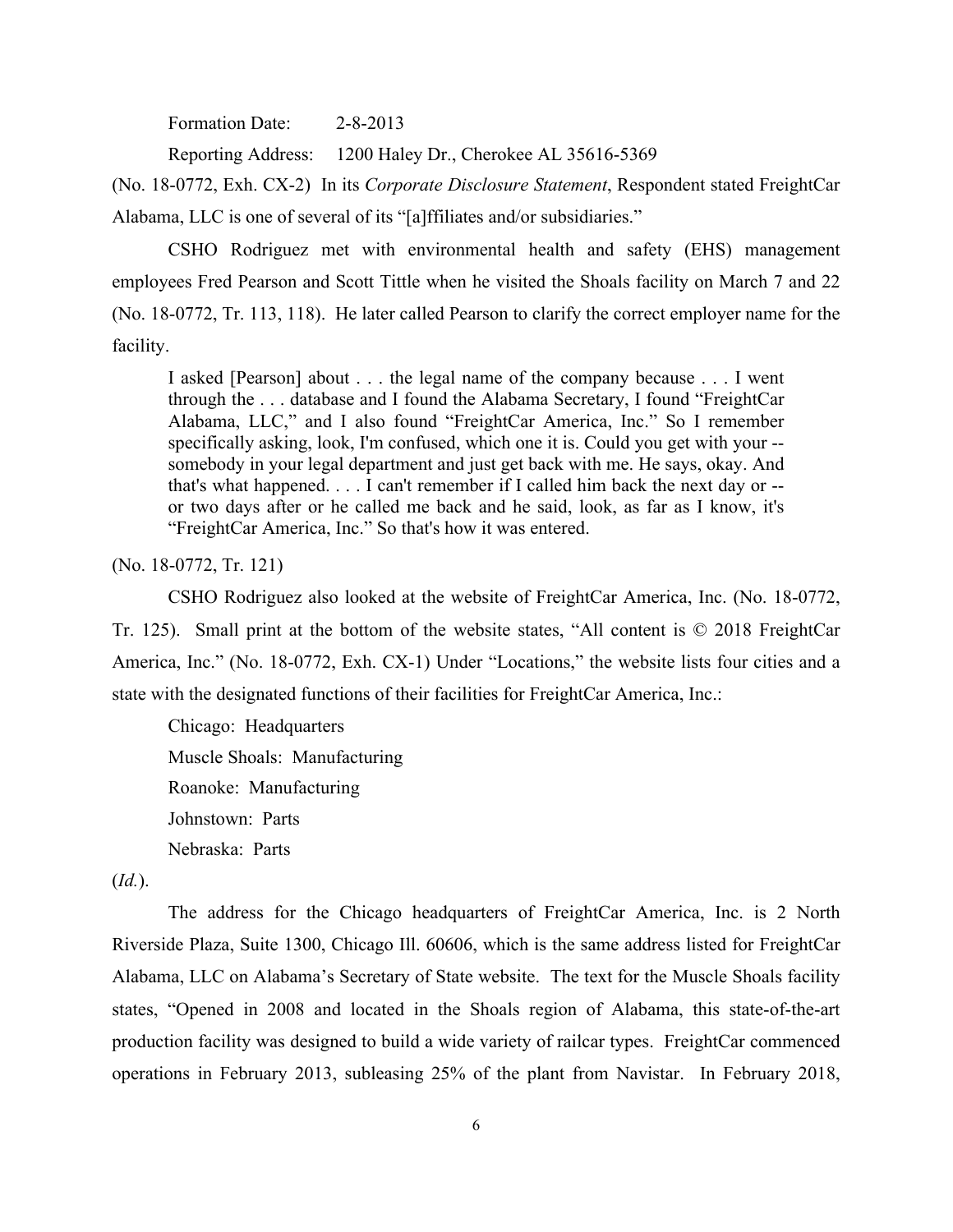FreightCar announced the acquisition of Navistar's assets and is now the sole tenant of the 2.2 million-square-foot facility." (*Id.*)

The *Employer's First Report of Injury* required by the State of Alabama was filed in the name of FreightCar America, Inc. The Employer Identification Number (EIN) used on that form is different from the EIN for FreightCar Alabama, LLC that Respondent provided to CSHO Rodriguez (No. 18-0772, Tr. 106, 364).

As part of his inspection, CSHO Rodriguez requested several documents from Respondent, including its OSHA 300 logs. (No. 18-0772, Tr. 100-02). Respondent provided CSHO Rodriguez with a copy of the facility's *OSHA's Form 300A, Summary of Work-Related Injuries and Illnesses* for the years 2015 through 2018. The front page of the summary for each year features a box in which the employer enters "Establishment Information." Written above the signature line is: "*Knowingly falsifying this document may result in a fine.* I certify that I have examined this document and that to the best of my knowledge the entries are true, accurate, and complete." (No. 18-0772, Exh. CX-5, p. 1; Exh. CX-10) In 2015, the entry next to "Your establishment name," is "FREIGHTCAR AMERICA, INC." The bottom of the "Establishment Information" box is illegibly signed and dated 1-8-16 by someone who listed his or her title as "GEN MANAGER." (*Id.*)

For 2016, "Your establishment name" is entered as "FreightCar America – Shoals" by someone with the title "VP" (again with an illegible signature) and is dated 1/30/17 (No. 18- 0772, Exh. CX-5, p. 5; Exh. CX-10). Despite the Summary page for 2016 stating the establishment is "FreightCar America – Shoals," two of the log pages for 2016 list the establishment name as "FreightCar Alabama, LLC" (No. 18-0772, Exh. CX-5, pp. 6-7; Exh. CX-10) For 2017, "Your establishment name" is "FreightCar America" (no "Inc."). It is signed illegibly by someone who lists his or her title as "VP Ops," and is dated 1/29/18 (No. 18-0772, Exh. CX-5, p. 8; Exh. CX-10). There is no summary page with a signature line for 2018, but the single log page provided for that year lists the "Establishment name" as "FreightCar America." (No. 18-0772, Exh. CX-5; p. 14; Exh. CX-10).

 Respondent also provided CSHO Rodriguez with a copy of its *Incident Report* for the February 28, 2018, accident (No. 18-0772, Tr. 125-26). It bears the "FreightCar America" logo and is titled *FCA Shoals Incident Report.* The five handwritten witness statements are on forms headed "FreightCar America, Inc. Statement of Witness." (No. 18-0772, Exh. CX-7) The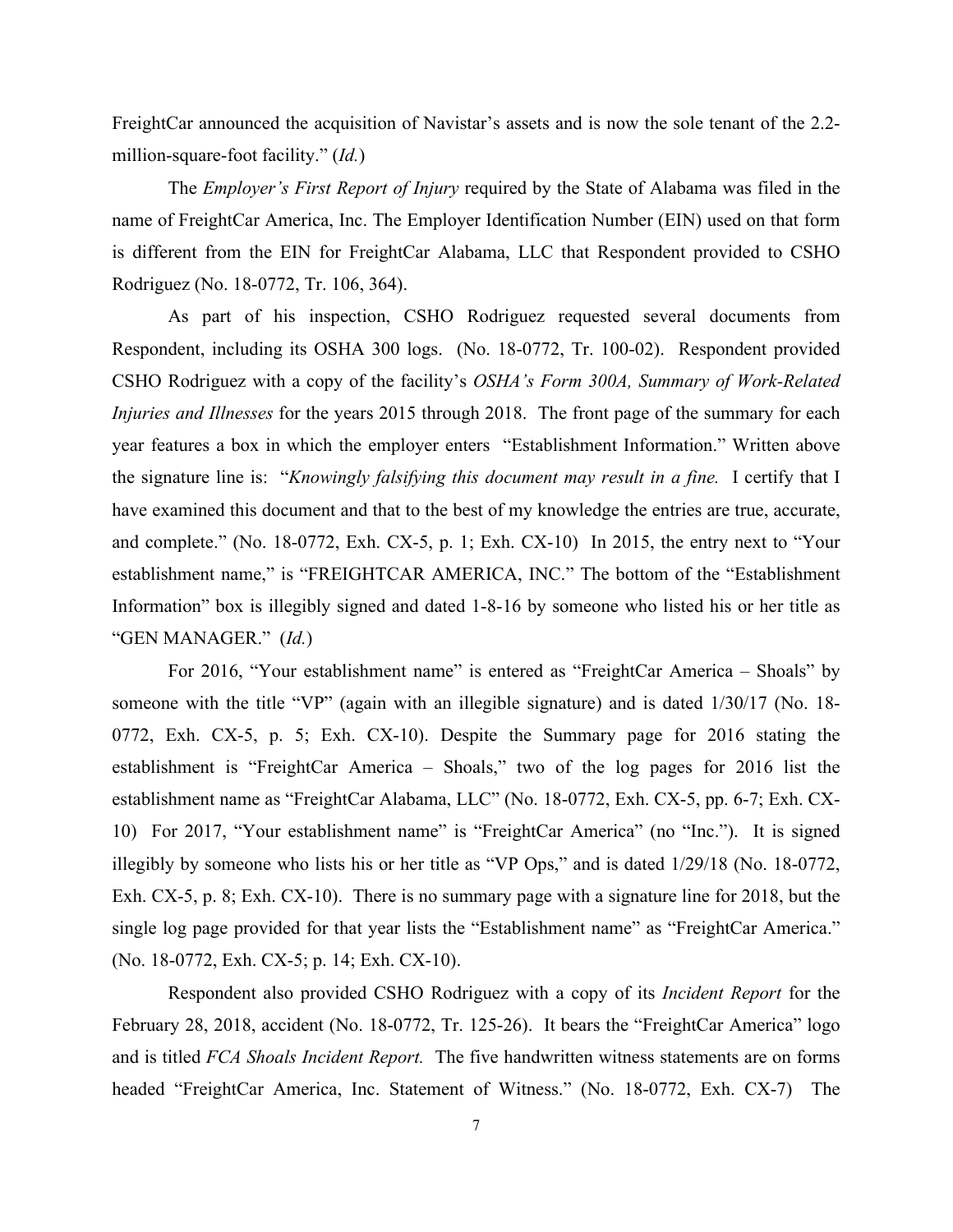Shoal's facility PAD showing how to assemble the railcars on Line 4 is marked "FreightCar America." (No. 18-0772, Exh. CX-6)

CSHO Rodriguez interviewed a Shoals facility Team Leader, writing his questions and the Team Leader's answers on a standard OSHA witness statement form. The Team Leader signed and initialed the form. When asked for his employer's name, the Team Leader stated, "FreightCar America." (No. 18-0772, Exh. CX-22) Respondent submitted the Team Leader's W-2 form for 2017, which states his employer is FreightCar Alabama, LLC and gives its address as 129 Industrial Park Rd., Johnston PA 15909 (No. 18-0772, Exh. RX-12). Respondent also submitted an earning statement from 2018 for the Team Leader, which states his employer is FreightCar Alabama, LLC but gives its address as 2 N Riverside PLZ, Ste 1300, Chicago IL 60606, the shared address for FreightCar America, Inc. (No. 18-0772, Exh. RX-13).

Respondent adduced several documents through Cris Stephenson, HR manager for the Shoals facility (No. 18-0772, Tr. 339), including three W-2 forms for employees naming their employer as FreightCar Alabama, LLC and giving the Johnstown, Pennsylvania address (No. 18- 0772, Exhs. RX-14, RX-16, and RX-17). Exhibit RX-15 in Docket No. 18-0772 is an earning statement for an employee employed by FreightCar Alabama, LLC but showing the Chicago address. Respondent also adduced an NLRB *Stipulated Election Agreement* between the International Association of Sheet Metal Air Rail Transportation Workers (SMART) and "FreightCar Alabama, LLC, a Subsidiary of FreightCar America, Inc.," dated May 22, 2018, a month after the Secretary issued the Citation in Docket No. 18-0772 (No. 18-0772, Exh. RX-3).

CSHO Rodriguez was also the investigating CSHO in this proceeding. The Secretary submitted through CSHO Rodriguez a client service agreement between Lyons HR, Inc. (a temporary staffing agency) and "FreightCar America – Shoals Facility," dated April 5, 2017 (Exh. CX-5, p. 4; Tr. 58). Pay statements for Shoals facility employees show their employer to be FreightCar Alabama, LLC but are paid from the Chicago headquarters address of FreightCar America, Inc. (Exhs. RX-7, RX-8, RX-18). During cross-examination, Respondent's counsel read from Rodriquez's deposition testimony (Exh. RX-23, pp. 27-28).

"QUESTION: Let's assume for a second that this individual was not -- was -- and then I say have -- was an employee of Lyons. No question about that. But that the facility you inspected was neither not operated by FreightCar America, Inc. and that the employees on-site were not directed by FreightCar America, Inc., that they were instead directed by Rodriguez Cars Inc.? ANSWER: Okay. QUESTION: Would you agree with me that the citation against FreightCar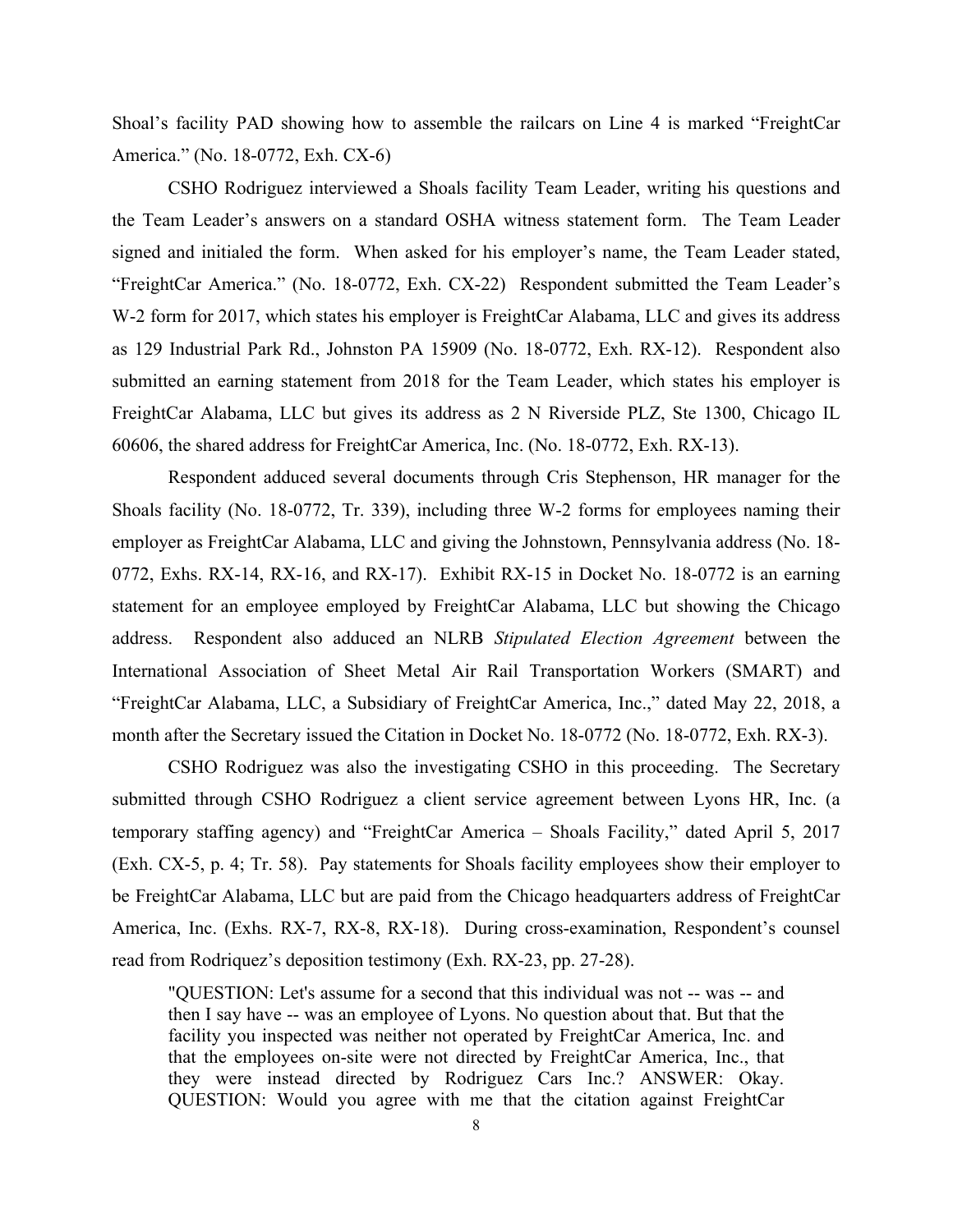America, Inc., if that were true, should be dismissed? ANSWER: If we are assuming, yes. QUESTION: Right. We're assuming. ANSWER: Yes."

(Tr. 81-82)

CSHO Rodriguez later clarified his answer.

Q.: So what's your understanding of assuming that for sake of answering those questions?

CSHO Rodriguez: Like the words say, he's assuming. It's not the real thing. He's assuming.

Q.: So for the sake of the assumption or hypothetical, you agree, but do you, in fact, agree with that FreightCar America, Inc. should be dismissed?

. . .

CSHO Rodriguez: No, it should not be dismissed.

(Tr. 132-33)

Respondent argues this testimony "foreclosed contrary evidence," and constitutes an admission by the Secretary that the Citation should be dismissed in this proceeding and in No. 18-0970 (Respondent's brief, p. 8, n. 45). The Court disagrees. As is evident from the deposition excerpt read by Respondent's counsel, as well as CSHO Rodriguez's subsequent clarification, the question posed by Respondent's counsel was clearly hypothetical and Rodriguez's answer is not a binding admission by the Secretary.

Respondent's counsel read another excerpt from Rodriguez's deposition (Exh. RX-23, p.

82).

"QUESTION: Okay. Are you aware that FreightCar Alabama, LLC operates the site -- the job site that you inspected in looking into [the injured employee's] accident? ANSWER: Please repeat the question? QUESTION: Are you aware FreightCar Alabama, LLC operates the job site and employs the employees on the site you inspected? ANSWER: Yes."

# (Tr. 82)

Rodriguez's deposition was taken under Fed. R. Civ. P. 30(b)(6). Respondent interprets his statement as an admission by the Secretary. Rodriguez's statements are not dispositive of the issue since "'the Commission is not bound by the representations or interpretations of OSHA Compliance Officers." *Kaspar Wire Works, Inc. v. Sec'y of Labor*, 268 F.3d 1123, 1128 (D.C. Cir. 2001) (citing *L.R. Wilson & Sons, Inc. v. Donovan*, 685 F.2d 664, 676 (D.C.Cir.1982))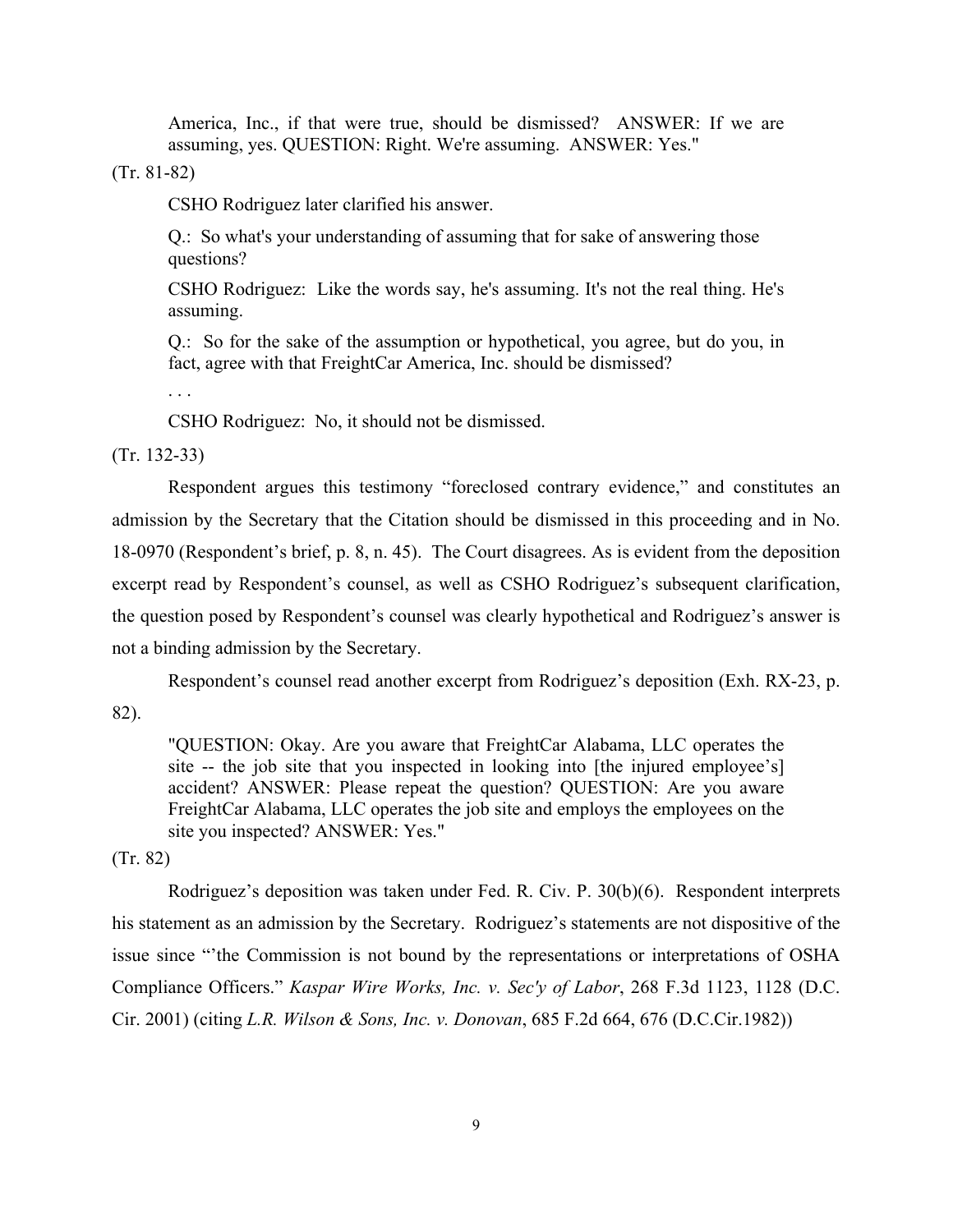# *Testimony of Corporate Director of EHS Fred Pearson*

In Docket No. 18-0772, Fred Pearson testified he has worked for FreightCar Alabama, LLC since September 2017 as its corporate director of EHS (No. 18-0772, Tr. 44-45).<sup>[6](#page-20-0)</sup> Pearson's demeanor on the stand was uncomfortable and evasive, and his testimony was notable for its vagueness, lapses in memory, and general lack of awareness. He testified he believed there is no company name on the Shoal's facility gate when in fact there is a large sign that bears the name "FreightCar America." (No. 18-0772, Tr. 40; Tr. 153, 167, 185). The visitor parking permits provided for the Shoals facility read: "Parking Permit, Visitor. Permit must be displayed at all times. If lost or stolen report to security. FreightCar America." When asked to read the permit aloud, however, Pearson substituted "Alabama" for "America" and had to be corrected by the Secretary's counsel (No. 18-0772, Tr. 43). He could not remember the company name displayed on his own business card and was reminded it was FreightCar America, Inc. when shown the card he had provided to CSHO Rodriguez during the OSHA inspection (No. 18-0772, Tr. 47-48). Despite being a corporate officer, Pearson did not know the name or location of FreightCar Alabama, LLC's president (No. 18-0772, Tr. 59). Pearson was similarly incurious about the relationship between FreightCar America, Inc. and FreightCar Alabama, LLC.

Q.: [Y]ou're claiming that [FreightCar Alabama, LLC] is not associated with FreightCar America?

Pearson: I don't know directly how it's set up to be associated with.

Q.: But you know that it is associated with the FreightCar America, Chicago location?

Pearson: Yes

(No. 18-0[7](#page-20-1)72, Tr. 56)<sup>7</sup>

Pearson refused to concede even incidental background information to the Secretary's counsel.

<span id="page-20-0"></span><sup>6</sup> On February 8, 2019, in Docket No. 18-0772, Pearson testified his title was "corporate director of EHS." Five weeks later, on March 15, 2019, he testified in this proceeding, without explanation, that his title was "senior director of manufacturing risk." (Tr. 180)

<span id="page-20-1"></span> $<sup>7</sup>$  This exchange occurred in the instant proceeding:</sup>

Q. Mr. Pearson, you don't deny that FreightCar Alabama, LLC is a fully owned site -- subsidiary of FreightCar America, Inc.?

Pearson: I have absolutely no idea. (Tr. 182)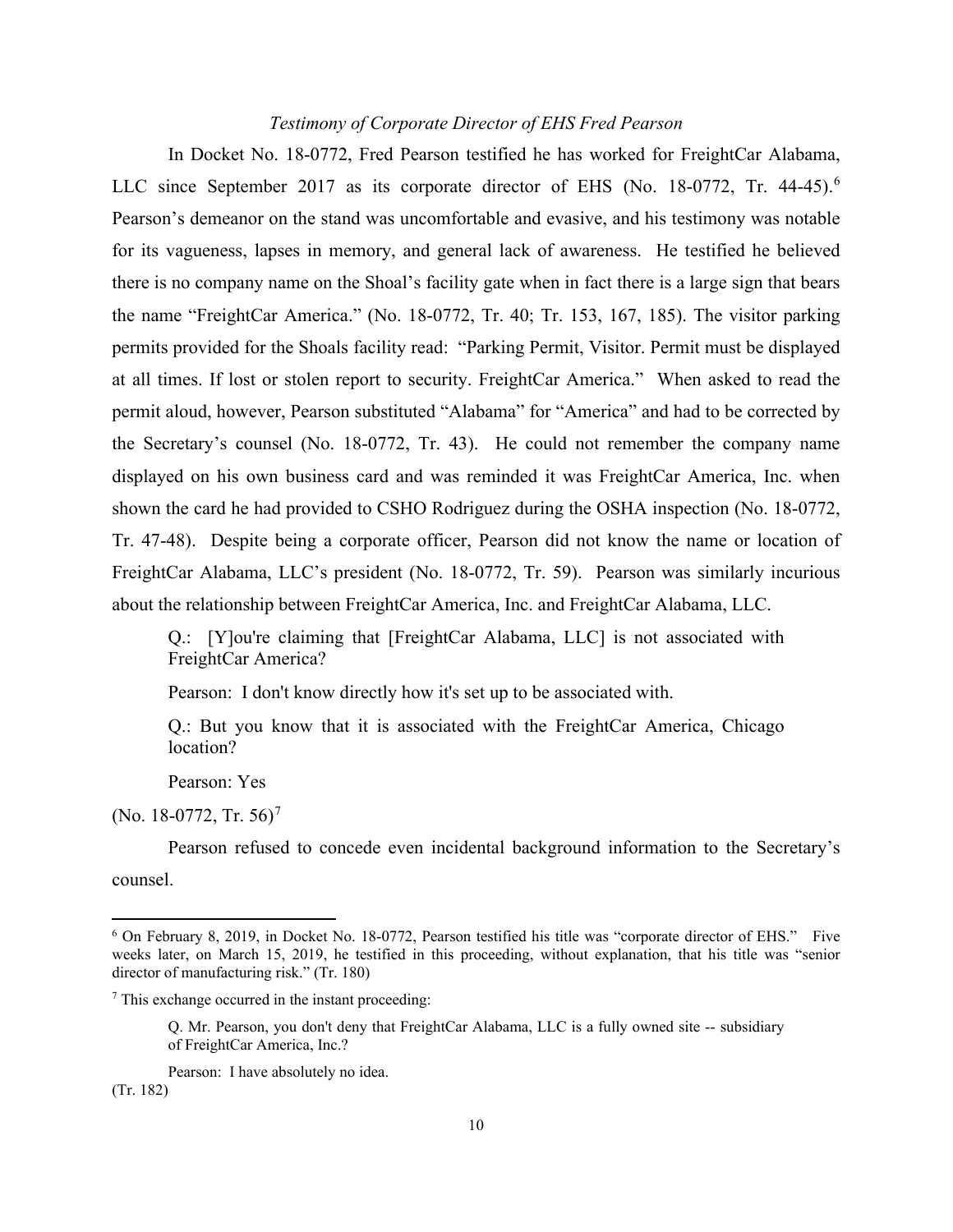Q.: [T]he Muscle Shoals facility has 2.2 million square feet; is that correct? Pearson: No.

Q.: No?

Pearson: No.

Q.: How many square feet is it?

Pearson: I don't know the Muscle Shoals facility.

Q.: Okay. Is the Cherokee, Alabama facility called the Shoals facility sometimes?

Pearson: It's called the Shoals facility.

Q.: Okay. Would that be in reference to the Muscle Shoals we're in right now?

Pearson: Not to my knowledge.

(No. 18-0772, Tr. 56)

Pearson acknowledged he had corporate responsibilities for FreightCar America, Inc. facilities other than the Shoals facility.

Q.: Where are you physically located?

Pearson: I'm officed out of the Shoals facility.

. . .

Q.: And you have some responsibility for other places. Can you remind us where those are?

Pearson: One is in Roanoke, Virginia, one is in Richland, Pennsylvania, one is in Grand Prairie, Nebraska and until recently, one was in Danville, Illinois.

. . .

Q.: How often [do you go] to Roanoke?

Pearson: Quite frequently.

Q.: Once every couple of months, once a month; how often?

Pearson: Once every couple of months.

(Tr. 369-70)

Pearson was vague and forgetful when testifying about the telephone conversation between him and CSHO Rodriguez regarding the proper legal name of the business entity operating the Shoals facility. The first day of the hearing in Docket No. 18-0772 took place less than a year after the February 28, 2018, accident occurred, an event in which Pearson, as corporate director of EHS, was directly involved. He met twice with CSHO Rodriguez during his visits and was in contact with him by telephone. He provided requested documents to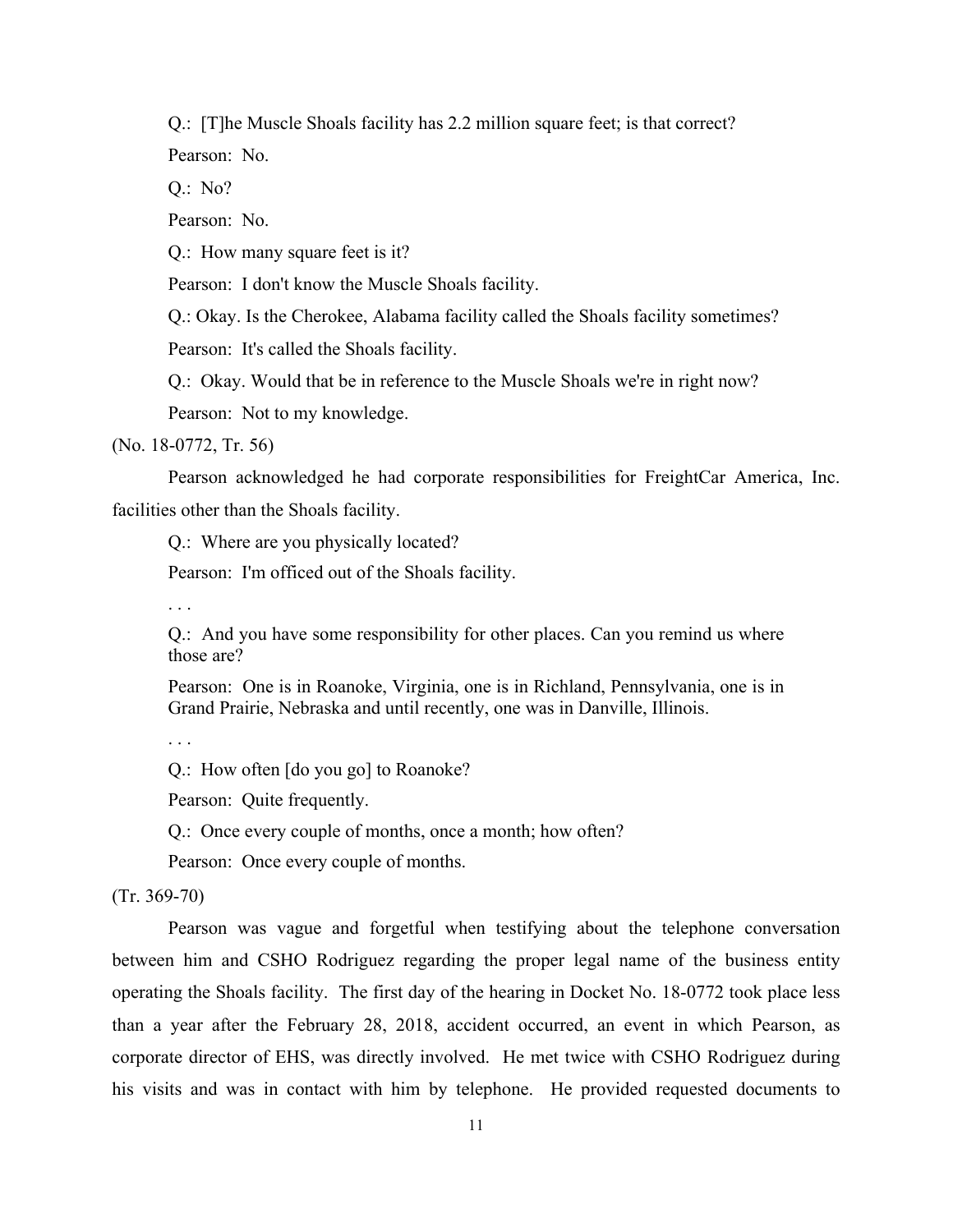OSHA. The Secretary issued the Citation in the name of FreightCar America, Inc. less than two months after the date of the accident. The significance of the correct identity of the actual employer of the affected employees was clear from the outset of this proceeding. Yet Pearson seemed to find the details of his participation in clarifying the issue inconsequential.

Q.: And [you] told the OSHA inspector that FreightCar America, Inc. was the legal name of the company, correct?

Pearson: I told him the parent was FreightCar America, Inc.

. . .

Q.: He actually asked you what the legal name of the company was?

. . .

Pearson: Yes.

Q.: Okay. And that was in a phone call, correct?

Pearson: I don't know.

Q.: Okay. So you recall that he did ask you what the legal name of the company was, but you don't know when that was, or do you?

Pearson: I don't -- I don't know the -- if it was on the phone or in person. I don't know.

. . .

Q.: Do you recall him asking what the legal name of the company was?

. . .

Pearson: Yeah, I vaguely remember. Yes.

Q.: And you had to actually check with somebody, right, before you could get back to him?

Pearson: I had to check with somebody to get the -- there was a number, a [Dun & Bradstreet Number] or something I had to get for him.

Q. Okay. And when you got back to him, you told him it was FreightCar America, Inc., right?

Pearson: I gave him the [Dun & Bradstreet Number] that he had asked for. I think it was a Dun & Bradstreet No. or something like that, he was looking for that, I had to go get from somebody else.

Q.: Okay. So was that a "yes or a no" as still whether when you got back to him, you told him the company's legal name was FreightCar America, Inc.?

Pearson: I don't recollect.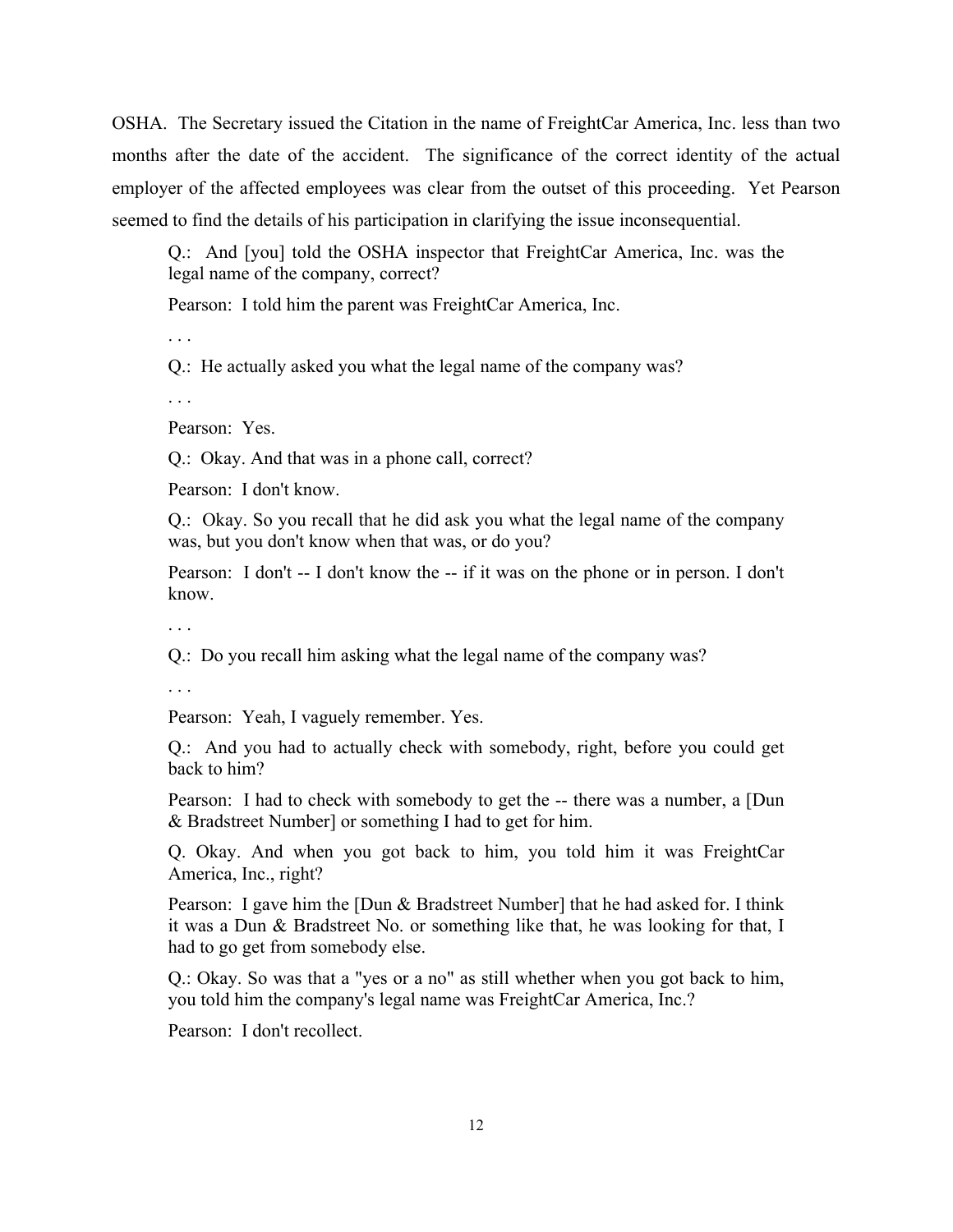(No. 1[8](#page-23-0)-0772, Tr. 77-80)<sup>8</sup>

He also professed to not "recollect" whether he placed the initial employer referral call to OSHA to notify the agency of a work-related accident (Tr. 368). Pearson did not deny he was the source of the information but engaged in a coy attempt to sidestep the question. Respondent's counsel showed him Exhibit CX-9 from Docket No. 18-0772, a copy of the referral report listing the referral source as "Fred Parson."

Q.: Does any of that information from you?

Pearson: It appears to be from Fred Parson.

Q.: Is that you?

Pearson: No.

(Tr. 369)

# *Testimony and Statements of Employee Witnesses*

The Team Leader interviewed in Docket No. 18-0772 identified "FreightCar America" as his employer when giving his signed statement to CSHO Rodriguez (No. 18-0772, Exh. CX-22). Employee #1, the worker injured in the accident that resulted in this proceeding, testified as follows:

Q.: And who's your employer?

Employee #1: FreightCar Alabama, LLC.

Q.: Does it go by any other names? Do you know?

Employee #1: The name of -- well, the side and front says FreightCar America.

Q.: What do you know it as?

Employee #1: FreightCar America.

. . .

Q. Prior to this accident if someone were to ask you who you worked for, who would you say?

Employee #1: FreightCar America.

(Tr. 153)

Q.: [D]id you ever tell [CSHO] Rodriguez that FreightCar America, Inc. was your employer?

Pearson: Not to my recollection.

(Tr. 180)

<span id="page-23-0"></span><sup>8</sup> Respondent's counsel attempted to reshape Pearson's response into a more emphatic denial in this proceeding, with little success.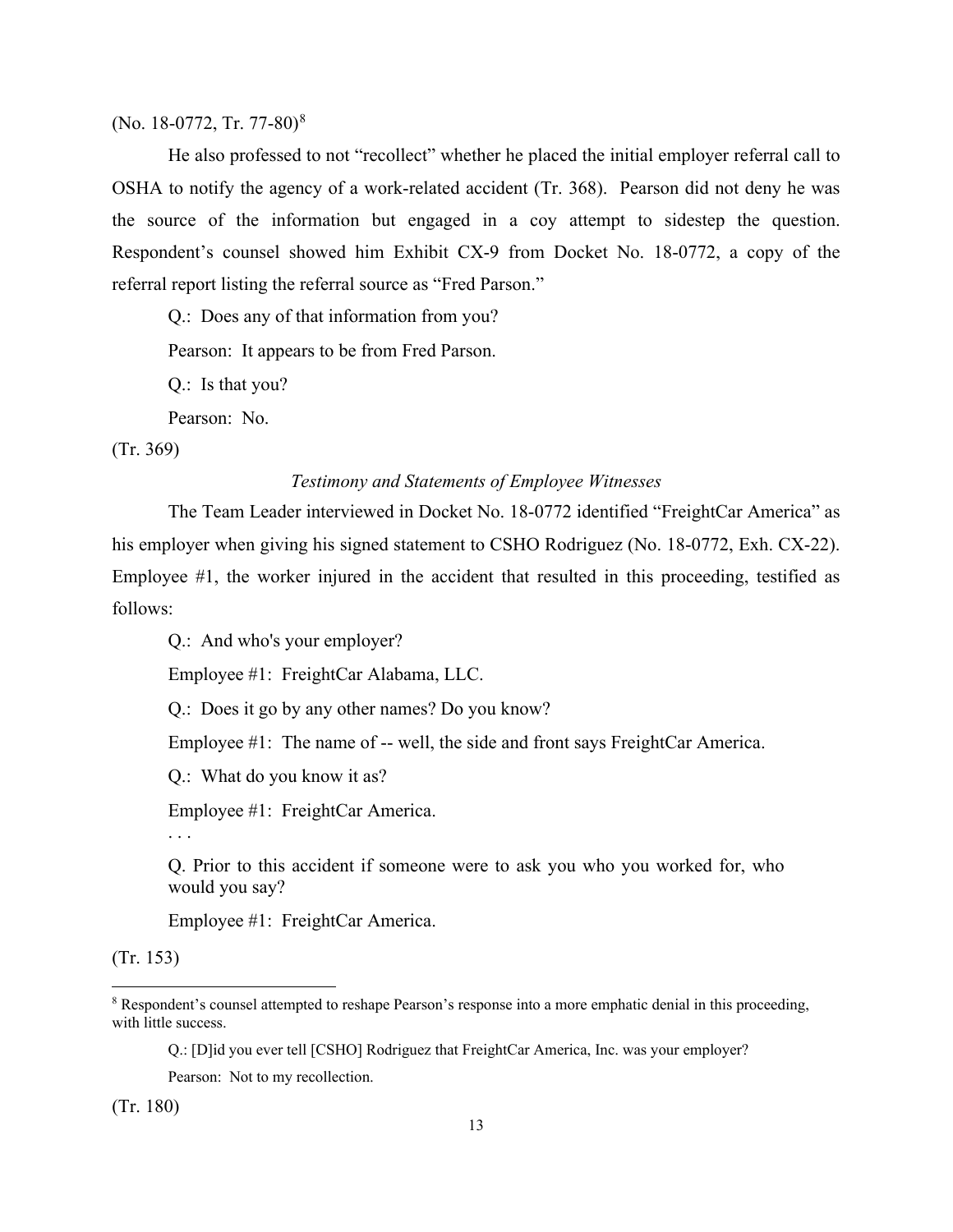A former employee of the Shoals facility also testified in this proceeding regarding his employer, requiring some prompting from Respondent's counsel.

Q.: Who do you work for[?]

Former Employee: FreightCar –

Q.: Or who have you worked for? Right now you're unemployed, but who have you worked for in the past?

Former Employee: FreightCar America.

Q.: FreightCar America or FreightCar Alabama?

Former Employee: FreightCar Alabama, LLC.

(Tr. 185)

### *Credibility Determination*

CSHO Rodriguez testified he spoke with Pearson by telephone and asked him to verify the identity of the employer at the Shoals facility. A day or two later the men spoke again by telephone and, according to CSHO Rodriguez, Pearson stated, "[A]s far as I know, it's 'FreightCar America, Inc.'" (No. 18-0772, Tr. 121) Pearson does not deny this statement but claims he does not recollect what he told CSHO Rodriguez.

The Court observed the demeanor of each witness and assessed the consistency and logic of his testimony. CSHO Rodriguez set out his step-by-step process as he attempted to determine the correct employer to cite. His search of the Alabama's Secretary of State website yielded a result indicating FreightCar Alabama, LLC shared a business address as well as a workplace address with FreightCar America, Inc. CSHO Rodriguez consulted with Pearson, his contact at the Shoals facility and a corporate officer, who informed him the correct employer was FreightCar America, Inc. In his testimony, CSHO Rodriguez manifested an earnest attempt to resolve a discrepancy by going directly to a management official who could be expected to have or be able to find the correct information. The Court finds CSHO Rodriguez to be credible on this subject.

On the other hand, Pearson was evasive, vague, and forgetful in his testimony. He displayed little knowledge of his employer's corporate structure and avoided answering questions by either talking about something else or pleading forgetfulness. His testimony appeared rehearsed or coached. The Court accords Pearson's testimony little weight. Furthermore, the Court finds it more likely than not that Pearson called in the referral report on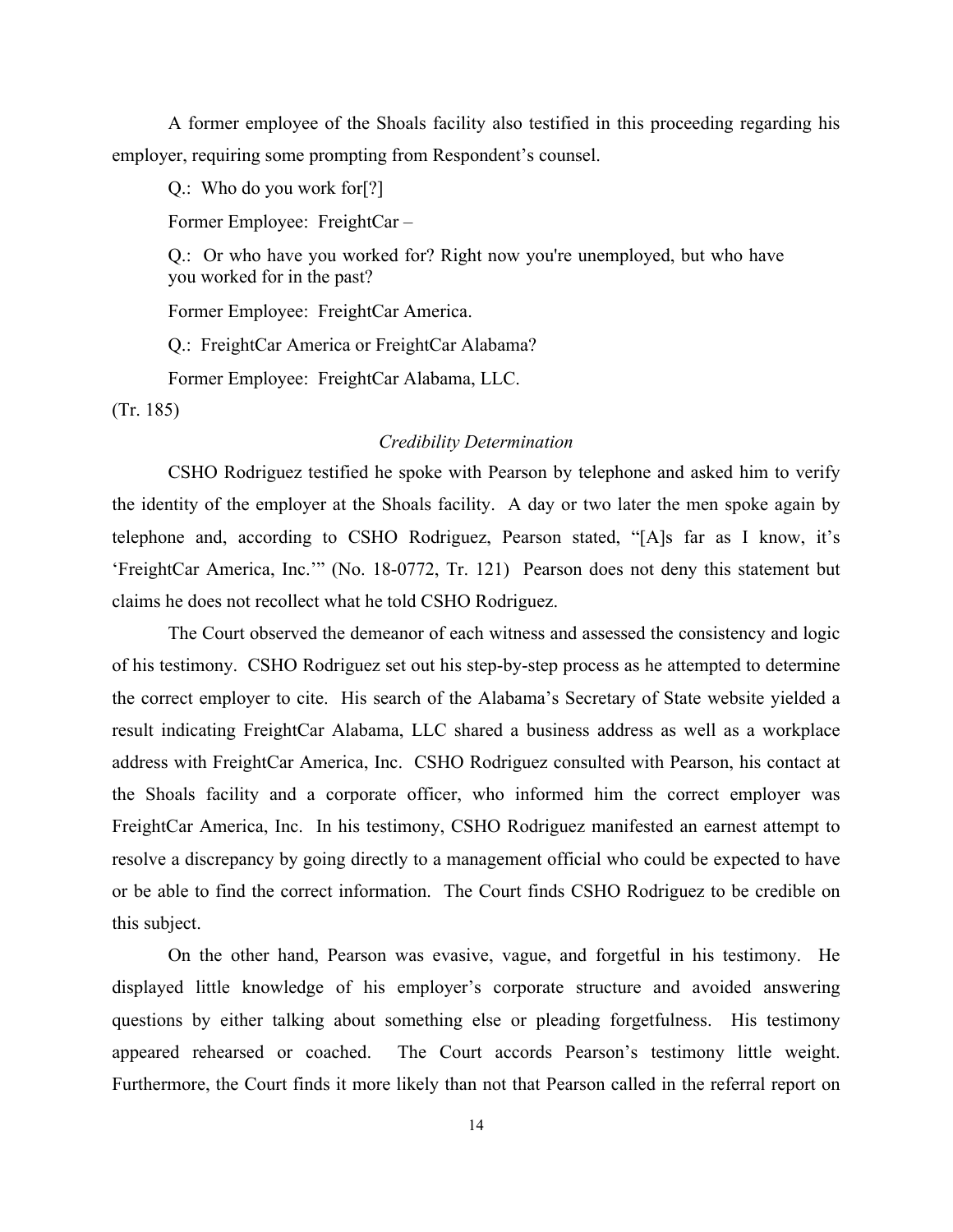March 1, 2018, to inform OSHA of the work-related accident. CSHO Rodriguez reasonably believed "Parson" was a typographical error for "Pearson." (No. 18-0772, Tr. 100). Pearson did not directly deny he called in the referral, but stated the information given in the telephone call (including the identification of FreightCar America, Inc. as the employer) "appear[ed] to be from Fred Parson." (No. 18-0772, Tr. 369) If there were an employee working at the Shoals facility with a name one vowel off from his own name, a witness's normal response would be to explain the situation. Pearson is a management official tasked with overseeing safety issues, and he was one of the two contact people dealing with OSHA. He or Scott Tittle (who called in the referral for the accident in this proceeding) are the two people most likely to report a work-related accident to OSHA.

The Court finds CSHO Rodriguez consulted with Pearson in an attempt to identify the correct employer for the Shoals facility, and Pearson informed him it was FreightCar America, Inc.

## **Analysis**

The Secretary assumes the *Darden* test applies here. The *Darden* Court looks primarily to "the hiring party's right to control the manner and means by which the product [was] accomplished." *Darden*[, 503 U.S. at 323.](https://1.next.westlaw.com/Link/Document/FullText?findType=Y&serNum=1992060791&pubNum=0000780&originatingDoc=Ia29b9b17a8be11e9b8aeecdeb6661cf4&refType=RP&fi=co_pp_sp_780_323&originationContext=document&transitionType=DocumentItem&contextData=(sc.Search)#co_pp_sp_780_323) Factors pertinent to that issue include:

the skill required for the job, the source of the instrumentalities and tools, the location of the work, the duration of the relationship between the parties, whether the hiring party has the right to assign additional projects to the hired party, the extent of the hired party's discretion over when and how long to work, the method of payment, the hired party's role in hiring and paying assistants, whether the work is part of the regular business of the hiring party, whether the hiring party is in business, the provision of employee benefits and the tax treatment of the hired party.

*Id.* [at 323-24](https://1.next.westlaw.com/Link/Document/FullText?findType=Y&serNum=1992060791&pubNum=0000780&originatingDoc=Ia29b9b17a8be11e9b8aeecdeb6661cf4&refType=RP&fi=co_pp_sp_780_323&originationContext=document&transitionType=DocumentItem&contextData=(sc.Search)#co_pp_sp_780_323) (citing *[Cmty. for Creative Non-Violence v. Reid](https://1.next.westlaw.com/Link/Document/FullText?findType=Y&serNum=1989082504&pubNum=0000780&originatingDoc=Ia29b9b17a8be11e9b8aeecdeb6661cf4&refType=RP&fi=co_pp_sp_780_751&originationContext=document&transitionType=DocumentItem&contextData=(sc.Search)#co_pp_sp_780_751)*, 490 U.S. 730, 751-752 (1989)).

The Eleventh Circuit, in which this case arises, has noted it has not explicitly affirmed the application of the *Darden* test to cases involving OSHA violations but has applied the test when the parties have not disputed its application.<sup>[9](#page-25-0)</sup> Here, the Secretary argues FreightCar America,

<span id="page-25-0"></span><sup>9</sup> The Eleventh Circuit has explained its approach to Commission cases in which the *Darden* test is applied:

Three other circuits have affirmed the application of the *Darden* test to OSHA violations. *See [Slingluff v. Occupational Safety & Health Review Comm'n](https://1.next.westlaw.com/Link/Document/FullText?findType=Y&serNum=2007365532&pubNum=0000506&originatingDoc=Ia29b9b17a8be11e9b8aeecdeb6661cf4&refType=RP&fi=co_pp_sp_506_867&originationContext=document&transitionType=DocumentItem&contextData=(sc.Search)#co_pp_sp_506_867)*, 425 F.3d 861, 867-69 [\(10th Cir.2005\);](https://1.next.westlaw.com/Link/Document/FullText?findType=Y&serNum=2007365532&pubNum=0000506&originatingDoc=Ia29b9b17a8be11e9b8aeecdeb6661cf4&refType=RP&fi=co_pp_sp_506_867&originationContext=document&transitionType=DocumentItem&contextData=(sc.Search)#co_pp_sp_506_867) *IBP, Inc. v. Herman*[, 144 F.3d 861, 865 \(D.C.Cir.1998\);](https://1.next.westlaw.com/Link/Document/FullText?findType=Y&serNum=1998112456&pubNum=0000506&originatingDoc=Ia29b9b17a8be11e9b8aeecdeb6661cf4&refType=RP&fi=co_pp_sp_506_865&originationContext=document&transitionType=DocumentItem&contextData=(sc.Search)#co_pp_sp_506_865) *[Loomis Cabinet Co. v.](https://1.next.westlaw.com/Link/Document/FullText?findType=Y&serNum=1994069855&pubNum=0000506&originatingDoc=Ia29b9b17a8be11e9b8aeecdeb6661cf4&refType=RP&fi=co_pp_sp_506_941&originationContext=document&transitionType=DocumentItem&contextData=(sc.Search)#co_pp_sp_506_941)  [Occupational Safety and Health Review Comm'n](https://1.next.westlaw.com/Link/Document/FullText?findType=Y&serNum=1994069855&pubNum=0000506&originatingDoc=Ia29b9b17a8be11e9b8aeecdeb6661cf4&refType=RP&fi=co_pp_sp_506_941&originationContext=document&transitionType=DocumentItem&contextData=(sc.Search)#co_pp_sp_506_941)*, 20 F.3d 938, 941-42 (9th Cir.1994). One circuit has ruled that *Darden's* reasoning is not directly applicable to the Act. *See [Sec'y of Labor v. Trinity](https://1.next.westlaw.com/Link/Document/FullText?findType=Y&serNum=2013096350&pubNum=0000506&originatingDoc=Ia29b9b17a8be11e9b8aeecdeb6661cf4&refType=RP&fi=co_pp_sp_506_402&originationContext=document&transitionType=DocumentItem&contextData=(sc.Search)#co_pp_sp_506_402)*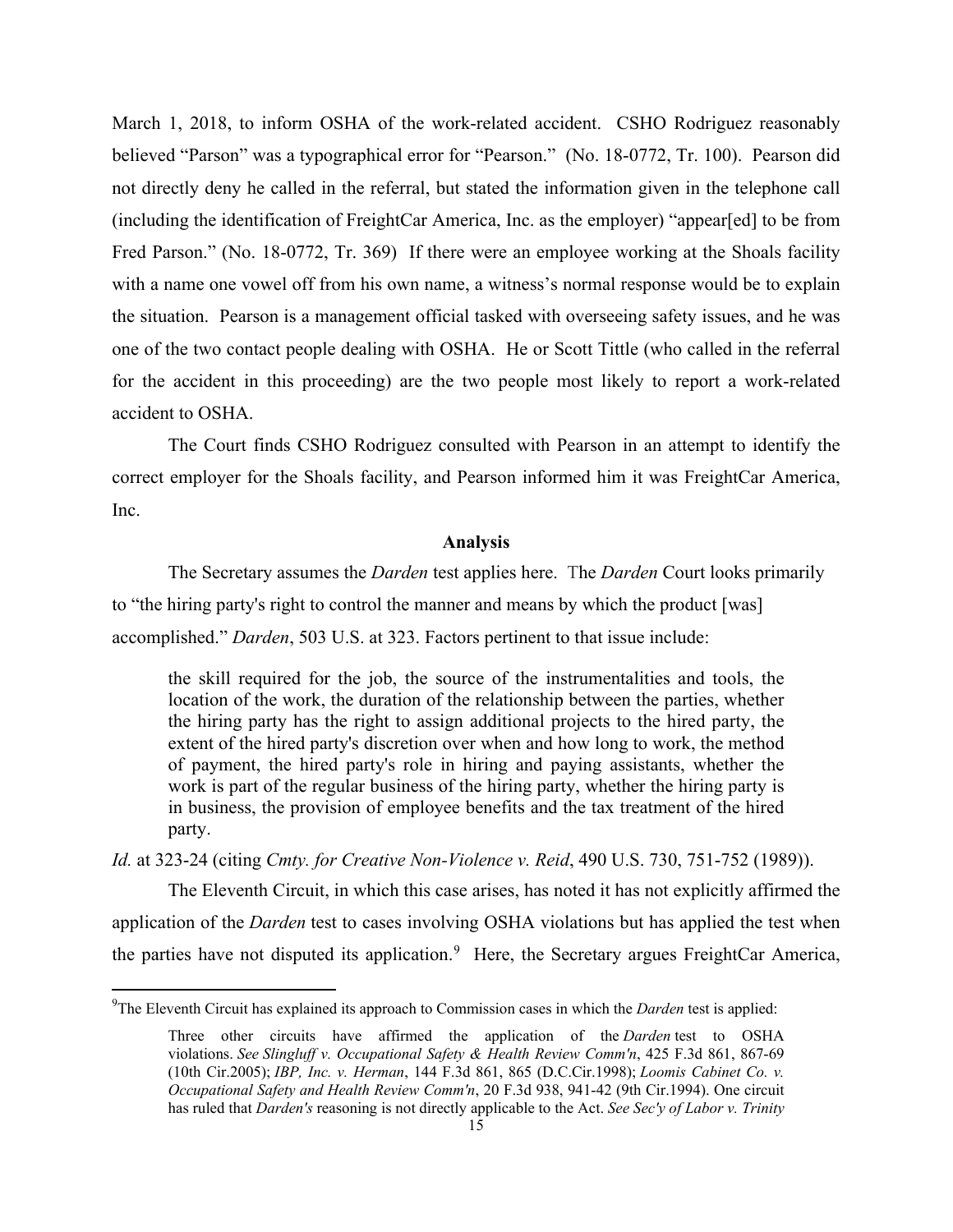Inc. exercises sufficient control over the Shoals facility to meet the *Darden* requirements qualifying it as the employer of the facility's employees. Respondent neither disputes nor agrees with *Darden's* application—it does not address the test at all.<sup>[10](#page-26-0)</sup>

The *Darden* factors are not particularly apposite to this proceeding. This is not a typical *Darden* situation, where, for example, a construction contractor claims OSHA cited it incorrectly because a subcontractor at a multi-employer worksite was the actual employer of the affected employees. Weighing the *Darden* factors in this case would not illuminate the employment relationship. For most of the factors, there is either no evidence in the record, or the factor does not weigh in favor of one of the entities over the other (e.g., skill required for the job). A more helpful test is the economic realities test, which the Commission has held to be consistent with *Darden. See Don Davis*, No. 96-1378, 2001 WL 856241, at \*4 (OSHRC July 30, 2001).

To determine whether an employment relationship exists, the Commission has applied an "economic realities test." The test emphasizes the substance over the form of the relationship between the alleged employer and the workers. The Commission has considered a number of factors when making such a determination, including the following:

1) Whom do the workers consider their employer?

2) Who pays the workers' wages?

3) Who has the responsibility to control the workers?

4) Does the alleged employer have the power to control the workers?

5) Does the alleged employer have the power to fire, hire, or modify the employment condition of the workers?

*Indus., Inc.*[, 504 F.3d 397, 402 \(3d Cir.2007\)](https://1.next.westlaw.com/Link/Document/FullText?findType=Y&serNum=2013096350&pubNum=0000506&originatingDoc=Ia29b9b17a8be11e9b8aeecdeb6661cf4&refType=RP&fi=co_pp_sp_506_402&originationContext=document&transitionType=DocumentItem&contextData=(sc.Search)#co_pp_sp_506_402) ( "[*Darden*] was decided under ERISA and has no impact on the question of whether the scope of the OSH Act is broad enough to cover workers who are not employees under the common law definition."). The parties here assume in their briefs that the *Darden* test applies. Therefore, we apply the *Darden* test here without deciding explicitly whether the Commission's interpretation of [29 U.S.C. § 652\(6\)](https://1.next.westlaw.com/Link/Document/FullText?findType=L&pubNum=1000546&cite=29USCAS652&originatingDoc=Ia29b9b17a8be11e9b8aeecdeb6661cf4&refType=RB&originationContext=document&transitionType=DocumentItem&contextData=(sc.Search)#co_pp_1e9a0000fd6a3) is permissible.

*[Quinlan v. Sec'y, U.S. Dep't of Labor](https://1.next.westlaw.com/Link/Document/FullText?findType=Y&serNum=2037967494&pubNum=0000506&originatingDoc=Ia29b9b17a8be11e9b8aeecdeb6661cf4&refType=RP&fi=co_pp_sp_506_837&originationContext=document&transitionType=DocumentItem&contextData=(sc.Search)#co_pp_sp_506_837)*, 812 F.3d 832, 837 (11th Cir. 2016).

<span id="page-26-0"></span> $10$  Respondent argues the issue of whether it is the properly cited employer should be determined by the analysis set forth in *Hills Department Stores, Inc.,* No. 89-1807, 1990 WL 146495, at \*2 (OSHRC Sept. 12, 1990). *Hills* is an unreviewed ALJ decision and, as such, is not precedent. "[I]t is well-settled that an unreviewed administrative law judge's decision has no precedential value. *See [In re Cerro Copper Prods. Co.](https://1.next.westlaw.com/Link/Document/FullText?findType=Y&serNum=1985102595&pubNum=0000350&originatingDoc=Iab4da73426a211e8ab20b3103407982a&refType=RP&fi=co_pp_sp_350_284&originationContext=document&transitionType=DocumentItem&contextData=(sc.Search)#co_pp_sp_350_284)*, 752 F.2d 280, 284 (7th Cir. [1985\)](https://1.next.westlaw.com/Link/Document/FullText?findType=Y&serNum=1985102595&pubNum=0000350&originatingDoc=Iab4da73426a211e8ab20b3103407982a&refType=RP&fi=co_pp_sp_350_284&originationContext=document&transitionType=DocumentItem&contextData=(sc.Search)#co_pp_sp_350_284) (holding that '[a]n unreviewed ALJ decision does not bind the OSHRC or the courts as precedent') (citations omitted)." *Elliot Constr. Corp.,* No. 07-1578, 2012 WL 3875594, at \*4, n. 4 (OSHRC Aug. 28, 2012). The Court finds that, in addition to being nonprecedential, *Hills* is inapposite to this proceeding. In *Hills,* the ALJ granted respondent's motion to dismiss the citation on the grounds it had no employees and was not engaged in a business affecting commerce. The record established respondent was a holding company and the affected employees were employed by its subsidiary. The Court finds the economic realities test to be more applicable to the employment relationship issue than *Hills.*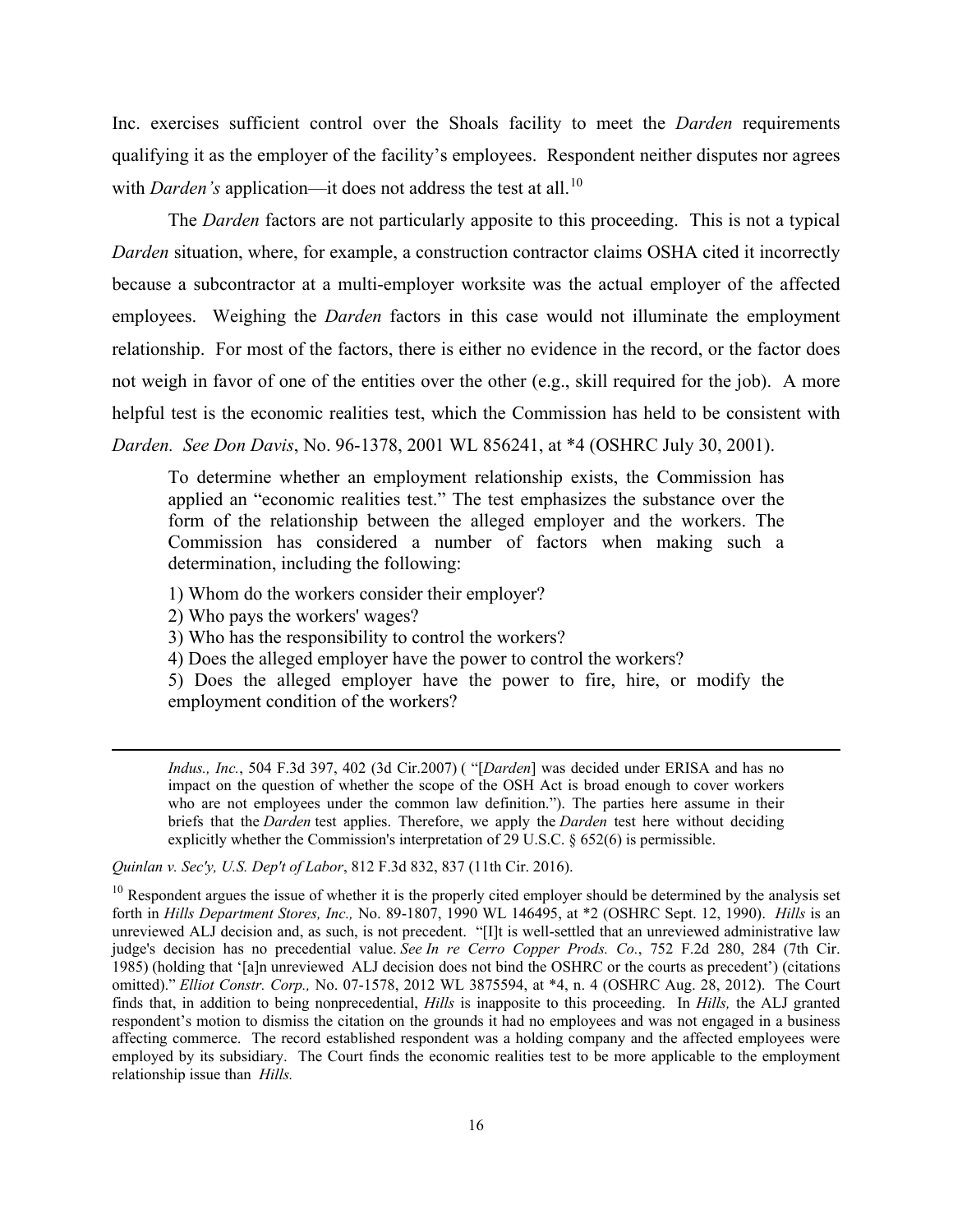6) Does the workers' ability to increase their income depend on efficiency rather than initiative, judgment, and foresight? 7) How are the workers' wages established?

*Loomis Cabinet Co.,* No. 88-2012, 1992 WL 117116, at \*2-3 (OSHRC May 20, 1992).

As with *Darden*, not all of these factors are relevant or ascertainable from the record. Questions #6 and #7 will not be considered for those reasons. The other factors are, however, more applicable to the circumstances of this case than are the *Darden* factors.

*1. Whom do the workers consider their employer?*

Pearson told CSHO Rodriguez the proper employer name for the Shoals facility was FreightCar America, Inc. His business card displayed that name (No. 18-0772, Tr. 47-48, 121). The Team Leader identified his employer as FreightCar America, Inc. in his witness statement to OSHA (No. 18-0772, Exh. CX-22). Employee #1 in this proceeding testified he believed he worked for FreightCar America, Inc. at the time of his accident (Tr. 153). The Former Employee who testified in this proceeding reflexively responded he had worked for FreightCar America, Inc. when asked where he worked before being prompted by Respondent's counsel (Tr. 185).

The Court concludes the Shoals facility employees for whom evidence exists considered their employer to be FreightCar America, Inc. at the time of the OSHA inspection.<sup>[11](#page-27-0)</sup>

 *2. Who pays the workers' wages?*

The pay statements identify workers' employer as FreightCar Alabama, LLC but payments are processed through the corporate headquarters of FreightCar America, Inc. in Chicago (Exhs. RX-7, RX-8, RX-18).

 *3 and 4. Who has the responsibility to control the workers? and Does the alleged employer have the power to control the workers?*

The PAD for the railcar assembly is marked on each page with the words "FreightCar America," and provides instructions and specifications for the workers to follow (No. 18-0772, Exh. CX-6). The internal *Incident Report* is marked with "FreightCar America" and each employee statement page states, "FreightCar America, Inc. Statement of Witness" at the top (No. 18-0772, Exh. CX-7). These documents indicate FreightCar America, Inc. has the responsibility and power to control the workers.

<span id="page-27-0"></span><sup>&</sup>lt;sup>11</sup> The Court does not consider the testimony of employee witnesses in the proceedings that they work for FreightCar Alabama, LLC to be probative. At that point they were aware identification of their employer was a central issue, and they appeared well prepared to identify their employer as FreightCar Alabama, including carefully enunciating the "LLC."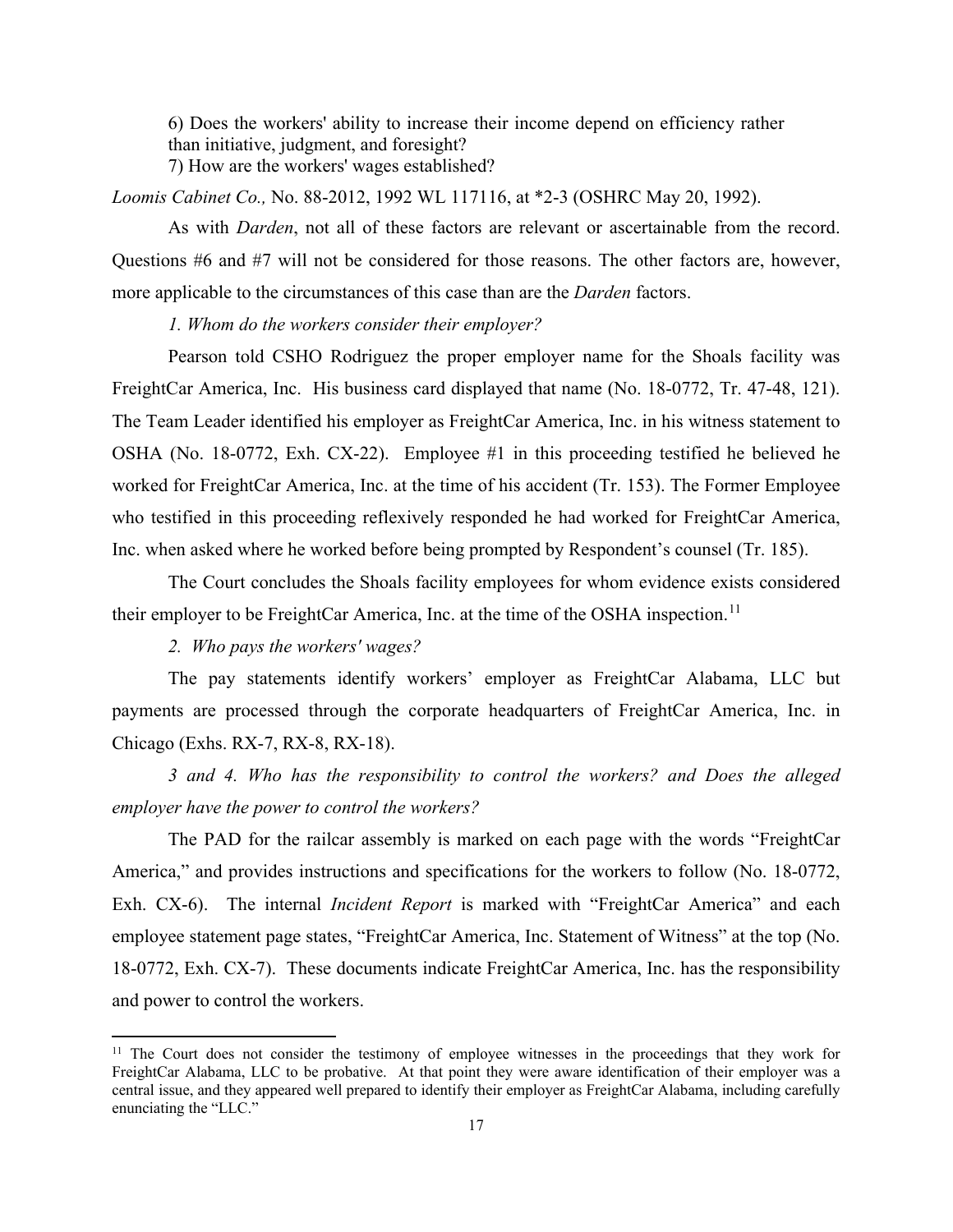*5. Does the alleged employer have the power to fire, hire, or modify the employment condition of the workers?* 

Exhibit R-18 in Docket No. 18-0772 comprises five copies of the "Employee Warning and Disciplinary Report" for Welder #1. Each report is headed "FreightCar America." Four of the reports state "Description of Infraction: Reference FreightCar America Employee Handbook, page 3" (*Id.*) The report dated March 16, 2018, has "Last chance warning" written on it (*Id.* at p. 2). This indicates FreightCar America, Inc. had the power to fire the workers or modify the employment condition of the workers.

The client service agreement with Lyons HR, Inc. (a temporary staffing agency) is with "FreightCar America – Shoals Facility," indicating FreightCar America, Inc. had the power to hire workers (Exh. CX-5, p. 4). ). The Court does not find the NLRB *Stipulated Election Agreement* between the SMART union and "FreightCar Alabama, LLC, a Subsidiary of FreightCar America, Inc.," to be probative because it is dated May 22, 2018, three months after the accident and a month after the Secretary issued the Citation in Docket No. 18-0772, when Respondent knew the identity of the Shoals facility employer was a central issue (No. 18-0772, Exh. RX-3).

Taken together, the economic realities test weighs in favor of finding FreightCar America, Inc. to be the employer of the Shoals facility. It is the entity the workers considered to be their employer, and its name, with or without the Inc., is prominently featured on documents originating from the Shoals facility. The only factor weighing in favor of finding FreightCar Alabama, LLC to be the employer is its name on the pay statements, but even that is undercut by the fact the address on the pay statements is that of FreightCar America, Inc.'s corporate headquarters.

Prior to the February 28, 2018, accident, hourly employees at the Shoals facility believed they worked for FreightCar America, Inc. Management employees at the facility were careless about using "FreightCar America, Inc." interchangeably with "FreightCar Alabama, LLC" or some other variation of the name. They were slipshod with the employer's name in their paperwork, including the OSHA 300 logs, where four variations of the name are used over the course of four years, with two variations appearing in 2016 (No. 18-0772, Exh. CX-5). FreightCar America, Inc. places its name physically on the Shoals facility. It touts the Shoals facility on its website. It enters into contracts for the Shoals facility in that name. The Court of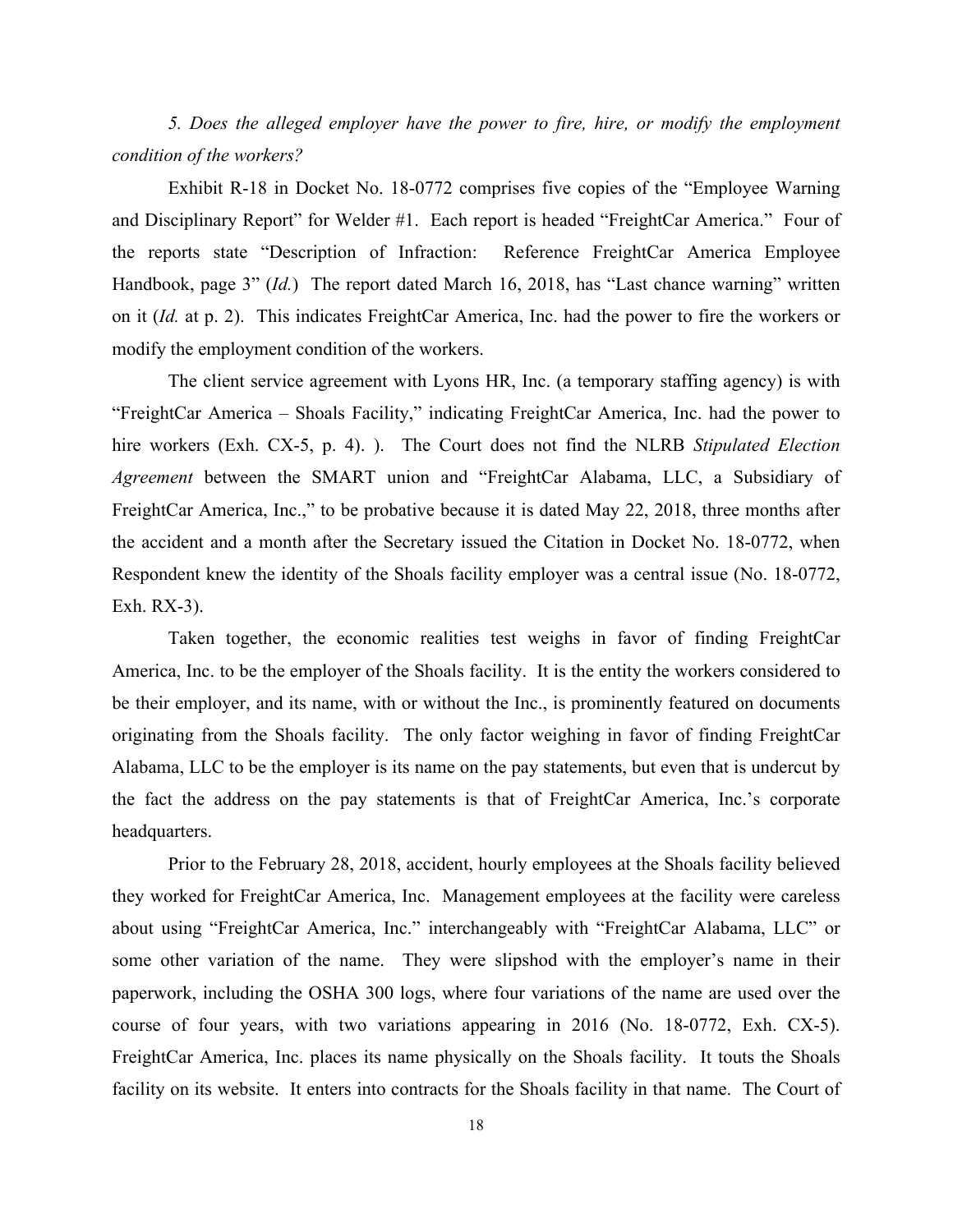Appeals for the First Circuit has found an employer's representations to the public could be considered as a factor in determining whether it is the properly cited employer. *A.C. Castle Construction Co. v. Acosta*, 882 F.3d 34, 41 (1st Cir. 2018).

The Court determines the Secretary properly cited FreightCar America, Inc. as the employer at the Shoals facility.

### **THE CITATION**

#### **The Secretary's Burden of Proof**

Section  $5(a)(1)$  of the Act, known as the general duty clause, states that "[e]ach employer ... shall furnish to each of his employees employment and a place of employment which are free from recognized hazards that are causing or are likely to cause death or serious physical harm to his employees." 29 U.S.C.  $\S$  654(a)(1). To establish a violation of the general duty clause, the Secretary must prove: "(1) a condition or activity in the workplace presented a hazard; (2) the employer or its industry recognized the hazard; (3) the hazard was causing or likely to cause death or serious physical harm; and (4) a feasible and effective means existed to eliminate or materially reduce the hazard." *S. J. Louis Constr. of Tex.*, 25 BNA OSHC 1892, 1894 (No. 12-1045, 2016).

*Quick Transp. of Arkansas, LLC*, No. 14-0844, 2019 WL 33717, at \*2 (OSHRC March 27,

2019). "The Secretary also must prove that the employer 'knew, or with the exercise of reasonable diligence could have known, of the violative conditions.' *Tampa Shipyards Inc.*, 15 BNA OSHC 1533, 1535 (No. 86-360, 1992) (consolidated)." *A.H. Sturgill Roofing, Inc.,* No. 13- 0224, 2019 WL 1099857, at \*2 (OSHRC Feb. 28, 2019).

### **Alleged Serious Violation of § 5(a)(1)**

Item 1 of Citation No. 1 alleges,

On or about 04/02/2018 – Cut Off Station North 701, employees were exposed to slip and fall hazards when conducting welding work on top of the roller bed platform.

Among other methods, feasible and acceptable methods to correct these hazards would be not allowing employees to access the roller bed platform, and conducting all welding work from the ground level.

### **Preemption by a More Specific Standard**

Respondent argues  $\S$  1910.28(b)(6)(i), applies more specifically to the cited condition and thus preempts the general duty clause. "If a particular standard is specifically applicable to a condition, practice, means, method, operation, or process, it shall prevail over any different general standard which might otherwise be applicable to the same condition, practice, means, method, operation, or process." § 1926.20(d)(1).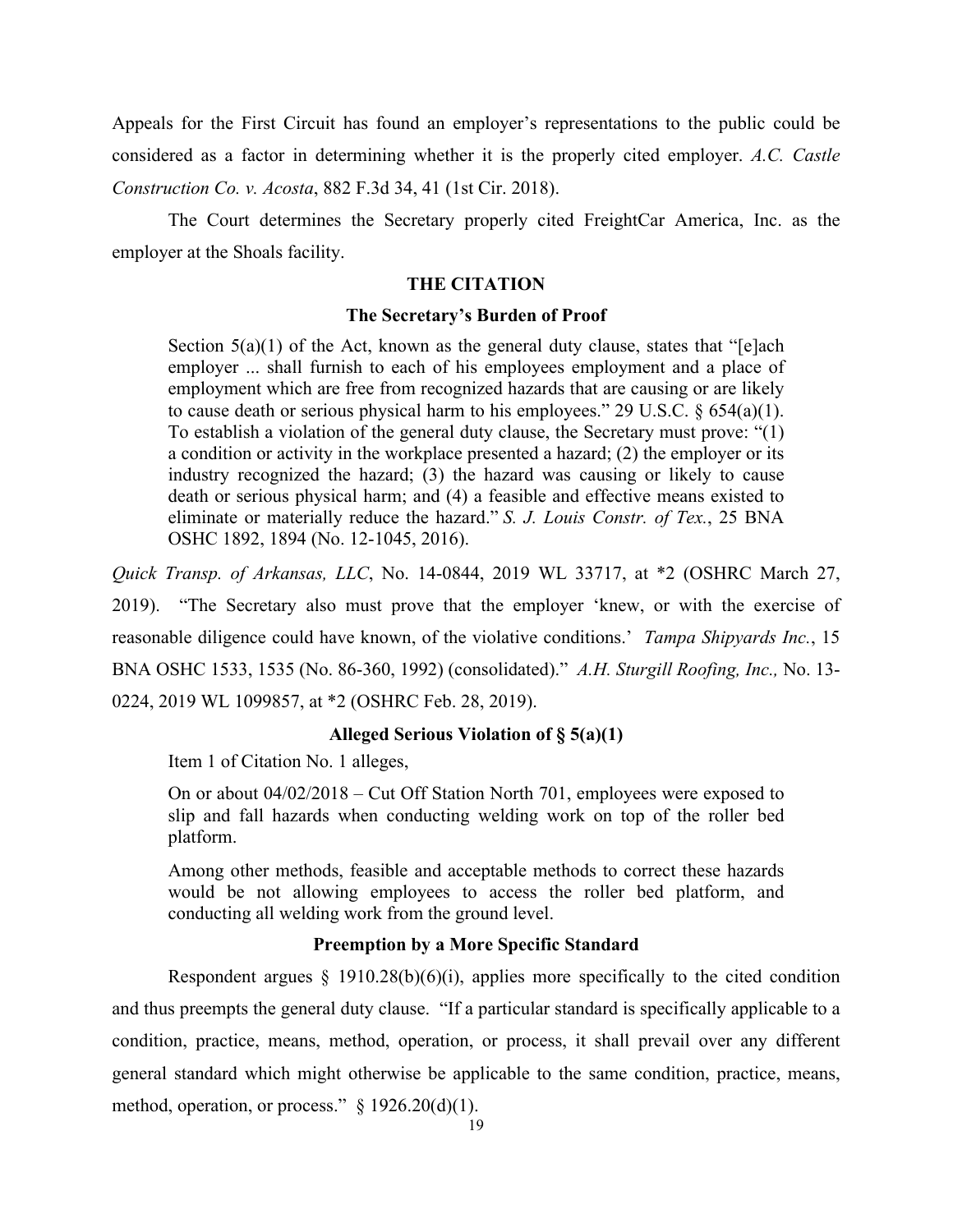# Section  $1910.28(b)(6)(i)$  provides:

The employer must ensure:

(i) Each employee less than 4 feet (1.2 m) above dangerous equipment is protected from falling into or onto the dangerous equipment by a guardrail system or a travel restraint system, unless the equipment is covered or guarded to eliminate the hazard.

The parties stipulate the roller bed platform was less than 4 feet high.<sup>[12](#page-30-0)</sup> The issue is

whether employees on top of the platform were "above dangerous equipment." Section 1910.21(b) provides:

*Dangerous equipment* means equipment, such as vats, tanks, electrical equipment, machinery, equipment or machinery with protruding parts, or other similar units, that, because of their function or form, may harm an employee who falls into or onto the equipment.

Respondent contends the roller bed platform had "protruding parts" and, therefore, exposed employees on the platform to a fall into or onto dangerous equipment. Respondent's counsel had CSHO Rodriguez circle two bolt heads at either end of the horizontal bar on which Employee #1 fell, as shown in photographic Exhibit RX-11-A. Respondent contends these are the protruding parts which transformed the structure of the roller bed from "equipment" into "dangerous equipment." CSHO Rodriguez disagreed.

CSHO Rodriguez: Now,  $[\S$  1910.28(b)(6)] calls for – the vertical standard that [Respondent's counsel] is referring to calls for falling onto dangerous equipment with protruding parts, which in this case, by looking at the pictures the way that he fell, he fell on top of a set of bars, laying horizontally, flat, zero protruding parts.

Q.: The parts that he is indicating are off to the side, right?

CSHO Rodriguez: Correct. Those are bolts that are underneath so there is no way -- he will have to fall and on purpose hit that little thing that -- the surface, the area that is -- that the bolt has. And he's calling that "protrusion and dangerous equipment." That's not -- that's not the case. By looking at the pictures, clearly you can see that he fell on top of the flat bar. . . . [T]he key word that he is using there is "protrusion." So he's looking at any protrusion in that picture, and he just found two bolts that are underneath . . . the grid per se.

(Tr. 134-35)

The Court agrees with CSHO Rodriguez's assessment. The bolt heads are flat and rise only slightly above the surfaces into which the bolts had been inserted. They are also underneath

<span id="page-30-0"></span><sup>12</sup> "The roller bed platform was roughly 42" above the ground[.]" (*Joint Prehearing Statement*, p. 4)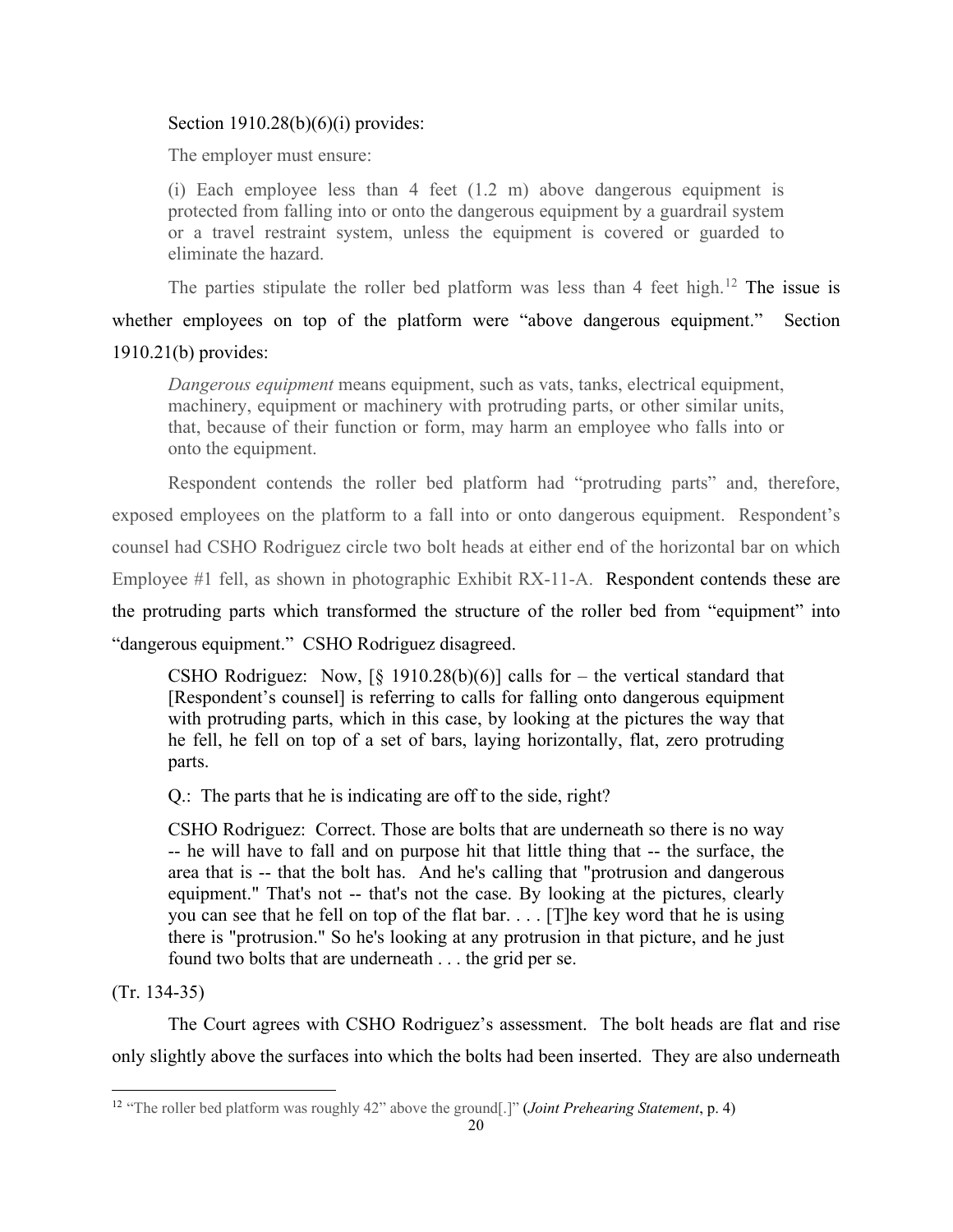other parts of the structure, such that it is difficult to see how anyone could come in contact with the bolt heads, should he or she fall (Exh. RX-11-A).

Perhaps recognizing the bolt heads do not qualify as "protruding parts," Respondent also argues the roller bed platform itself is dangerous equipment. "[The] horizontal brace units that [Employee #1] struck pose such a hazard because they are designed to be strong enough to support the rollers, and thus cannot give way when a falling body part strikes them." (Respondent's brief, p. 15) If this were the case, then there would be no difference between any equipment constructed of solid, inflexible material (i.e., virtually all equipment) and "dangerous" equipment. This interpretation renders "dangerous" superfluous in the standard, violating a central tenet of statutory construction.

"It is our duty 'to give effect, if possible, to every clause and word of a statute.'" *United States v. Menasche,* 348 U.S. 528, 538–539, 75 S.Ct. 513, 99 L.Ed. 615 (1955) (quoting *Montclair v. Ramsdell,* 107 U.S. 147, 152, 2 S.Ct. 391, 27 L.Ed. 431 (1883)); see also *Williams v. Taylor,* 529 U.S. 362, 404, 120 S.Ct. 1495, 146 L.Ed.2d 389 (2000) (describing this rule as a "cardinal principle of statutory construction"); *Market Co. v. Hoffman,* 101 U.S. 112, 115, 25 L.Ed. 782 (1879) ("As early as in Bacon's Abridgment, sect. 2, it was said that 'a statute ought, upon the whole, to be so construed that, if it can be prevented, no clause, sentence, or word shall be superfluous, void, or insignificant'"). We are thus "reluctan[t] to treat statutory terms as surplusage" in any setting. *Babbitt v. Sweet Home Chapter, Communities for Great Ore.,* 515 U.S. 687, 698, 115 S.Ct. 2407, 132 L.Ed.2d 597 (1995)[.]

*Duncan v. Walker*, 533 U.S. 167, 174 (2001).

The Court finds  $\S$  1910.28(b)(6)(i) is not more specific to the cited condition than the general duty clause. It does not preempt the cited standard.

### **(1) The Activity Presented a Hazard**

 **"**A hazard must be defined in a way that apprises the employer of its obligations, and identifies conditions or practices over which the employer can reasonably be expected to exercise control." *Arcadian Corp.,* No. 93-0628, 2004 WL 2218388, at \*7, (OSHRC Sept. 30, 2004). The alleged violation description (AVD) defines the hazard here as "slip and fall hazards when conducting welding work on top of the roller bed platform." At the time of the accident, workers at the cut off station stood on the steel sheet lying on the roller bed platform while cutting off the steel sheet tabs. The workers used grinders to cut off the tabs. Respondent trained the workers in the use of grinders as part of their welding training (Tr. 155-56). The workers cut off the tabs used to hold the metal sheets together when the butt welder welded the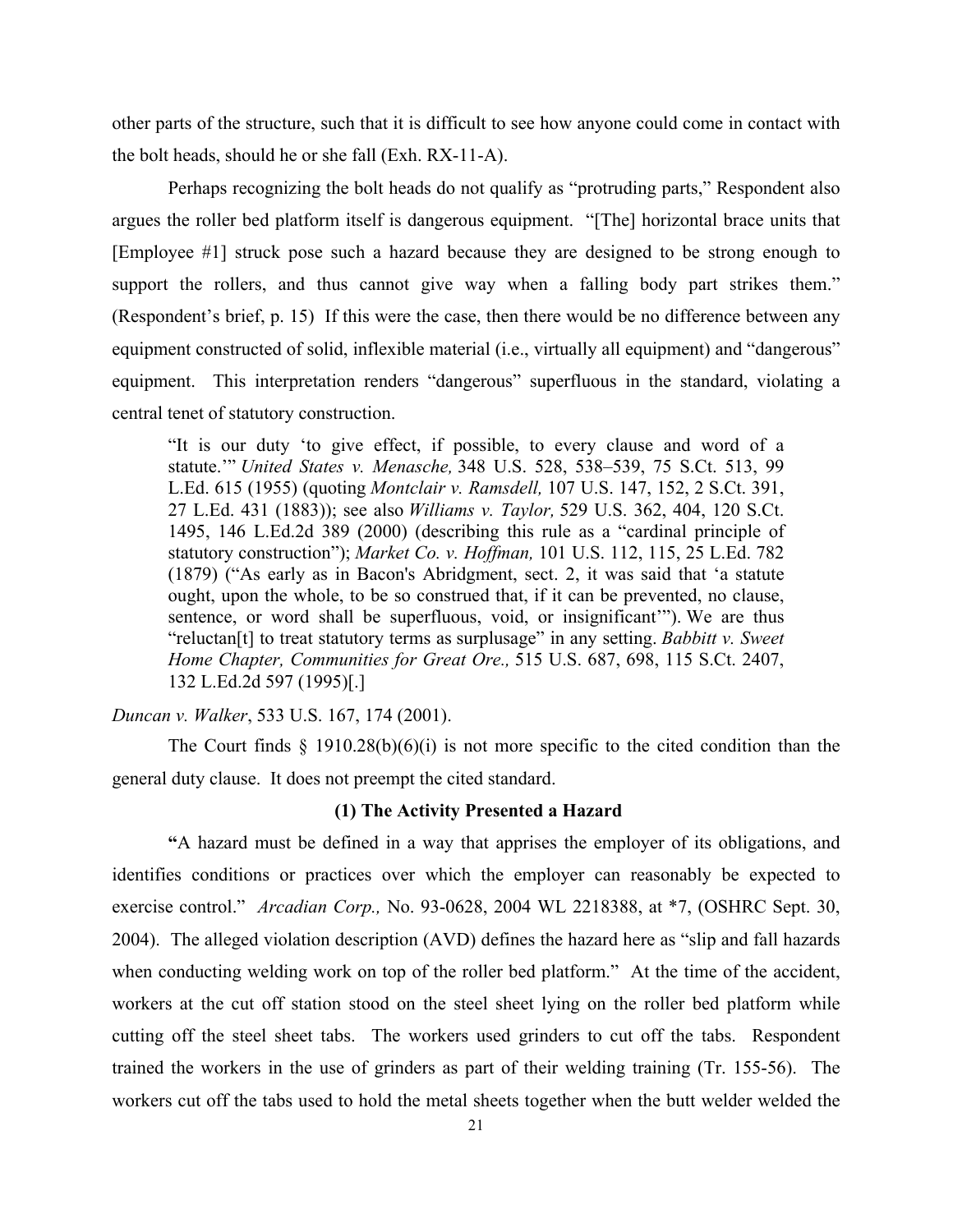seams (Tr. 156-57). Respondent does not dispute the cut off station workers were conducting welding work when cutting the tabs off the metal sheets.

Respondent disputes the AVD provided fair notice in its characterization of the hazard occurring during "work on top of the roller bed platform."

Here, the condition cited—"slip and fall hazards when conducting welding work on top of the roller bed platform"—gave no fair notice of a recognized hazard. DOL made clear the sole basis of the citation was that the work was being done 42 inches "above the ground" on top of steel—not that the employee performing it later chose to violate procedure by walking on the beams.

### (Respondent's brief, p. 10)

Respondent is referring to CSHO Rodriguez's deposition testimony, where this exchange

occurs:

Q.: Does it make any difference to you whether [Employee #1] was walking on the roller bed or standing on the steel as far as knowledge goes?

CSHO Rodriguez: No, but, again—again, that's what I told you. I'm basing my knowledge not on the fact that he's walking on the . . . beams. On the fact that he's going up above the ground to conduct the work.

. . .

Q.: And you concluded the exposure potential for injury was not where he was walking but where he was—he would have been standing even if he had been standing on the piece of steel?

CSHO Rodriguez: Correct.

(Exh. RX-23, p.66-67)

First, as noted previously, the Secretary is not bound by "representations or interpretations" of OSHA CSHOs. *Kaspar Wire Works, Inc.,* 268 F.3d at 1128. But even if Rodriguez's deposition testimony were binding, it is not at odds with the AVD of the Citation. He is not stating walking on the horizontal bars is not a hazard; he is stating the activity that presented a hazard was created when cut off station employees accessed the top of the roller bed platform, regardless of whether they were standing on the steel sheet or walking on the bars of the platform. The AVD does not differentiate between standing on the steel sheet or walking on the bars—it defines the hazard as "conducting welding work on top of the roller bed platform." The workers were on top of the roller bed platform whether they were standing on the steel sheet for the purpose of conducting welding work or walking on the platform bars to get to a staircase. CSHO Rodriguez agreed with Respondent's counsel that he "concluded the exposure potential"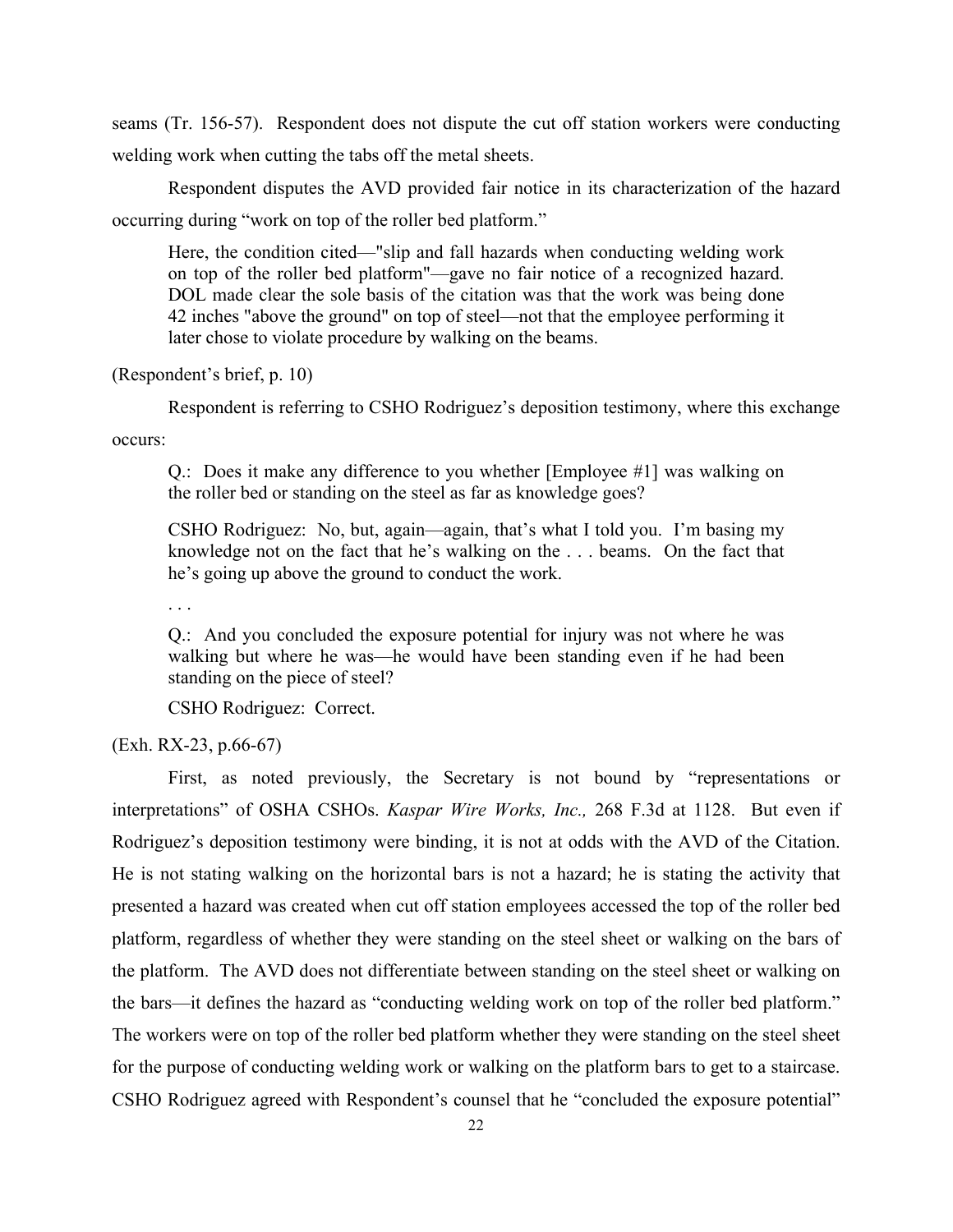was created when the workers stood on the steel sheet. This is consistent with the Commission's view of exposure to the zone of danger.

Reasonably predictable exposure is established by proving that "either by operational necessity or otherwise (including inadvertence) ... employees have been, are, or will be in the zone of danger." *Nuprecon LP*, 23 BNA OSHC 1817, 1819 (No. 08-1307, 2012) (citations omitted). Employees may come within the zone of danger "while in the course of assigned working duties, personal comfort activities while on the job or their normal means of ingress-egress to their assigned workplaces." *Gilles & Cotting, Inc.*, 3 BNA OSHC 2002, 2003 (No. 504, 1976); *Donovan v. Adams Steel Erection, Inc.*, 766 F.2d 804, 812 (3d Cir. 1985) ("'access,' not exposure to danger is the proper test"). The Secretary need not show it was certain that employees would be in the zone of danger, but he must show that exposure was more than theoretically possible. *Fabricated Metal Prods., Inc*. 18 BNA OSHC 1072, 1074 (No. 93-1853, 1997); *Phoenix Roofing*, 17 BNA OSHC at 1079; *Kaspar Wire Works, Inc.*, 18 BNA OSHC 2178, 2195 (No. 90-2775, 2000) (finding that it was "'reasonably predictable' that an employee would come into contact with the unguarded belt and pulley either while attempting to reposition the fan, or inadvertently while passing nearby"), aff'd, 268 F.3d 1123 (D.C. Cir. 2001).

*Calpine Corp.,* No. 11-1734, 2018 WL 1778958, at \*3 (OSHRC April 6, 2018), *aff'd Calpine Corp. v. OSHRC*, 774 Fed. Appx. 879 (5<sup>th</sup> Cir. 2019) (unpublished).

Here, Employee #1 was in the course of his assigned duties (cutting off tabs on the steel sheet) when he chose to exit the roller bed platform by walking on the horizontal bars rather than on the steel sheet. This exposure, which required only a step from the steel sheet to a horizontal bar for the worker, was more than theoretically possible.

Furthermore, the Court finds even if the AVD defined the hazard only in terms of standing on the steel sheet, the parties tried by consent the issue of whether walking on the horizontal bars of the roller bed platform presented a hazard.

Under Federal Rule of Civil Procedure 15(b)(2), "[w]hen issues not raised by the pleadings are tried by express or implied consent of the parties, they shall be treated in all respects as if they had been raised in the pleadings." Trial by consent exists "only when the parties knew, that is, squarely recognized, that they were trying an unpleaded issue." *See McWilliams Forge Co.*, 11 BNA OSHC 2128, 2129-30 (No. 80-5868, 1984) (internal footnote omitted).

*Envision Waste Servs., LLC,* No. 12-1600, 2018 WL 1735661, at \*7 (OSHRC April 4, 2018). The parties squarely recognized the Secretary was alleging walking on the horizontal bars of the platform presented a hazard, and they both elicited testimony and adduced exhibits consistent with that recognition.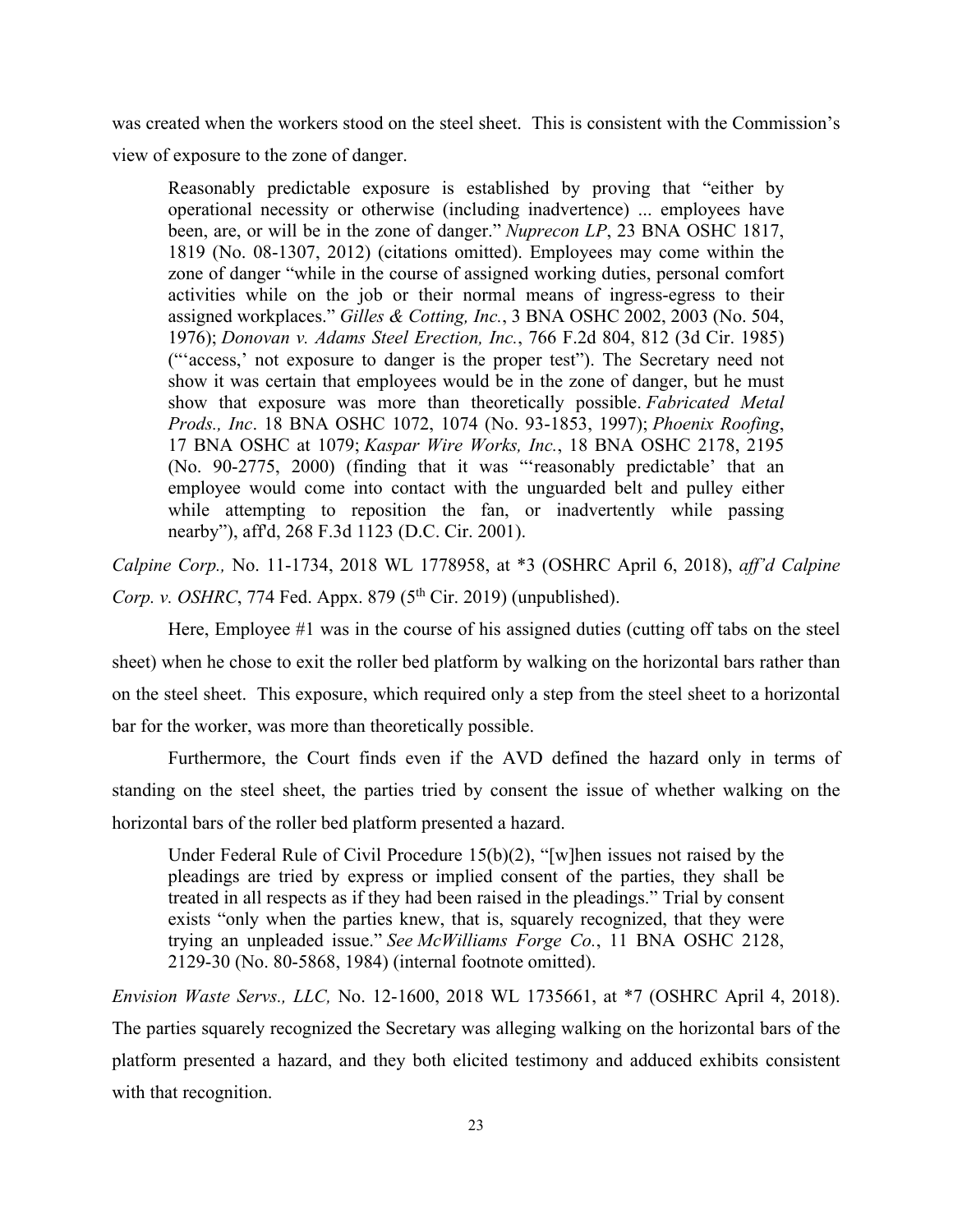The Court determines workers "conducting welding work on top of the roller bed platform," as alleged in the AVD, had access to slip and fall hazards. The cited activity presented a hazard.

#### **(2) The Employer or Its Industry Recognized the Hazard**

A hazard is deemed "recognized" when "the potential danger of a condition or activity is either actually known to the particular employer or generally known in the industry." *Pepperidge Farm, Inc.*, 17 BNA OSHC 1993, 2003 (No. 89-265, 1997) (quoting *St. Joe Minerals v. OSHRC*, 647 F.2d 840, 845 (8th Cir. 1981)).

# *Quick Transp. of Arkansas, LLC,* 2019 WL 33717, at \*5.

The Secretary adduced no evidence of industry recognition. The record establishes, however, Respondent recognized the potential danger of the cut off station workers working on top of the roller bed platform.

Respondent represents it had a workrule that "[b]eam walking was forbidden." (Respondent's brief, p. 13). Respondent presented evidence it may have had a verbal rule prohibiting employees from walking on the horizontal bars of the roller bed platform (Tr. 102, 104, 148, 188). "Work rules addressing a hazard have been found to establish recognition of that hazard. *See Otis Elevator*, 21 BNA OSHC at 2207 (recognition established by work rules and safety protocols); *Gen. Elec. Co.*, 10 BNA OSHC 2034, 2035 (No. 79-0504, 1982) (recognition established by safety 'precautions [employer] has taken'); *Wheeling-Pittsburgh Steel Corp.*, 10 BNA OSHC 1242, 1246 (No. 76-4807, 1981) (consolidated) ('That [the employer] took some [safety] measures ... to protect against this hazard, demonstrates that the hazard was recognized within the meaning of Section 5(a)(1).')[.]" *Integra Health Mgmt., Inc., No.* 13-1124, 2019 WL 1142920, at \*8 (OSHRC March 4, 2019).

### **(3) The Hazard Likely to Cause Death or Serious Physical Harm**

Here, Employee #1 slipped and fell while walking on the horizontal bars of the roller bed platform, the cited hazard. He sustained serious injuries requiring hospitalization and missed work for approximately a month. The Court finds the cited hazard was likely to cause serious physical harm.

### **(4) A Feasible and Effective Means Existed to Eliminate or Materially Reduce the Hazard**

The Secretary proposed as a means of abatement "not allowing employees to access the roller bed platform and conducting all welding work from the ground level." This is the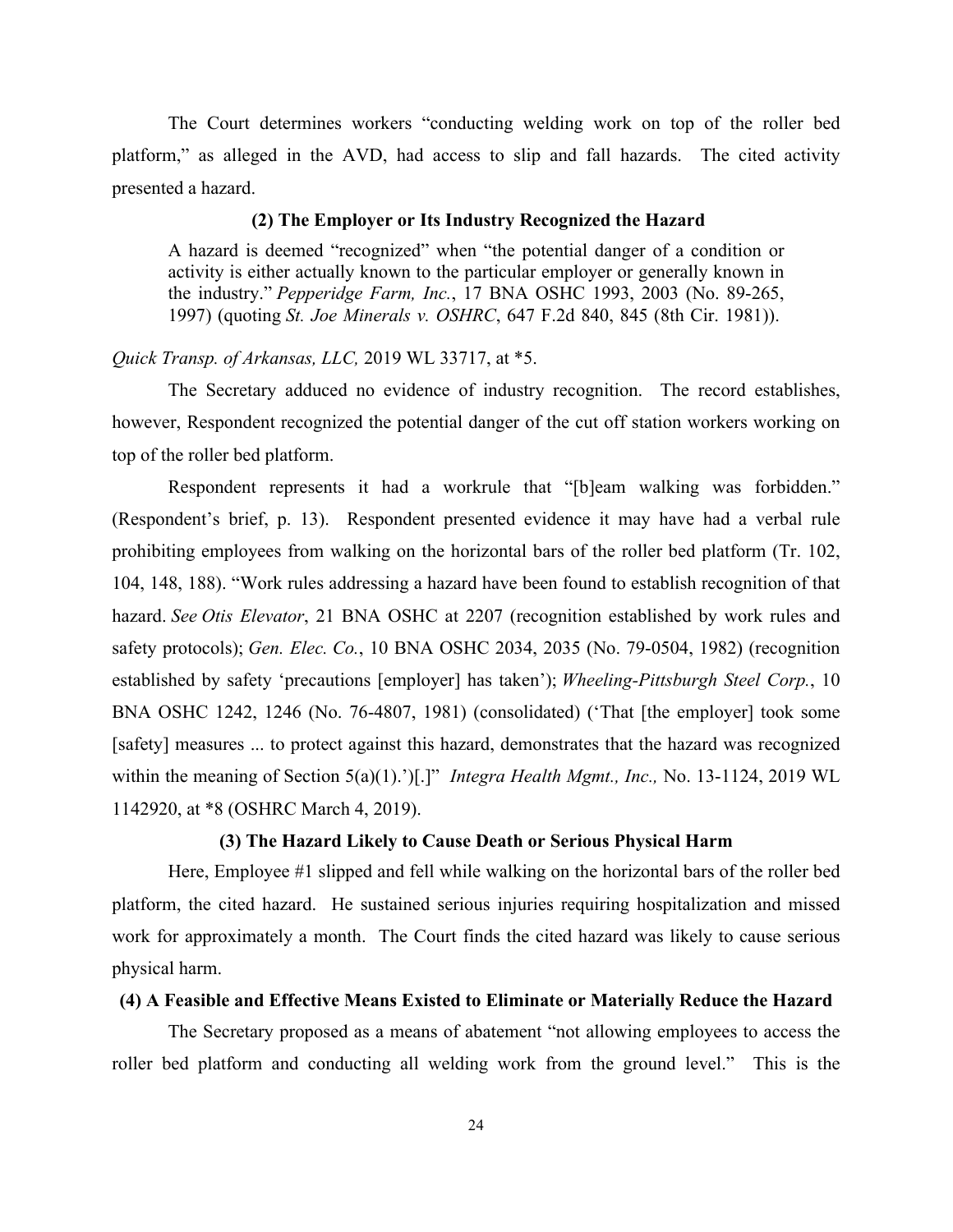abatement Respondent implemented the day after the April 2, 2018, accident (Exh. CX-4; Tr. 72-

73).

The Secretary has the burden of "demonstrat[ing] both that the [proposed abatement] measures are capable of being put into effect and that they would be effective in materially reducing the incidence of the hazard." *Beverly Enters.*, 19 BNA OSHC at 1190, 2000 CCH OSHD at p. 48,981. "Feasible means of abatement are those regarded by conscientious experts in the industry as ones they would take into account in 'prescribing a safety program."' *Id.* at 1191 (quoting *Nat'l Realty & Constr. Co. v. OSHRC*, 489 F.2d 1257, 1266 (D.C. Cir. 1973)). If the proposed abatement "creates additional hazards rather than reducing or eliminating the alleged hazard, the citation must be vacated for failure to prove feasibility ...." *Kokosing*, 17 BNA OSHC at 1875 n.19, 1995-1997 CCH OSHD at p. 43,727 n.19. But the Secretary is not required to show that the proposed abatement would completely eliminate the hazard. *Morrison-Knudsen Co./Yonkers Contracting Co.*, 16 BNA OSHC 1105, 1122, 1993-1995 CCH OSHD ¶ 30,048, p. 41,279 (No. 88-572, 1993).

*Acme Energy Servs.,* No. 08-0088, 2012 WL 4358852, at \*6 (OSHRC Sept. 19, 2012), *aff'd Acme Energy Servs. v. OSHRC*, 542 F. Appx. 356 (5<sup>th</sup> Cir. 2013).

Here, the record establishes the proposed abatement measure was actually put into effect. Respondent does not claim the abatement method creates an additional hazard nor is there any evidence it does. The abatement method completely eliminates the slip and fall hazard by removing employees from access to the zone of danger. The Court finds a feasible and effective means existed to eliminate the hazard.

# **(5) The Employer Knew of the Violative Activity**

The Secretary must prove that the employer had either actual or constructive knowledge of the violative conditions. The record does not establish Respondent had actual knowledge of the violative condition. Employee #1 worked on the cut off station during the second shift. His supervisor was J.M. (Tr. 154, 185, 189). He testified that although he and other workers at the cut off station walked on the horizontal bars of the roller bed platform daily, he was not aware if his supervisor observed him doing so.

Q.: Did your supervisor ever see you walking on the metal bars?

Employee #1: I don't recall him ever seeing me, ever.

Q.: Did he -- do you know if he saw others?

Employee #1: No, I don't.

Q.: Okay. How often did you walk on the metal bars, each shift? You can estimate. . . How many times a day did you have to get on top of the roller bed?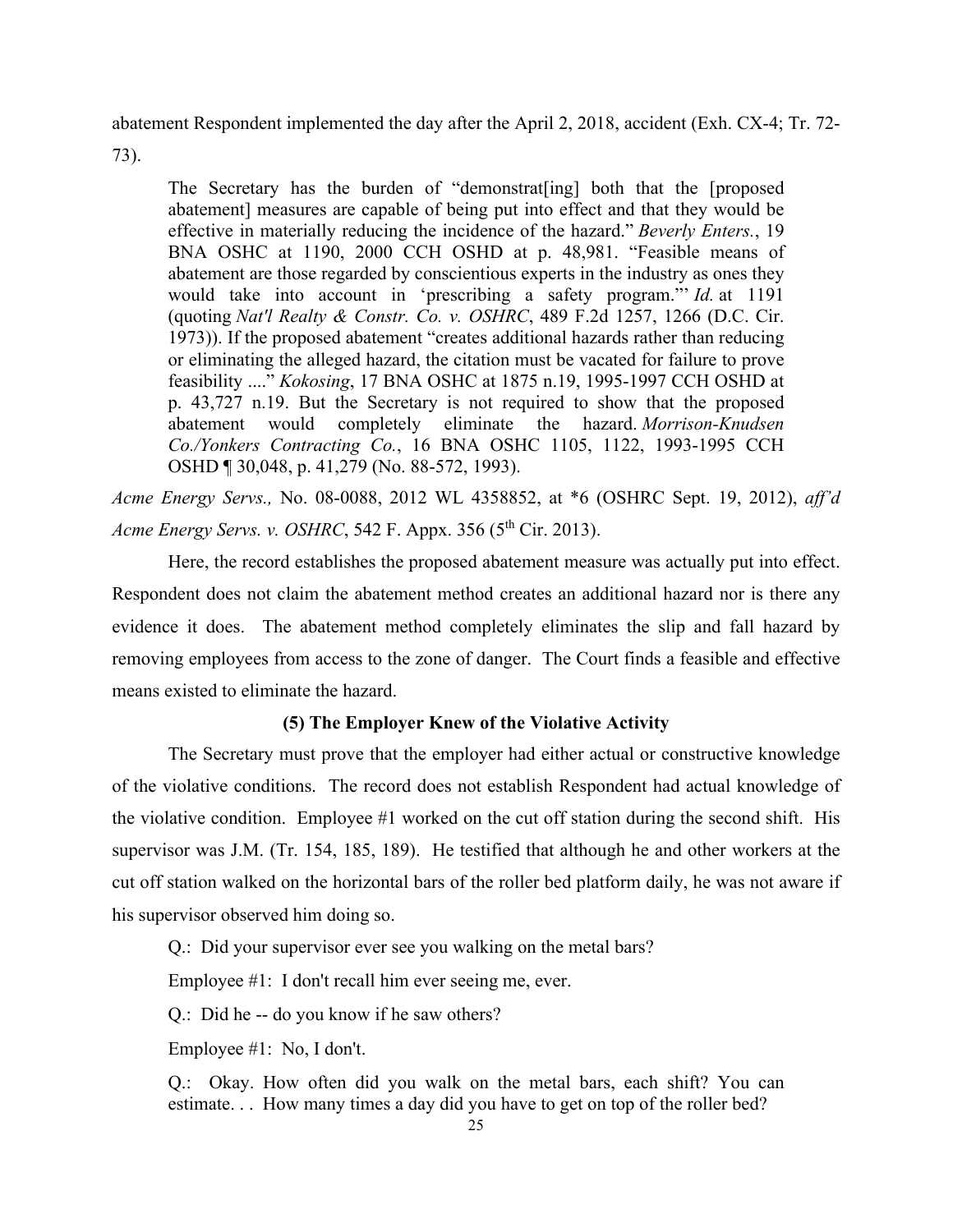Employee #1: Maybe 30 or 40 times.

Q.: Okay. So that's 30 times up and 30 times down?

Employee #1: Yes.

Q.: Okay. And where did your supervisor work?

Employee #1: I was unsure of that. He would just walk by every so often.

(Tr. 163-64)

Q.: Did other employees who worked in your same position, doing the same job also walk on the beams?

Employee #1: Yes.

Q.: Okay. How often?

Employee #1: The same as me.

(Tr. 173)

Although the above-quoted testimony does not establish actual knowledge of supervisor

J.M., it provides the basis for finding constructive knowledge.

An example of constructive knowledge is where the supervisor may not have directly seen the subordinate's misconduct, but he was in close enough proximity that he should have. . . . In the alternative, the Secretary can show knowledge based upon the employer's failure to implement an adequate safety program, *see New York State Elec. & Gas Corp.,* 88 F.3d at 105–06 (citations omitted), with the rationale being that—in the absence of such a program—the misconduct was reasonably foreseeable.

*ComTran Grp., Inc. v. U.S. Dep't of Labor,* 722 F.3d 1304, 1308 (11th Cir. 2013).

Employee #1 estimated he walked on the roller bed platform "30 or 40 times" a shift, as did other cut off station workers. Yet, J.M. failed to observe this violation of a company workrule occur. Respondent failed to exercise reasonable diligence in taking steps to ensure employees were working safely. The Eleventh Circuit has held supervisory failure to monitor compliance with safety rules establishes constructive knowledge in a case involving a construction worksite.

[S]ubstantial evidence supports the ALJ's determination that Florida Lemark had constructive knowledge of the hazard because it failed to take reasonable steps to monitor compliance with safety requirements. *See id. N.Y. State Elec. & Gas Corp. v. Sec'y of Labor,* 88 F.3d 98, 105–06 (2d Cir.1996) ("[C]onstructive knowledge may be predicated on an employer's failure to establish an adequate program to promote compliance with safety standards."). The record establishes that Florida Lemark knew which elements were being erected each day but that it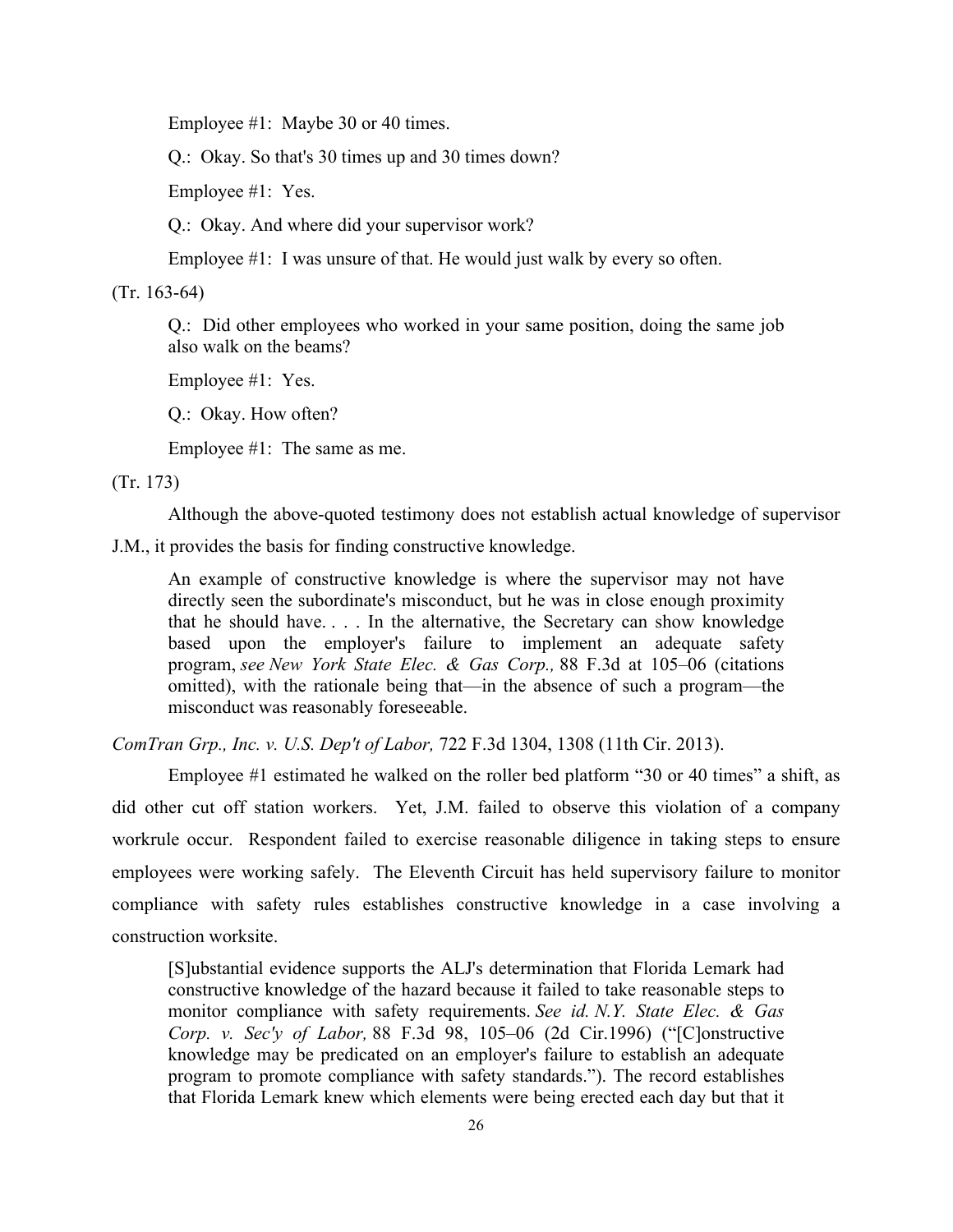conducted no routine inspections of the work its employees performed, nor did it kept track of the columns it had grouted or train its employees what to do if a column went ungrouted. Nothing prevented Florida Lemark from taking steps to ensure that grouting was inspected, and therefore completed, before columns were loaded. Consequently, substantial evidence supports the ALJ's determination that Florida Lemark failed to implement an adequate safety program to ensure that grouting was performed before columns were loaded.

*Fla. Lemark Corp. v. Sec'y, U.S. Dep't of Labor*, 634 F. App'x 681, 688 (11th Cir. 2015) (unpublished).

The Court finds the Secretary has established Respondent failed to take reasonable steps to monitor compliance with its workrule prohibiting employees from walking on the roller bed platform bars. Respondent's failure to establish an adequate safety program made it foreseeable employees would engage in the hazardous conduct. Respondent had constructive knowledge of the violative activity.

### **UNPREVENTABLE EMPLOYEE MISCONDUCT DEFENSE**

Respondent asserted the affirmative defense of unpreventable employee misconduct (UEM) in its answer but did not brief the issue. "To establish that a violation was the result of UEM, an employer is required to show that it: '(1) established work rules designed to prevent the violative conditions from occurring; (2) adequately communicated those rules to its employees; (3) took steps to discover violations of those rules; and (4) effectively enforced the rules when violations were discovered.' *Manganas Painting Co.,* 21 BNA OSHC 1964, 1997 (No. 94-0588, 2007)." *Calpine Corp.,* 2018 WL 1778958, at \*8.

 Respondent contends it had a workrule prohibiting employees from walking on the roller bed platform bars and called the Former Employee to testify to this effect. The Former Employee worked the first shift for six to eight months at the cut off station, while Employee #1 worked the second shift. They had different supervisors, and their respective supervisors trained them (Tr. 189-91, 198).<sup>13</sup> The Former Employee testified regarding the workrule.

Q.: Are you ever supposed to walk on the rollers?

Former Employee: No, sir.

Q.: How do you know that?

<span id="page-37-0"></span><sup>&</sup>lt;sup>13</sup> Although their work experiences differed, there is no discrepancy in the testimony of the two witnesses that requires a credibility determination. They did not work the same shift and did not have the same colleagues or supervisor. It is plausible the work environments and level of safety compliance differed depending on the personnel working the shifts.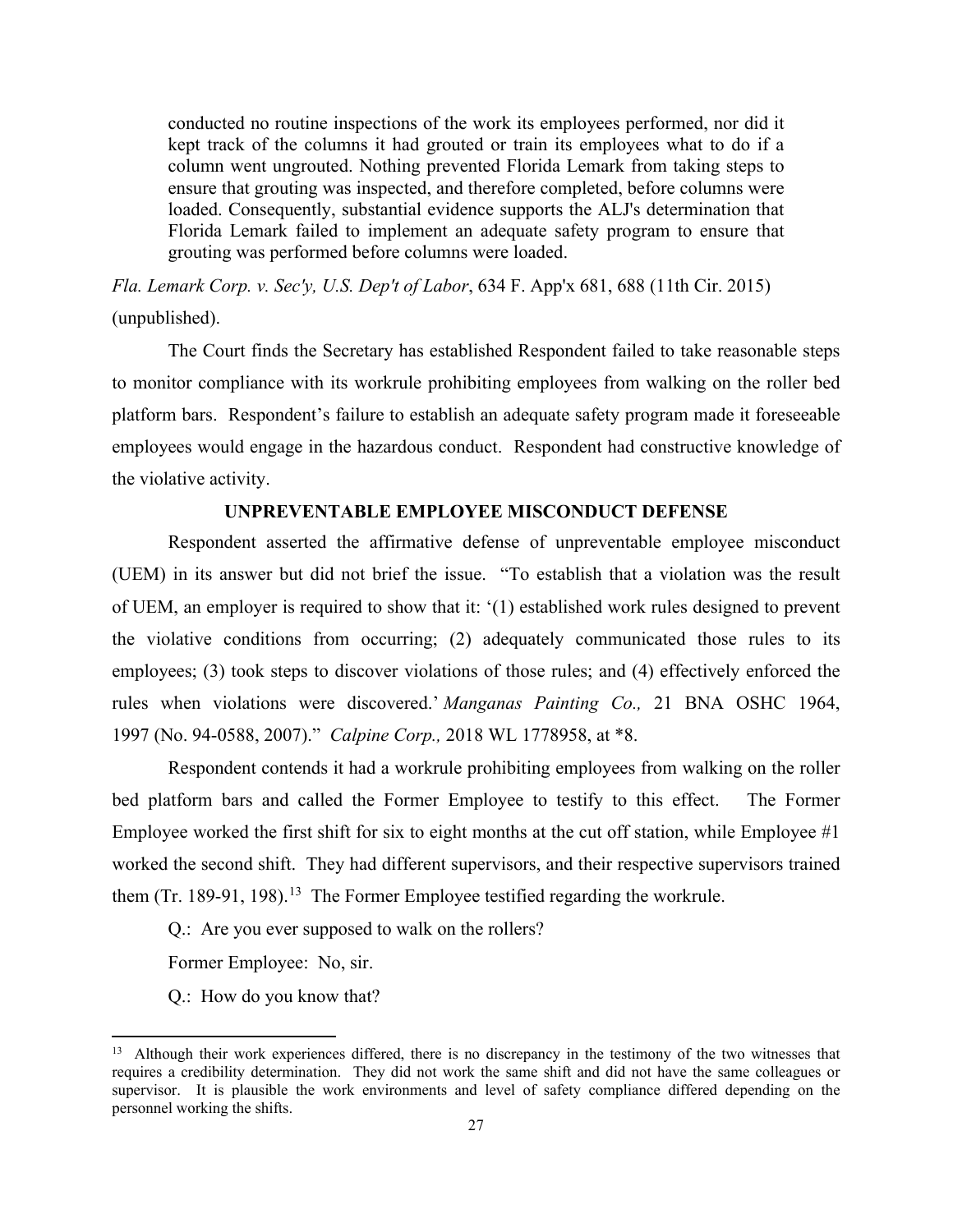Former Employee: Supervisor is the one to say if you walk on the rollers.

(Tr. 188)

 Respondent's rule, when communicated, was communicated verbally, not in writing. The Secretary's counsel asked the Former Employee if there was a written procedure detailing how employees were supposed to access and egress the roller bed platform. The Former Employee first said there was a yellow file or yellow board next to the work station containing a document that informed the employee how to perform the job, but then stated the document only addresses cutting and grinding details (Tr. 191-93). He replied, "It's just common sense," when asked how he knew not to walk on the roller bed platform bars (Tr. 193). He then backtracked and implied perhaps there were instructions on how to get on and off the platform.

Q.: But the instructions did not tell you to use the stairs to get up there and then to use the stairs to get down, did they?

Former Employee: I mean, it's all right there if you read your instructions.

Q.: Are you saying they were -- it was written in the instructions?

Former Employee: I didn't read the instruction. . . . So I'm clearly -- it's in the instructions on how you do your job right there. You just read your instructions.

Q.: Okay. So you believe it's in the instructions, but you didn't read it yourself?

Former Employee: It's in there. No, I had glanced over it. But, you know, I never did just completely read it.

Q.: I gotcha. Okay. Okay. Well, so you wouldn't know then whether the instructions say, do not walk on the roller bed?

Former Employee: That's common sense not to walk on the roller bed.

(Tr. 194-95)

The Secretary called CSHO Rodriguez as a rebuttal witness. He testified Respondent had produced only Exh. CX-13, a product assembly document (PAD), in response to his request for instructions for work procedures for the cut off station (Tr. 204). The PAD is dated November 1, 2017, and it was revised April 3, 2018, to reflect the change in the cut off station procedure stating workers were no longer allowed on the roller bed platform (Exh. CX-13; Tr. 211). Other than the post-accident revision, there is no workrule prohibiting walking on the roller bed platform bars.

Q.: Is there anything else in this document that discusses walking on the roller bed or side assembly?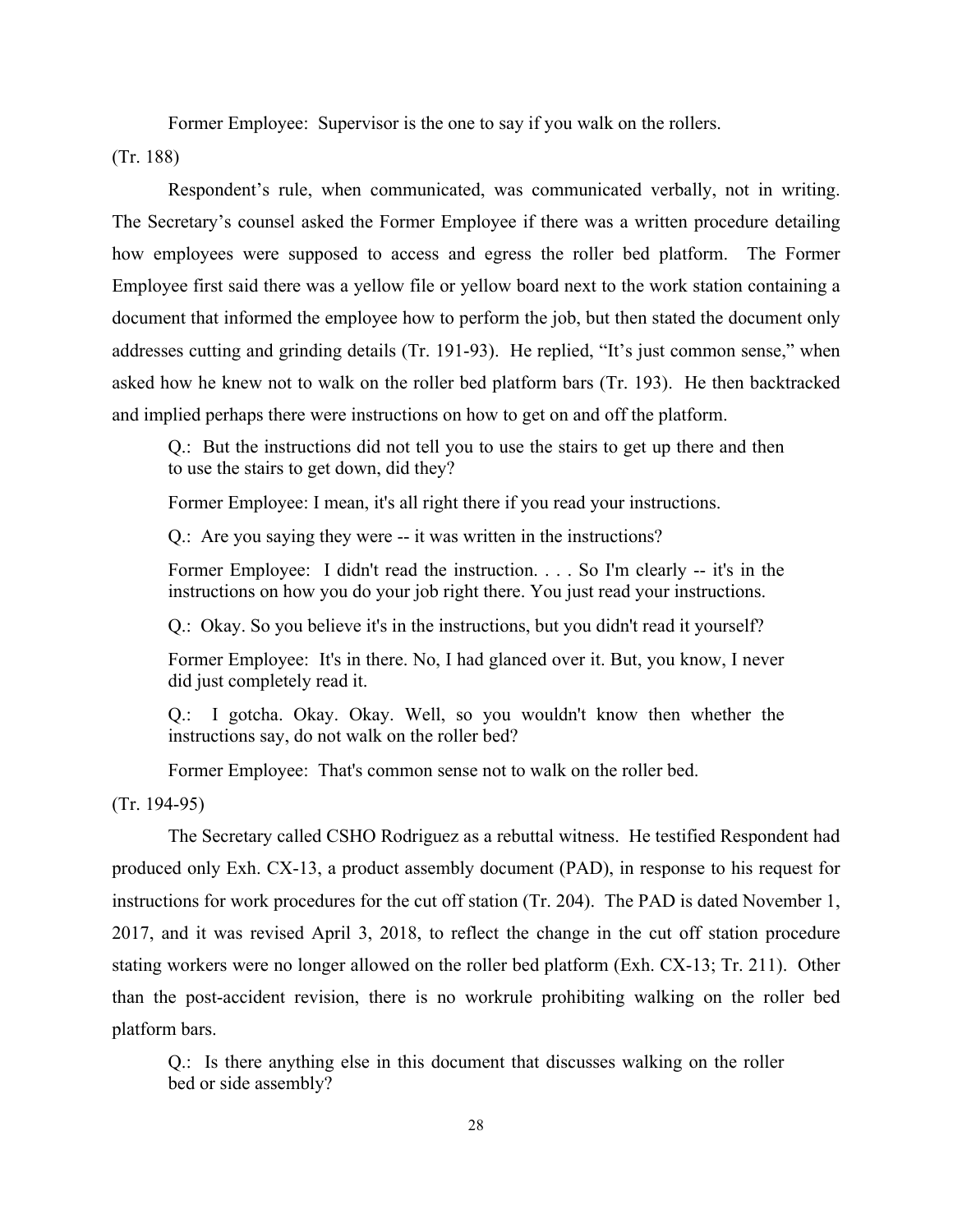CSHO Rodriguez: No.

Q.: Is there anything that references stairs?

CSHO Rodriguez: No.

Q.: Or how to access the roller bed?

CSHO Rodriguez: No.

Q.: Or how to access the metal sheet?

CSHO Rodriguez: No.

(Tr. 212)

Respondent has established at least one supervisor verbally instructed one employee not to walk on the roller bed platform bars. It did not produce a written safety program or other document showing the rule. Employee #1 testified no one had informed him of the rule.

 To the extent the workrule existed, Respondent failed to establish it adequately communicated it to its employees. The Former Employee said he knew employees were not supposed to walk on the platform bars, but whether this was due to training or "common sense" is unclear. He testified, somewhat ambiguously, that the supervisor "is the one to say if you walk on the rollers." (Tr. 188) It may be his supervisor was more competent and conscientious than J.M., Employee  $#1$ 's supervisor.<sup>[14](#page-39-0)</sup> The Former Employee seemed better informed about the technical aspects of the cut off station position (including the fact the workers could move the staircases) than Employee #1. But Respondent's duty to adequately communicate its workrules extends to all employees on all shifts. Respondent produced no supervisory employee witnesses or documentation, such as training sign-in sheets, to show it had communicated the workrule at issue to Employee #1.

As noted in the section addressing constructive knowledge, Respondent failed to take steps to discover violations. Despite walking on the roller bed platform bars "30 or 40 times" a day, Employee #1 was never discovered doing so by J.M. This failure is highlighted by Respondent's failure to establish the last element of the UEM defense, effective enforcement of the workrule. No disciplinary records were adduced citing employees for walking on the roller bed platform bars prior to the accident. Respondent's counsel asked witnesses if they were aware Employee #1 was disciplined for walking on the platform bars following the accident that

<span id="page-39-0"></span><sup>&</sup>lt;sup>14</sup> Pearson testified J.M. no longer worked for Respondent at the time of the hearing and had "left under other circumstances" that were not voluntary (Tr. 181).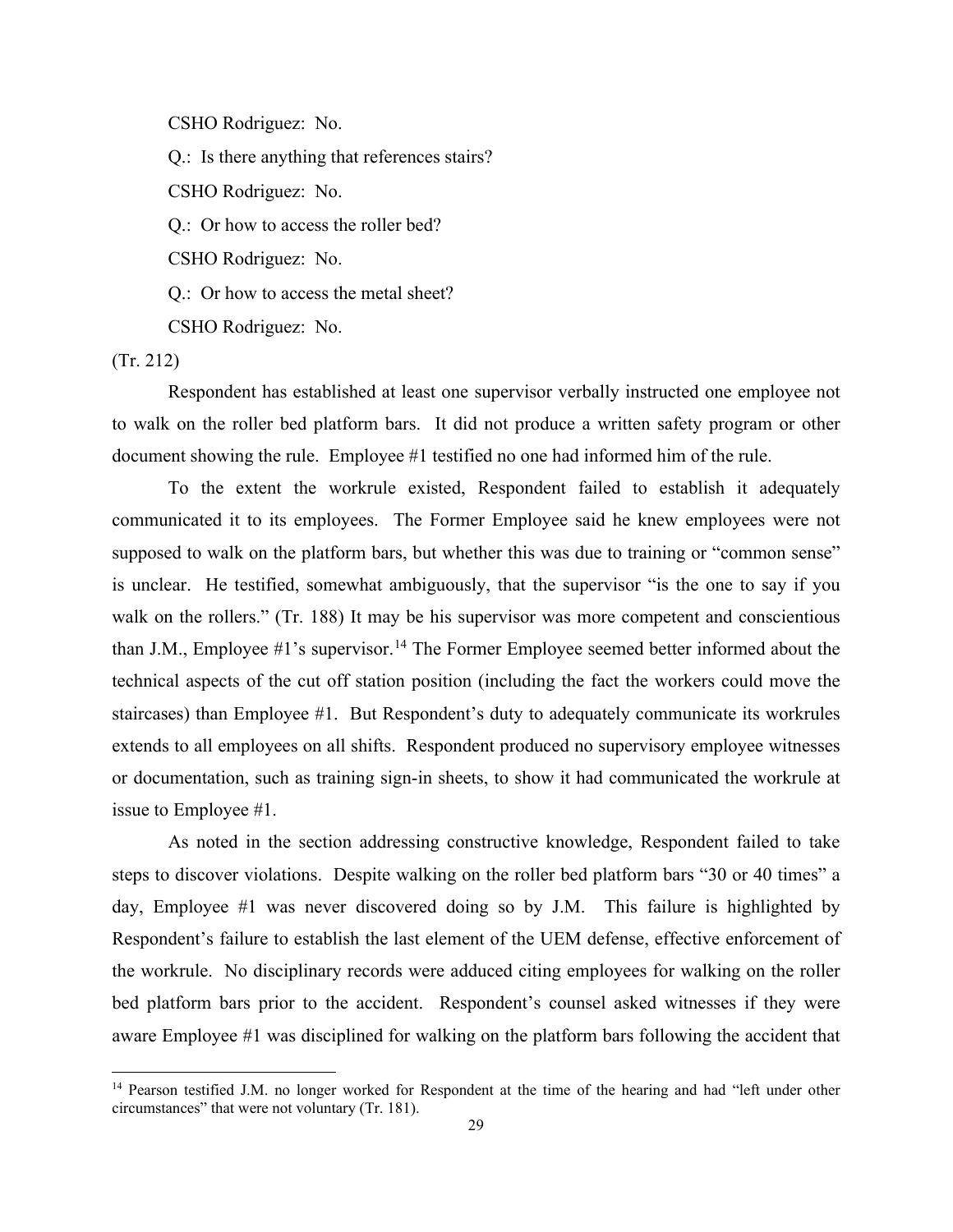gave rise to this proceeding, but no written evidence of the discipline was adduced and the person administering the disciplinary action was not identified (Tr. 148, 213-14).

The Court concludes Respondent has failed to establish the UEM defense. The Secretary has established a violation of  $\S$  5(a)(1).

# **CHARACTERIZATION OF THE VIOLATION**

The Secretary characterized the violation of  $\S$  5(a)(1) as serious. A serious violation is established when there is "a substantial probability that death or serious physical harm could result [from a violative condition] . . . unless the employer did not, and could not with the exercise of reasonable diligence, know of the presence of the violation." 29 U.S.C. § 666(k).

Employee #1 sustained serious injuries, including a broken nose, facial lacerations, and a pancreatic contusion (Tr. 55-56, 165). The violation is properly characterized as serious.

#### **PENALTY DETERMINATION**

"In assessing penalties, section 17(j) of the Act requires the Commission to give due consideration to the gravity of the violation and the employer's size, history of violation, and good faith. 29 U.S.C. § 666(j). Gravity is a principal factor in the penalty determination and is based on the number of employees exposed, duration of exposure, likelihood of injury, and precautions taken against injury." *Siemens Energy & Automation, Inc.,* No. 00-1052, 2005 WL 696568, at \*3 (OSHRC February 25, 2005) (citation omitted). "Gravity, unlike good faith, compliance history and size, is relevant only to the violation being considered in a case and therefore is usually of greater significance. The other factors are concerned with the employer generally and are considered as modifying factors.'' *Natkin & Co. Mech. Contractors*, No. 401, 1973 WL 4007, at \*9, n. 3 (OSHRC April 27, 1973).

Respondent employed approximately 700 employees at the Shoals facility. It had a history of violations (Exh. CX-1; Tr. 70-71). "With regard to good faith, the Commission has given consideration to various factors including the employer's safety and health program and its commitment to assuring safe and healthful working conditions. *Nacirema Operating Co.*, 1 BNA OSHC 1001, 1971-73 CCH OSHD ¶ 15,032 (No. 4, 1972)." *Capform, Inc.,* No. 99-0322, 2001 WL 300582, at \*5 (OSHRC March 26, 2001). Because the Court finds Respondent's safety program to be inadequate, no reduction for good faith is given.

The gravity of the violation is moderate. Although Employee #1 testified other employees on his shift walked on the roller bed platform as often as he did, the Secretary